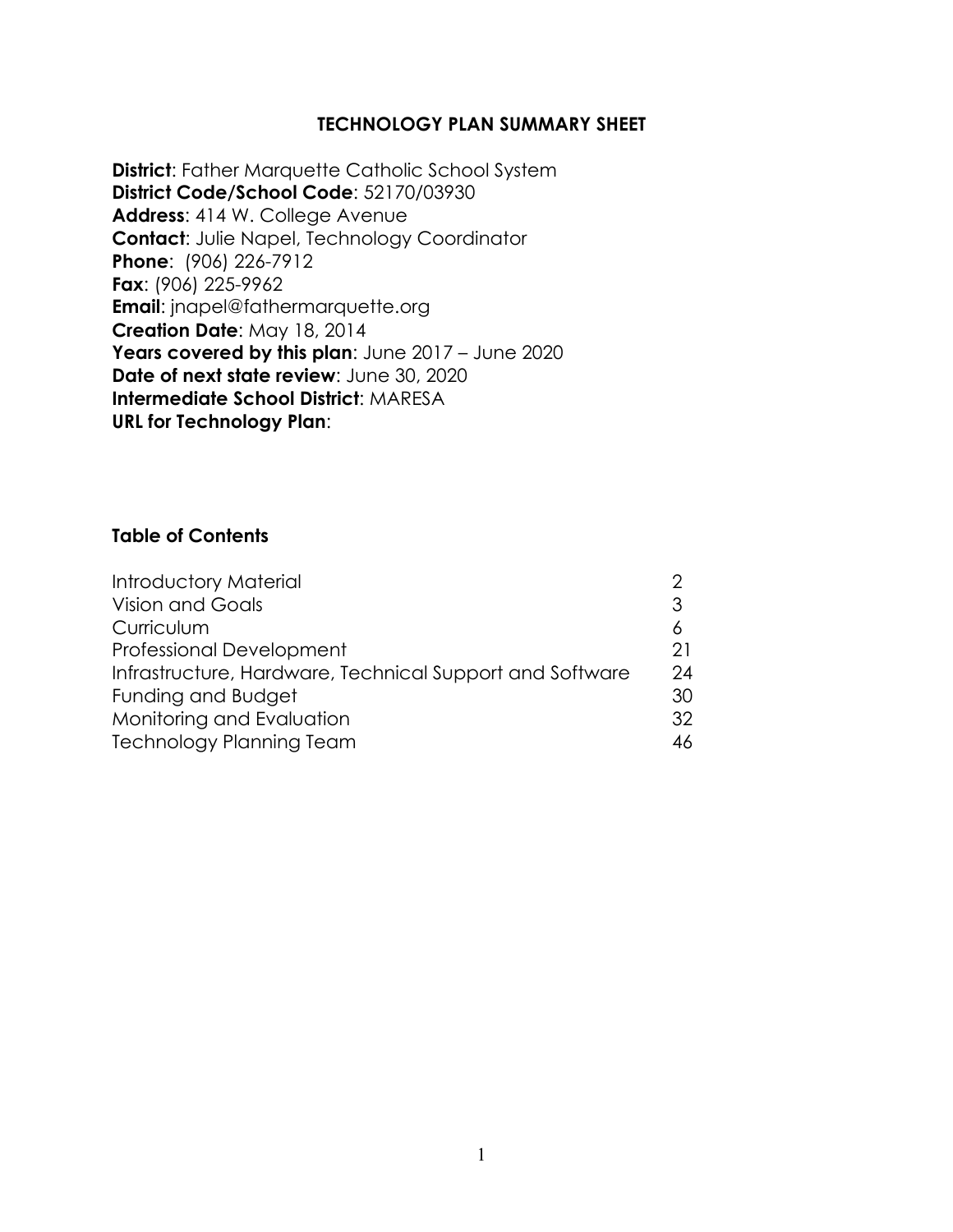#### **Introductory Materials**

#### **Mission Statement**

The purpose of the Father Marquette Catholic School is to nourish young people in the Catholic faith and in the development of their academic, spiritual, social, emotional and physical growth. The school, serving students in grades PreK through 8<sup>th</sup>, collaborates with parents and area parishes in providing a comprehensive quality education with both vitality and rigor. Faculty and staff share the Gospel message by building a strong sense of community, integrating Gospel values with the teaching and learning process, and providing opportunities for worship, Christian leadership and service.

#### **District Profile**

- Marquette, MI
- 128 Pre School 8 students
- Located in a rural community in the Upper Peninsula of Michigan
- In 1991 Bishop Baraga Grade School and Saint Michael's were consolidated into the Father Marquette Catholic School System, known today as Father Marquette Catholic Academy that now consists of two school buildings, an elementary school Pre K-4 and a 5-8 middle school

# **School Buildings**

Father Marquette Elementary School 500 South 4th Street Marquette, MI 49855 906/225-1129 906/225-1987(fax) 81 students 7 full time teachers 3 part time shared time positions Rural Middle Class

Father Marquette Middle School 414 West College Ave Marquette, MI 49855 906/226-7912 906/225-9962(fax) 47 students 5 full time teachers 3 part time shared time positions Rural Middle Class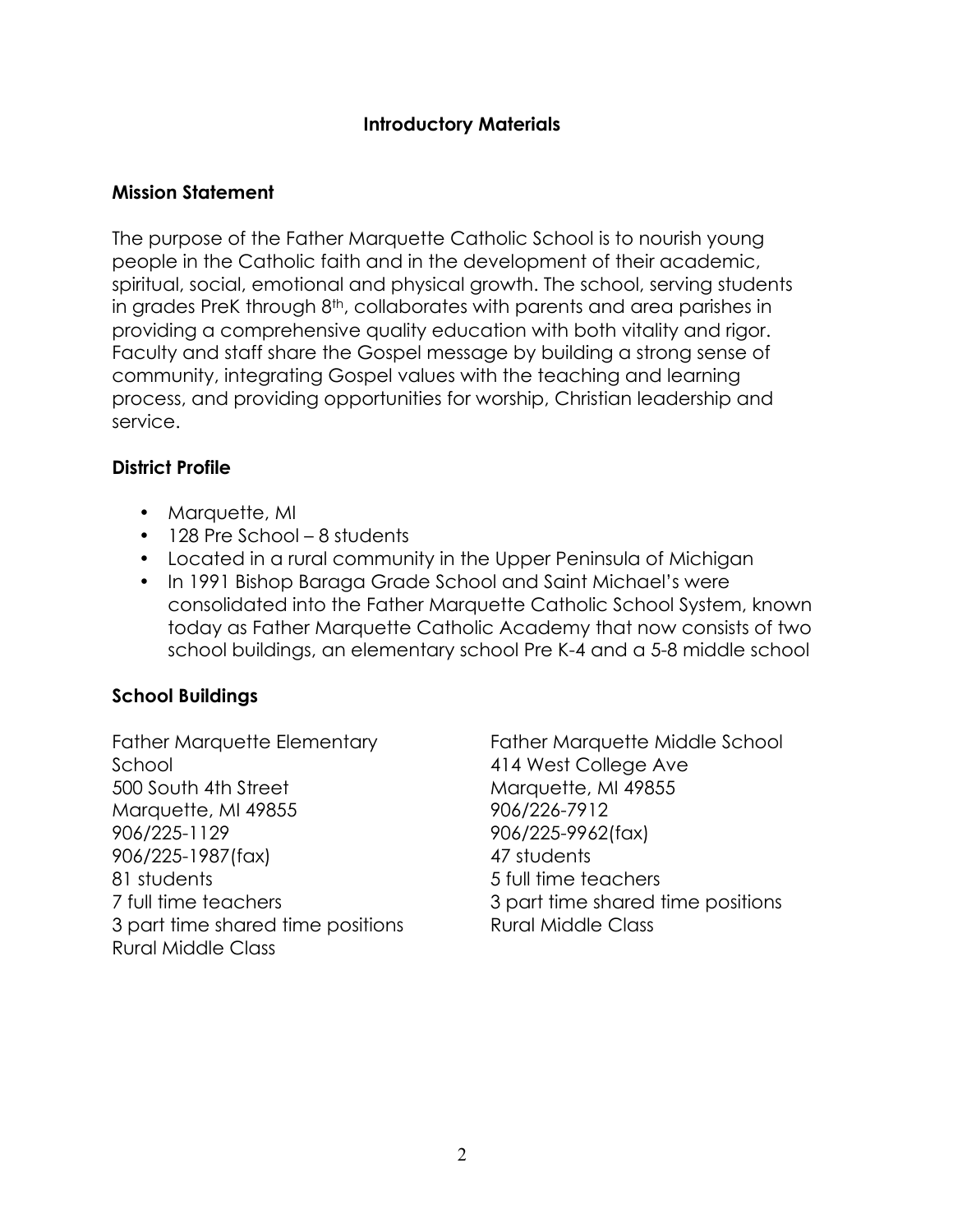# **Vision and Goals**

#### **Father Marquette Catholic School Vision Statement**

By academic year 2020-2021, Father Marquette Catholic Academy will be recognized throughout the greater Marquette area as a vibrant, distinctively Catholic school, which fully integrates technology and Catholic values with the learning process in preparation for high school and life. Faculty and staff will continue to provide individualized attention in order to generate responsible graduates with a strong sense of Christian leadership and service to the community, while preparing them for success in the most rigorous high schools.

#### **Background of technology planning initiative**

Father Marquette Catholic Academy recognizes that technology is having and will continue to have a significant impact on the students, families, and community of Marquette, Michigan. We will strive to provide the means by which our school community will use technology in today's changing world. Father Marquette Catholic Academy is committed to educating our students to embrace technology as they develop a lifelong commitment for excellence through applied learning, thinking, creating, questioning, and decision-making. The school has continued to provide the resources and financial support to meet the technology plan over the past three years. Due to declining enrollment and increased operational expenses, the funds available for technology are diminishing. This will be reflected in the new plan. Professional development is still a high priority for the school system and title funds are often utilized to provide additional support for teacher training.

# **District Technology Vision / Mission Statement**

The mission of the Father Marquette Catholic Academy Technology Committee is to ensure technologically rich educational environment that students, family, staff, and the community develop a lifelong commitment for excellence through applied learning, thinking, creating, questioning, and decision making. Believing that we need to educate our students to prepare them for life, the Technology Committee is charged with determining the technology necessary to provide our students with the tools to maximize their opportunity to learn, and the technology necessary to maximize our staff's proficiency.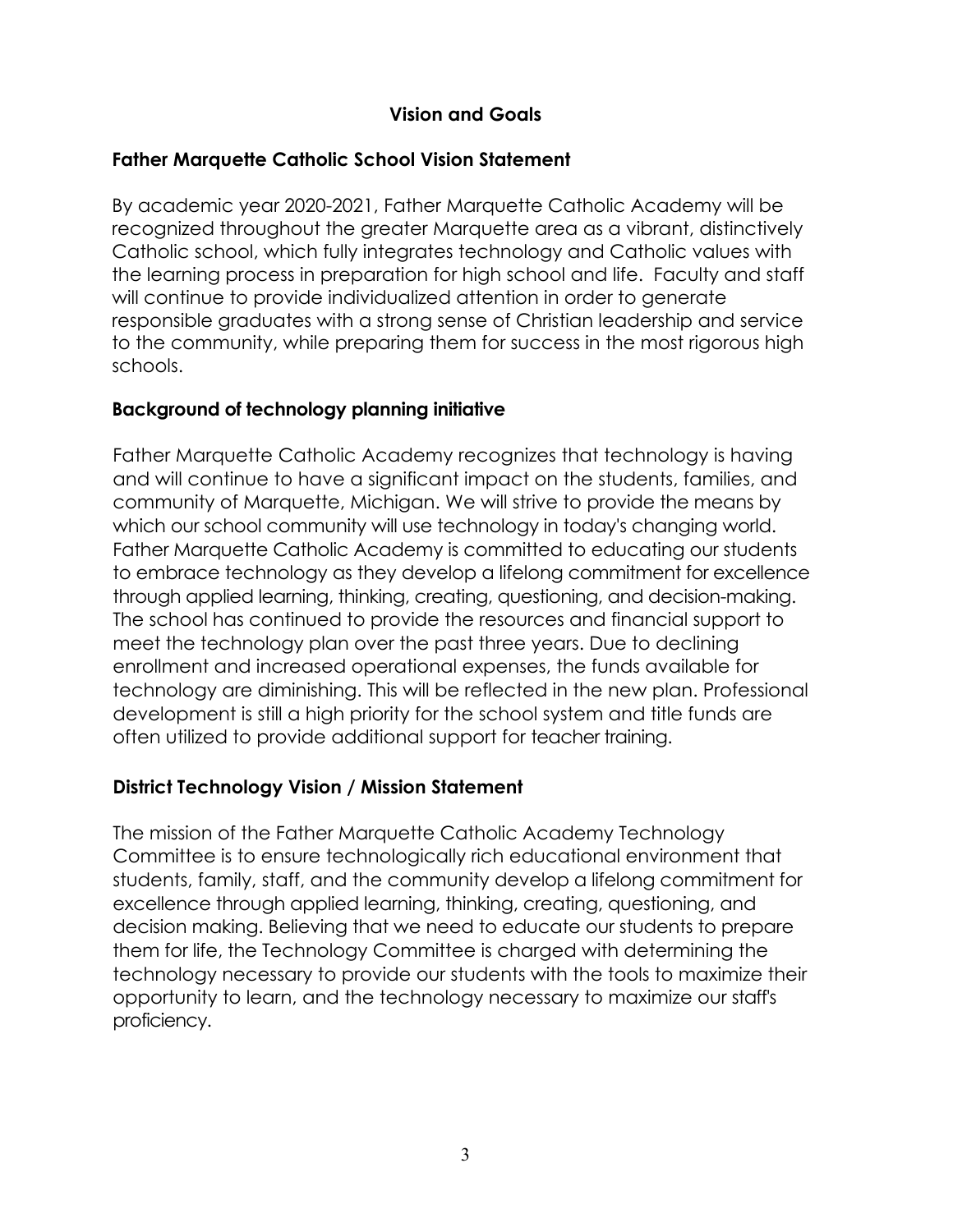# **Goals of the Technology Plan**

- To empower the teacher and student by putting them in control of learning
- To help students work toward mastery and application of essential skills
- To expand the capabilities of teachers and students to enhance their learning environment
- To integrate technology into the educational process for students and staff assist students and teachers to become technology literate

#### **Strategies and Objectives of the Technology Plan**

#### **Administration / Technology Coordinator will**

- Ensure that all students, teachers, and staff have the technological tools needed to meet the objectives of the technology plan
- Ensure that students, teachers, and staff utilize technology to enhance productivity and learning to assist students and teachers to become technology literate
- Provide on-going staff development
- Assist teachers in developing lesson plans that integrate technology
- Provide opportunities for parental involvement
- Tri-yearly use competently based online assessments to monitor pupil academic growth in each subject area. The results will be reported to the pupil and his or her parent or guardian
- Understand the social, ethical, legal, and human issues surrounding the use of technology
- Ensure teacher access to email and Internet
- Maintain the technology coordinator position

# **All teachers will**

- Annually develop an individual technology plan that identifies areas for personal growth
- Develop lessons that will integrate technology throughout the curriculum
- Use technology to communicate with students, colleagues, administrators, and parents
- Maintain a classroom web page that is updated regularly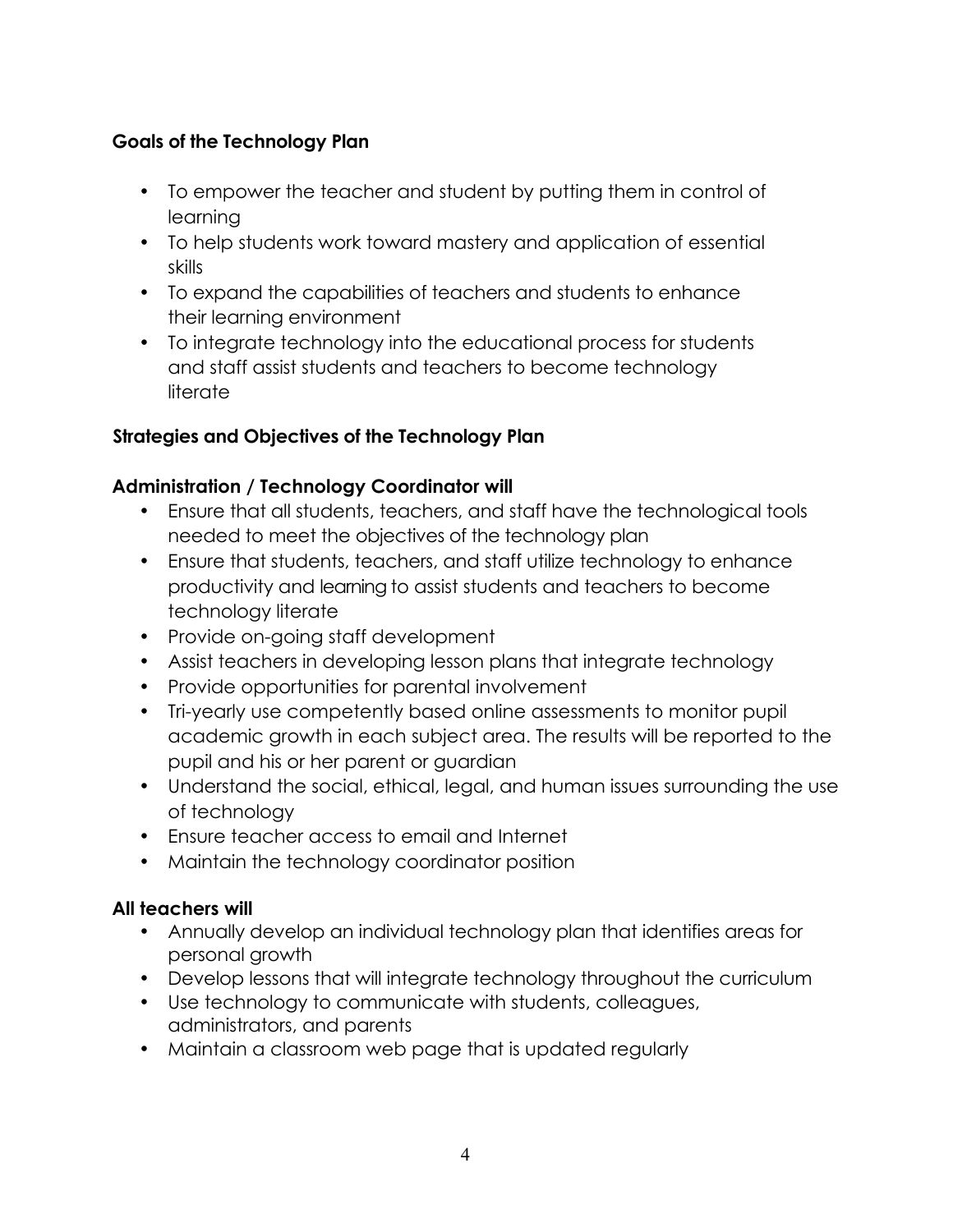- Work toward meeting the National Educational Technology Standards for Teachers
	- Plan and design effective learning environments and experiences supported by technology
	- Implement curriculum plans that include methods and strategies for applying technology to maximize student learning
	- Use technology to enhance their productivity and professional practice
	- Understand the social, ethical, legal, and human issues surrounding the use of technology
- Complete an annual self-assessment and evaluation of needs, skills and growth

# **All students will**

- Be able to effectively use oral, written, and electronic communication skills
- Have good interpersonal and human relation skills, and be able to work as a part of a team
- Use appropriate technology to develop critical thinking, creative expression, and be an independent worker able to set their own goals
- Be self-disciplined and responsible
- Work toward meeting the National Educational Technology Standards for **Students**
- Understand the social, ethical, legal, and human issues surrounding the use of technology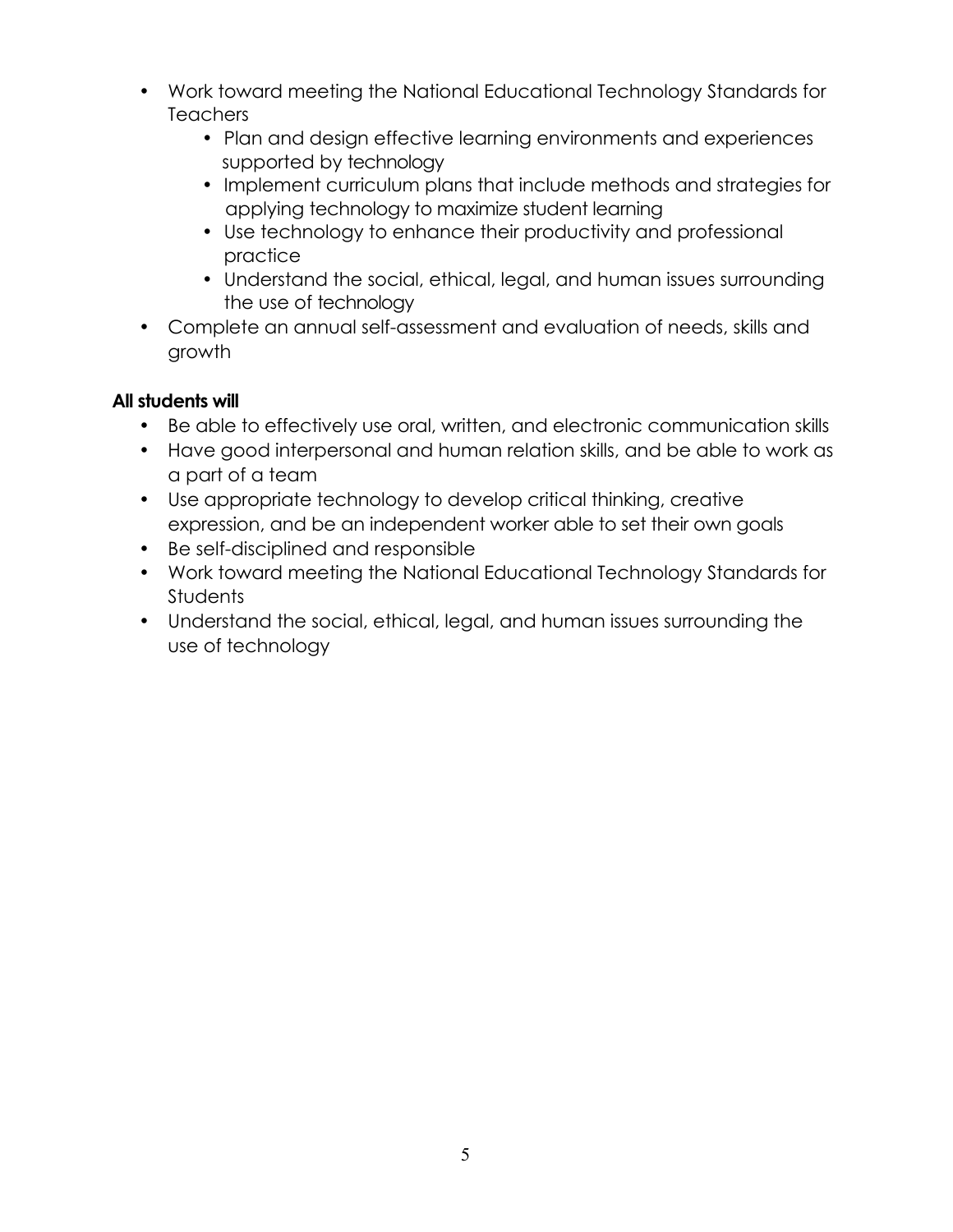# **CURRICULUM - Curriculum Integration**

#### **Students will**

- Be able to effectively use oral, written and electronic communication skills
- Have good interpersonal and human relations skills, and the ability to work as part of a team
- Use appropriate technology to develop critical thinking, creative expression, and be an independent worker able to set their own goal
- Be self-disciplined and responsible

- Provide students with opportunities to practice the above skills using technology resources
- Provide students with current technologies
- Provide students with opportunities to utilize various forms of communication
- Provide students with opportunities to work on projects both independently and in groups
- Provide students with opportunities to create solutions to problems
- Provide students with opportunities to select and utilize appropriate technology tools

| <b>Action</b>                                                                                                                            | <b>Timeline</b>                                 | Human<br><b>Resources</b>                               | <b>Other Resources</b>                                                                                     | <b>Budget</b>           | <b>Evaluation</b>                                                                                                                     |
|------------------------------------------------------------------------------------------------------------------------------------------|-------------------------------------------------|---------------------------------------------------------|------------------------------------------------------------------------------------------------------------|-------------------------|---------------------------------------------------------------------------------------------------------------------------------------|
| Computer classes for all<br>students K-8<br>Develop proficiency in<br>technology skills                                                  | Each year<br>of the<br>plan 2017<br>$-2020$     | Administration,<br>Technology<br>Committee.<br>Teachers | Computers,<br>Chromebooks,<br>iPads, computer<br>lab, Technology<br>Standards,<br>proficiency<br>checklist |                         | Technology<br>curriculum<br>standards are bing<br>met for each<br>grade level.                                                        |
| Increase use of multi-<br>media                                                                                                          | Each year<br>of the<br>plan 2017<br>$-2020$     | Technology<br>Committee,<br><b>Teachers</b>             | Multi-media<br>presentations<br>using computers,<br>Chromebooks,<br>projectors and<br>iPads                | \$500-<br>\$1000 yearly | Students use multi-<br>media<br>technologies to<br>create projects<br>that develop<br>critical thinking<br>and creative<br>expression |
| Train students in the<br>effective and<br>appropriate use of<br>communications                                                           | Each year<br>of the<br>plan 2017<br>$-2020$     | Technology<br>Committee,<br><b>Teachers</b>             |                                                                                                            |                         | Students use<br>appropriate and<br>effective<br>communication<br>skills                                                               |
| All students will attend a<br>workshop designed to<br>educate about<br>acceptable use<br>including, but not<br>limited to, cyberbullying | Each year<br>of the<br>plan<br>$2017 -$<br>2020 | Technology<br>Committee,<br><b>Teachers</b>             | <b>FMCA</b><br>Acceptable Use<br>Policy, Cell<br>Phone Policy<br>and<br>Chromebook<br>Handbook             |                         | Student use<br>appropriate online<br>strategies                                                                                       |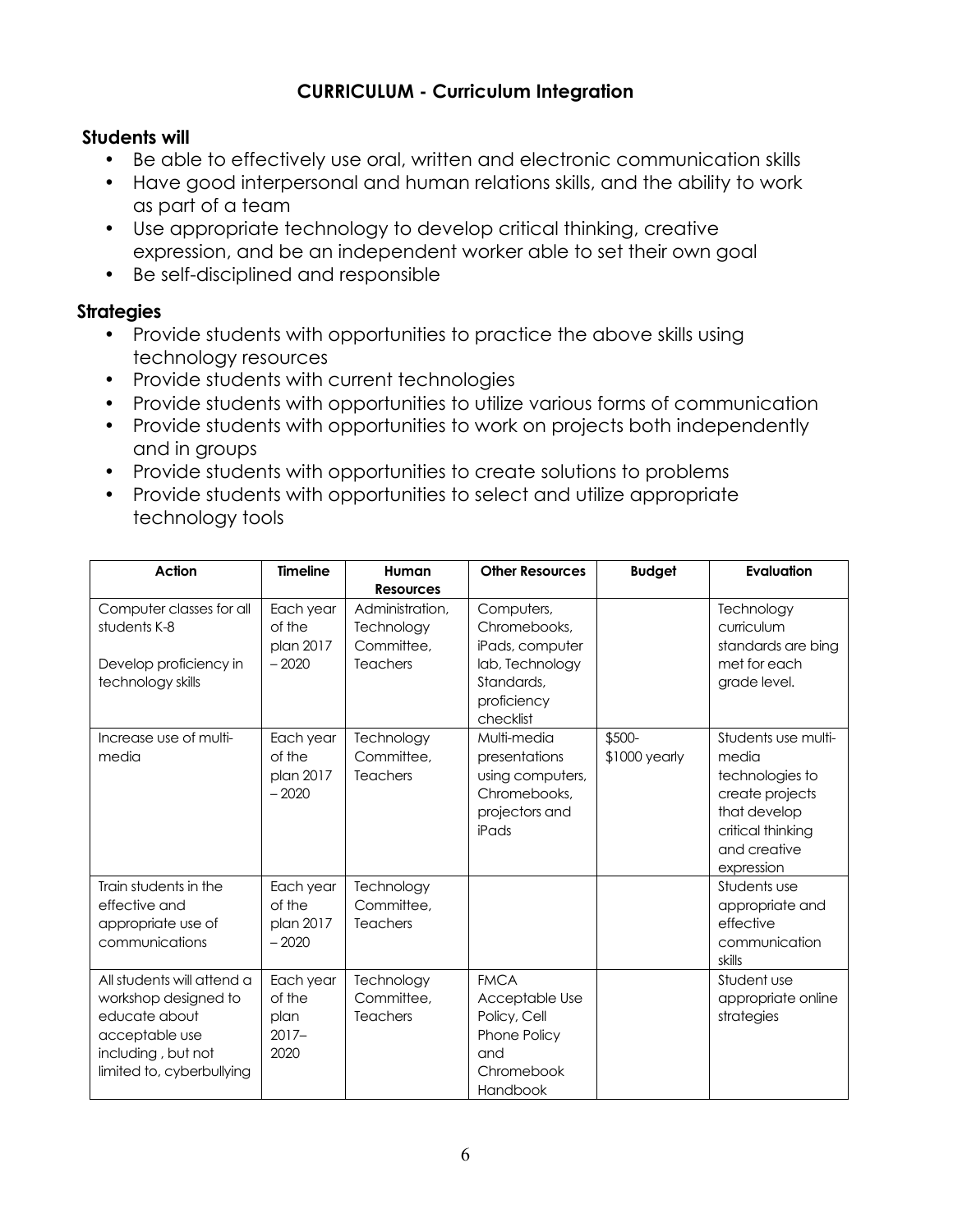#### **Teachers will**

- Annually develop an Individual Technology Plan that identifies areas for personal growth
- Develop lessons that will integrate technology throughout the curriculum
- Complete an annual self-assessment and evaluation of needs, skills, and growth

- Develop and provide an Individual Technology Plan template
- Design a self-assessment tool
- Review curriculum standards

| <b>Action</b>                                                                                                                                             | <b>Timeline</b>                           | Human                                                        | Other                                                                                               | <b>Budget</b> | Evaluation                                                                                                               |
|-----------------------------------------------------------------------------------------------------------------------------------------------------------|-------------------------------------------|--------------------------------------------------------------|-----------------------------------------------------------------------------------------------------|---------------|--------------------------------------------------------------------------------------------------------------------------|
|                                                                                                                                                           |                                           | <b>Resources</b>                                             | <b>Resources</b>                                                                                    |               |                                                                                                                          |
| Identify personal<br>strengths and<br>weaknesses in<br>technology                                                                                         | Each year of<br>the plan $2017 -$<br>2020 | Teachers                                                     | Self-assessment<br>tool and<br>individual<br>technology<br>plan template                            |               | Completion of<br>an Individual<br>Technology<br>Plan                                                                     |
| Identify areas in<br>curriculum that<br>supports<br>technological<br>integration                                                                          | Each year of<br>the plan $2017 -$<br>2020 | <b>Teachers</b>                                              | Curriculum<br>standards,<br>virtual field<br>trips, and other<br>dynamic<br>curricular<br>resources | \$500 yearly  | Listing of areas<br>in the<br>curriculum for<br>technological<br>integration                                             |
| Develop lesson<br>plans including<br>technology<br>used by the<br>teacher.<br>individual<br>students, and<br>the class as a<br>whole                      | Each year of<br>the plan $2017 -$<br>2020 | Teachers                                                     | <b>ISTE</b> materials.<br>Education<br>websites,<br><b>MACUL</b><br>conference                      |               | Teacher written<br>lesson plans<br>which include<br>technology                                                           |
| Using a self-<br>assessment tool,<br>the teacher will<br>evaluate their<br>needs, skills, and<br>growth for the<br>previous year<br>and the year<br>ahead | Each year of<br>the plan $2017 -$<br>2020 | Individual<br>Teachers and<br>the<br>Technology<br>Committee | Self-assessment<br>tool                                                                             |               | Self-assessment<br>tool will be<br>reviewed by<br>Technology<br>Committee for<br>areas of<br>strengths and<br>weaknesses |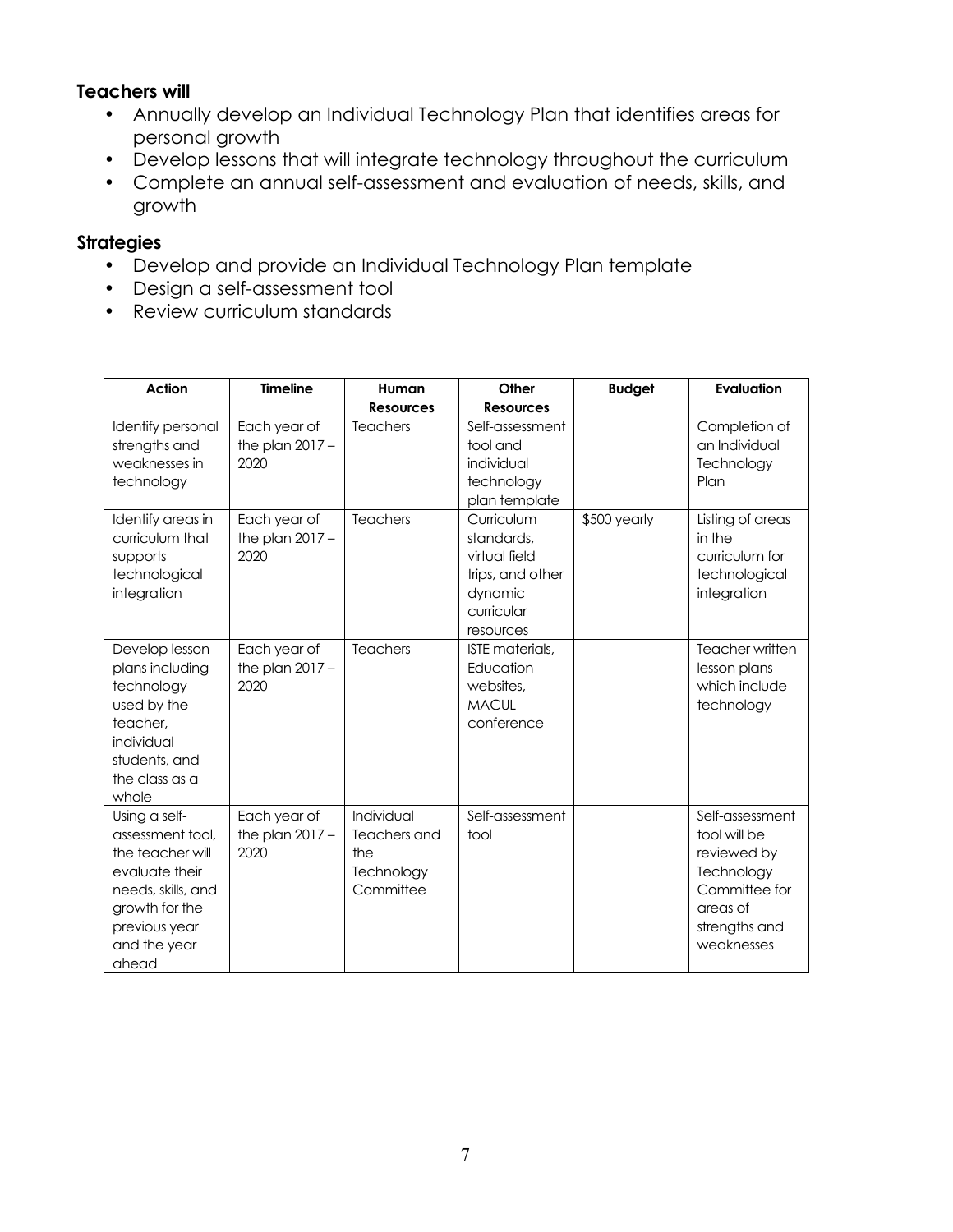#### **Teachers will**

- Work toward meeting the National Educational Technology Standards for teachers
- Utilize a variety of resources to gather data on student learning

- Provide teachers with the current National Educational Technology **Standards**
- Provide opportunities for teachers to review the standards and select areas for improvement
- Encourage use of technology for formative assessment

| <b>Action</b>                                                                                                                               | <b>Timeline</b>                           | Human                                | Other                                                         | <b>Budget</b> | Evaluation                                                                                                 |
|---------------------------------------------------------------------------------------------------------------------------------------------|-------------------------------------------|--------------------------------------|---------------------------------------------------------------|---------------|------------------------------------------------------------------------------------------------------------|
|                                                                                                                                             |                                           | <b>Resources</b>                     | <b>Resources</b>                                              |               |                                                                                                            |
| Plan and design<br>effective<br>learning<br>environments<br>and<br>experiences<br>supported by<br>technology                                | Each year of<br>the plan $2017 -$<br>2020 | Teachers,<br>Technology<br>Committee | Virtual field<br>trip, MACUL,<br>education<br>websites        |               | Technology<br>Committee<br>Member<br>observation<br>and evaluation<br>of Individual<br>Technology<br>Plans |
| Implement<br>curriculum plans<br>that include<br>methods and<br>strategies for<br>applying<br>technology to<br>maximize<br>student learning | Each year of<br>the plan $2017 -$<br>2020 | Teachers,<br>Technology<br>Committee | Virtual field trip,<br>MACUL,<br>education<br>websites        |               | Technology<br>Committee<br>Member<br>observation<br>and evaluation<br>of Individual<br>Technology<br>Plans |
| Use technology<br>to enhance<br>productivity and<br>professional<br>practice                                                                | Each year of<br>the plan $2017 -$<br>2020 | Teachers,<br>Technology<br>Committee | Virtual field trip,<br>MACUL,<br>education<br>websites        |               | Technology<br>Committee<br>Member<br>observation<br>and evaluation<br>of Individual<br>Technology<br>Plans |
| Use technology<br>to identify levels<br>of student<br>learning and as<br>an assessment<br>tool                                              | Each year of<br>the plan $2017 -$<br>2020 | Teachers,<br>Technology<br>Committee | MACUL,<br>education<br>websites, STAR,<br>online<br>textbooks |               | Technology<br>Committee<br>Member<br>observation<br>and evaluation<br>of Individual<br>Technology<br>Plans |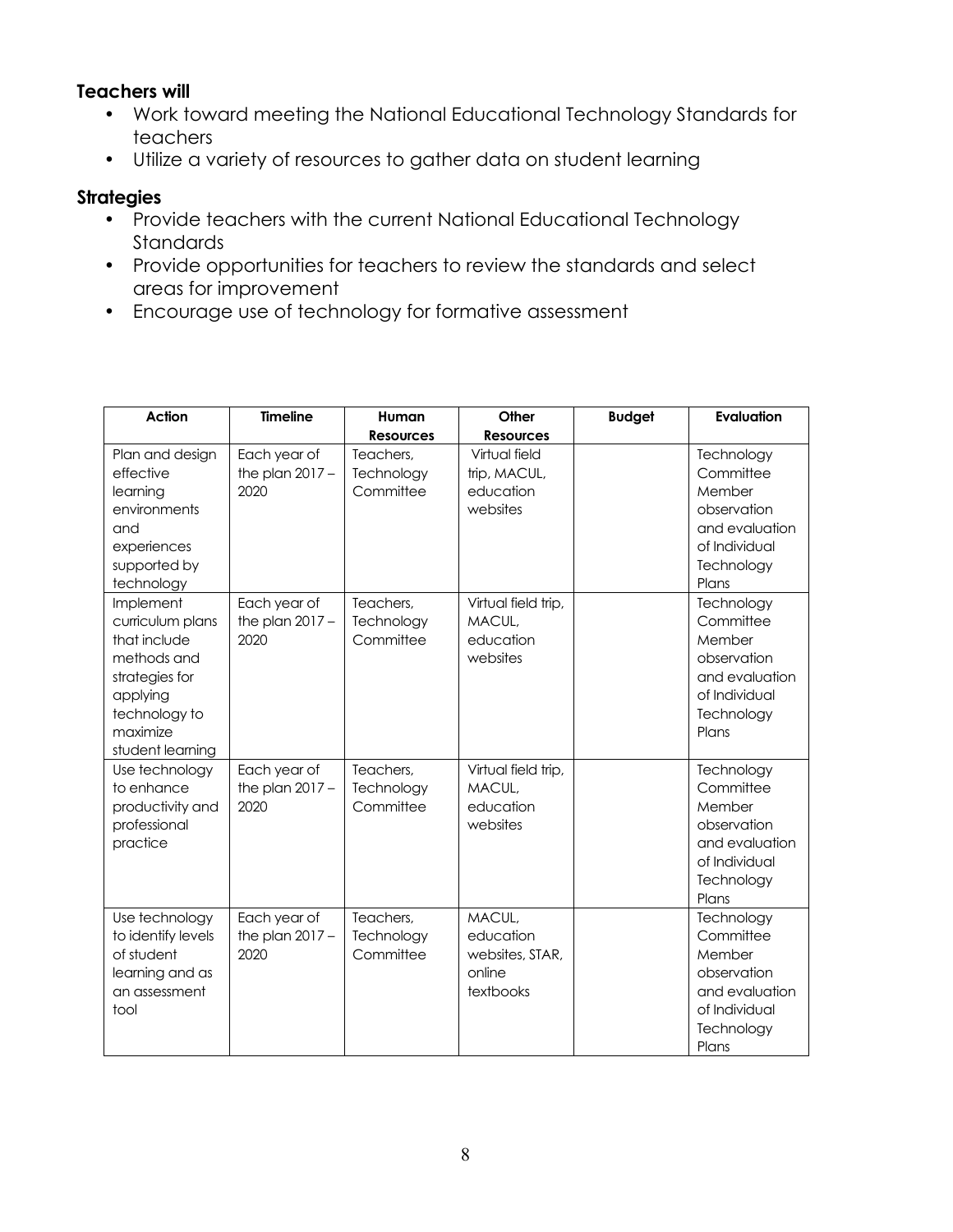#### **Administration / Technology Coordinator will**

- Ensure that all students, teachers, and staff have the technological tools to meet the objectives of the technology plan
- Ensure that all students, teachers, and staff utilize technology to enhance productivity and learning
- Provide ongoing staff development
- Assist teachers in developing lesson plans that integrate technology

- Continue to maintain and upgrade technology
- Continue commitment to fund technology
- Expand teacher integration of technology into all curricular areas

| Action                                                                                      | <b>Timeline</b>                           | Human                                                                       | Other                                         | <b>Budget</b> | Evaluation                                                                                        |
|---------------------------------------------------------------------------------------------|-------------------------------------------|-----------------------------------------------------------------------------|-----------------------------------------------|---------------|---------------------------------------------------------------------------------------------------|
|                                                                                             |                                           | <b>Resources</b>                                                            | <b>Resources</b>                              |               |                                                                                                   |
| A line item for<br>technology<br>funding in the<br>school budget                            | Each year of<br>the plan $2017 -$<br>2020 | Administration,<br>Technology<br>Coordinator,<br>Local School<br>Commission |                                               | \$5,000/year  | Confirm<br>technology is<br>budgeted<br>each year                                                 |
| Pursue Third<br>Source Funding                                                              | Each year of<br>the plan $2017 -$<br>2020 | Administration.<br>Technology<br>Committee                                  | Grants and<br>local<br>community<br>resources | \$500/year    | <b>Third Source</b><br>Funds produce<br>additional<br>money for<br>technology<br>purchases        |
| Professional<br>Development:<br>recommend<br>two half-day<br>sessions                       | Each year of<br>the plan $2017 -$<br>2020 | Administration,<br>Technology<br>Committee                                  | Peer mentors                                  |               | Actual days<br>committed to<br>professional<br>development                                        |
| Support<br>teachers to<br>attend<br>technology<br>conferences for<br>additional<br>training | Each year of<br>the plan 2017-<br>2020    | Administration,<br>Technology<br>Committee                                  |                                               | \$250/year    | Minimum 3<br>teachers<br>attend UP<br>MACUL each<br>year, teachers<br>attend other<br>conferences |
| Provide<br>applications<br>and training for<br>increasing<br>productivity                   | Each year of<br>the plan $2017 -$<br>2020 | Administration,<br>Technology<br>Committee                                  |                                               | \$200/year    | Additional apps<br>added to<br>inventory and<br>training<br>provided for its<br><b>USe</b>        |
| Evaluate<br>progress of<br>teachers in<br>incorporating<br>and integrating<br>technology    | Each year of<br>the plan $2017 -$<br>2020 | Administration,<br>Technology<br>Committee                                  |                                               |               | Increase use of<br>technologies,<br>observable<br>increase in<br>lessons utilizing<br>technology  |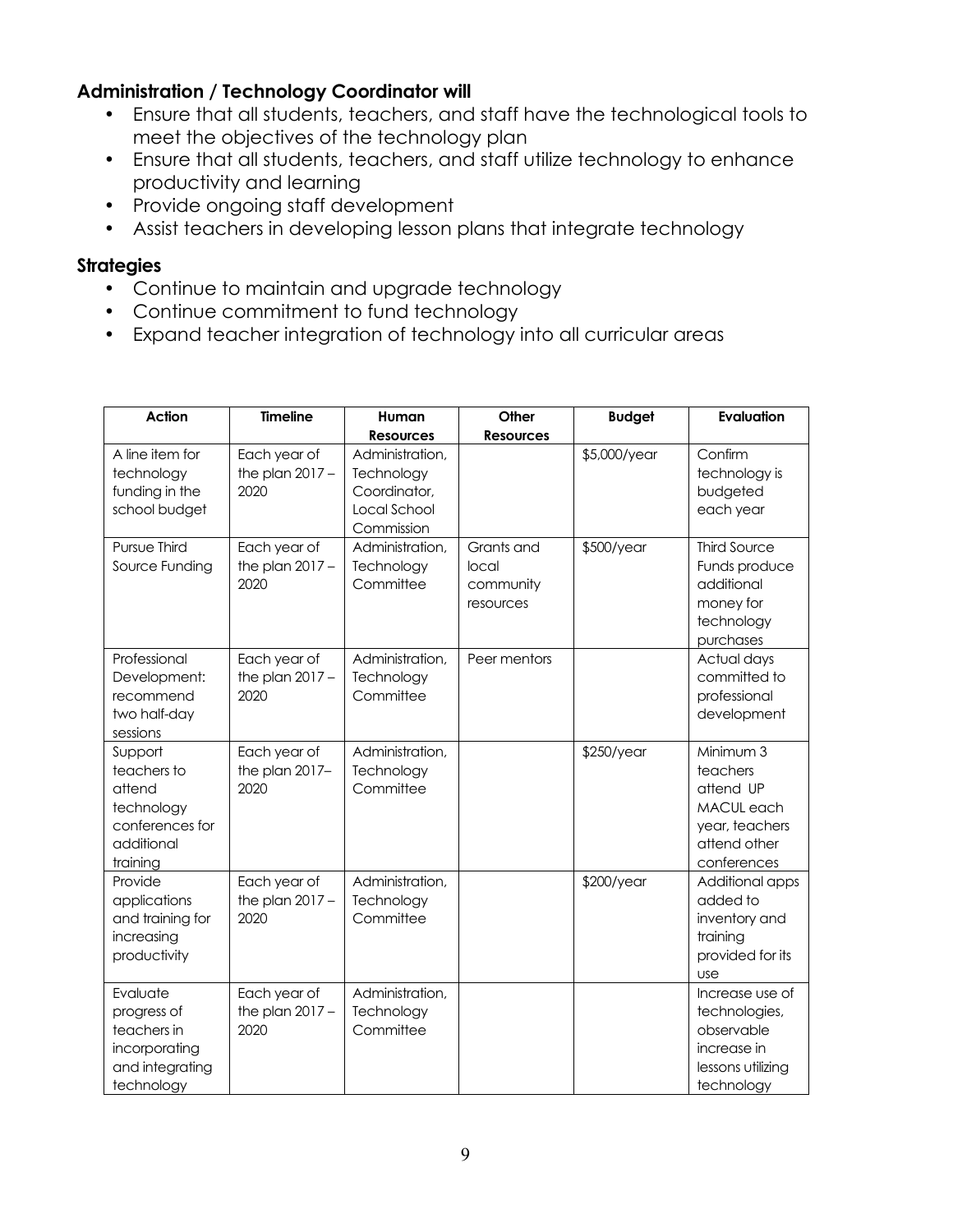# **Administration / Technology Coordinator will**

- Ensure access to email, Internet, and classroom webpages
- Maintain Technology Coordinator position

# **Strategies**

• Commitment to fund

| Action                                                                           | <b>Timeline</b>                           | Human                             | Other            | <b>Budget</b> | Evaluation                                                                                                 |
|----------------------------------------------------------------------------------|-------------------------------------------|-----------------------------------|------------------|---------------|------------------------------------------------------------------------------------------------------------|
|                                                                                  |                                           | <b>Resources</b>                  | <b>Resources</b> |               |                                                                                                            |
| <b>Budget funding</b><br>for Internet<br>access and<br>Technology<br>coordinator | Each year of<br>the plan $2017 -$<br>2020 | Administration,<br>School Council |                  | \$2500/year   | Continuation of<br>Internet access<br>and<br>Technology<br>Coordinator<br>position                         |
| Time available<br>for Technology<br>Coordinator<br>responsibility                | Each year of<br>the plan $2017 -$<br>2020 | Administration,<br>School Council |                  |               | Technology<br>Coordinator<br>available to<br>provide support<br>in both<br>buildings on a<br>regular basis |
| <b>Budget funding</b><br>for individual<br>classroom<br>pages                    | Each year of<br>the plan $2017 -$<br>2020 | Administration,<br>School Council |                  | $$1000$ /year | Continuation of<br>individual<br>classroom web<br>pages                                                    |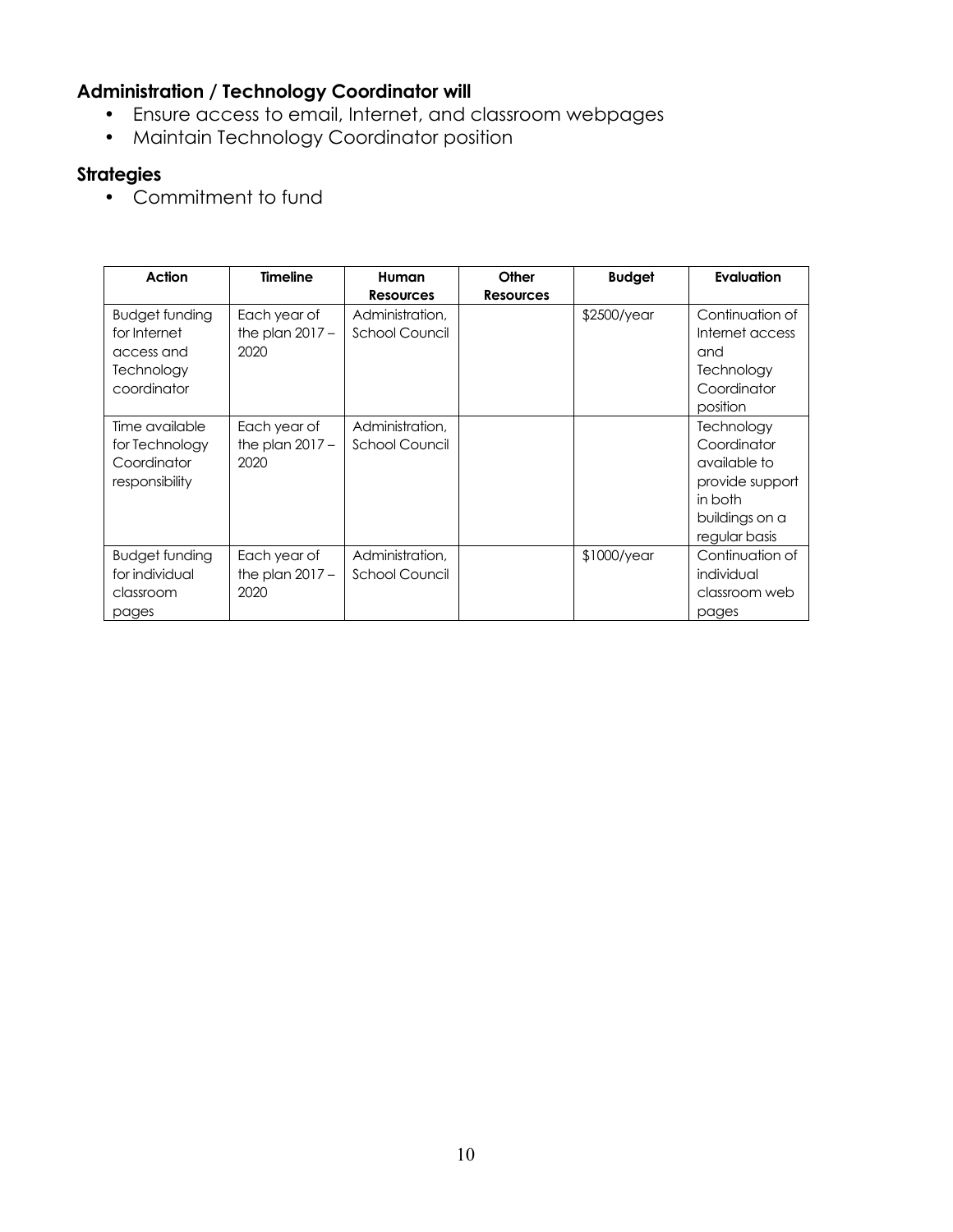# **Administration / Technology Coordinator will**

• Provide opportunities for parental involvement

- Make computer lab available before and after school
- Provide web access to student information
- Share student/teacher use of technology

| Action                                                      | <b>Timeline</b>                           | Human<br><b>Resources</b>                  | Other<br>Resources | <b>Budget</b> | Evaluation                                                                                           |
|-------------------------------------------------------------|-------------------------------------------|--------------------------------------------|--------------------|---------------|------------------------------------------------------------------------------------------------------|
| Advertise open<br>lab times                                 | Each year of<br>the plan $2017 -$<br>2020 | Administration,<br>Technology<br>Committee |                    |               | Lab is used by<br>parents and/or<br>students                                                         |
| Newsletters,<br>online grading<br>program, and<br>web pages | Each year of<br>the plan $2017 -$<br>2020 | Administration<br>Technology<br>Committee  |                    | \$4500/year   | Parents access<br>web pages,<br>online grading,<br>and class<br>websites to<br>obtain<br>information |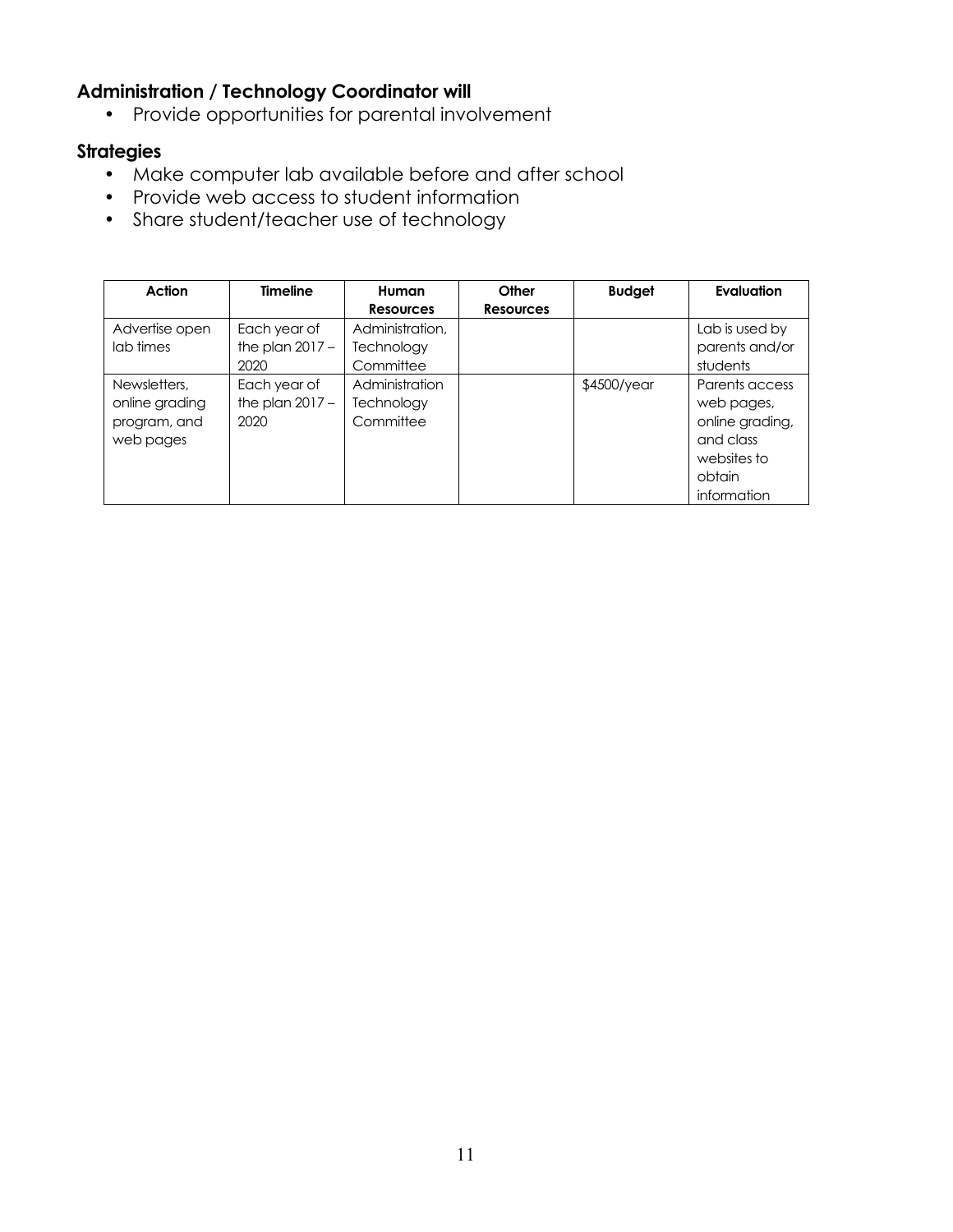#### **Technology Committee will**

- Review annually the Technology Plan and determine the technological resources needed by students, teachers, and staff
- Evaluate and revise the use of technology in all the curricular areas annually
- Provide resources to ensure teachers' and students' skills reflect national and state standards in all curricular areas including technology
- Work with Administration and Curriculum Committees to identify and promote strategies to increase academic achievement in all curricular areas through the use of technology

- Provide students and teachers with increased access to available technologies
- Provide teachers with opportunities to work on individual technology plans in various curricular areas
- Develop rubrics and checklists for evaluating skills based on national and state standards
- Create opportunities for teachers to share ideas, methods, activities, and lessons using technology that promotes student achievement

| <b>Action</b>                                                 | <b>Timeline</b>                           | Human<br><b>Resources</b>                                                | Other<br><b>Resources</b> | <b>Budget</b> | Evaluation                                                                 |
|---------------------------------------------------------------|-------------------------------------------|--------------------------------------------------------------------------|---------------------------|---------------|----------------------------------------------------------------------------|
| Add more<br>computers,<br>laptops, iPads                      | Each year of<br>the plan $2017 -$<br>2020 | Administration,<br>Technology<br>Committee                               | Computers,<br>laptops     | \$2000/year   | Increase in<br>number of<br>computers,<br>laptops, iPads                   |
| Evaluate and<br>revise all<br>curricular areas<br>annually    | Each year of<br>the plan $2017 -$<br>2020 | Technology<br>Committee,<br>Curriculum<br>Committees,<br><b>Teachers</b> |                           |               | Each<br>curriculum<br>committee<br>meets yearly<br>and provides<br>updates |
| Review national<br>and state test<br>scores                   | Each year of<br>the plan $2017 -$<br>2020 | Technology<br>Committee,<br>Curriculum<br>Committees.<br><b>Teachers</b> |                           |               | Each<br>curriculum<br>committee<br>meets yearly<br>and provides<br>updates |
| Evaluate,<br>recommend<br>and purchase<br>appropriate<br>apps | Each year of<br>the plan $2017 -$<br>2020 | Technology<br>Committee                                                  |                           | \$200/year    | <b>New</b><br>application<br>purchases are<br>made                         |
| Encourage use<br>of technology in<br>the classrooms           | Each year of<br>the plan $2017 -$<br>2020 | Teachers,<br>Technology<br>Committee,<br>Administration                  | Available<br>technologies |               | Observation of<br>student use of<br>technology in<br>the classroom         |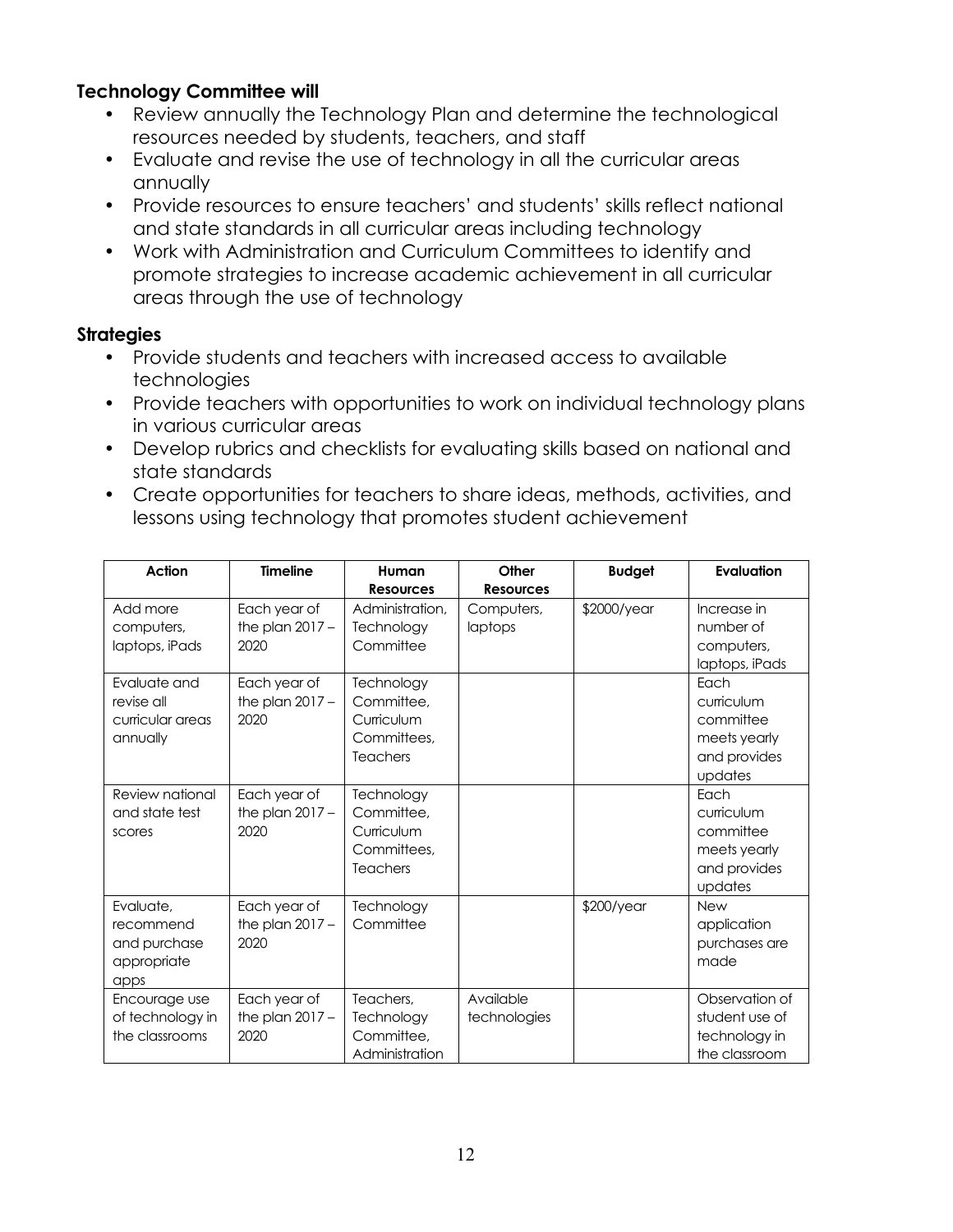#### **Administration, Teachers, and Students will**

• Understand the social, ethical, legal issues surrounding the use of technology

- Provide opportunities to explore and evaluate technology's impact on society
- Instruct students on ethical and legal issues that relate to technology
- Educate students about appropriate online behavior including interacting with other individuals on social networking websites and chat rooms
- Develop an awareness concerning cyberbullying among students and the appropriate responses
- Apply legal and ethical practices that relate to technology

| Action                                                                                                    | <b>Timeline</b>                           | Human                              | Other                                                              | <b>Budget</b> | Evaluation                                                                                                                                   |
|-----------------------------------------------------------------------------------------------------------|-------------------------------------------|------------------------------------|--------------------------------------------------------------------|---------------|----------------------------------------------------------------------------------------------------------------------------------------------|
|                                                                                                           |                                           | <b>Resources</b>                   | <b>Resources</b>                                                   |               |                                                                                                                                              |
| Review<br>acceptable use<br>policy and<br>Chromebook<br>Handbook with<br>the entire school<br>community   | Each year of<br>the plan $2017 -$<br>2020 | Administration,<br><b>Teachers</b> | Acceptable<br>use policy                                           |               | Signed<br>Acceptable<br>Use Policy,<br>Chromebook<br>Handbook, and<br>knowledge of<br>these policies<br>by the entire<br>school<br>community |
| Educate<br>students about<br>cyberbullying                                                                | Each year of<br>the plan $2017 -$<br>2020 | Teachers                           | Acceptable<br>use policy,<br>supplemental<br>resource<br>materials |               | Students have<br>an awareness<br>of what<br>cyberbullying is<br>and how to<br>respond to it                                                  |
| Incorporate the<br>study of<br>technology's<br>impact on<br>society in<br>appropriate<br>curricular areas | Each year of<br>the plan $2017 -$<br>2020 | <b>Teachers</b>                    |                                                                    |               | Students are<br>aware of<br>technology's<br>impact on<br>society,                                                                            |
| <b>Teachers model</b><br>appropriate<br>legal and<br>ethical practices<br>that relate to<br>technology    | Each year of<br>the plan $2017 -$<br>2020 | Administration,<br><b>Teachers</b> |                                                                    |               | The legal and<br>ethical<br>practices of<br>technology are<br>followed<br>throughout the<br>school<br>community                              |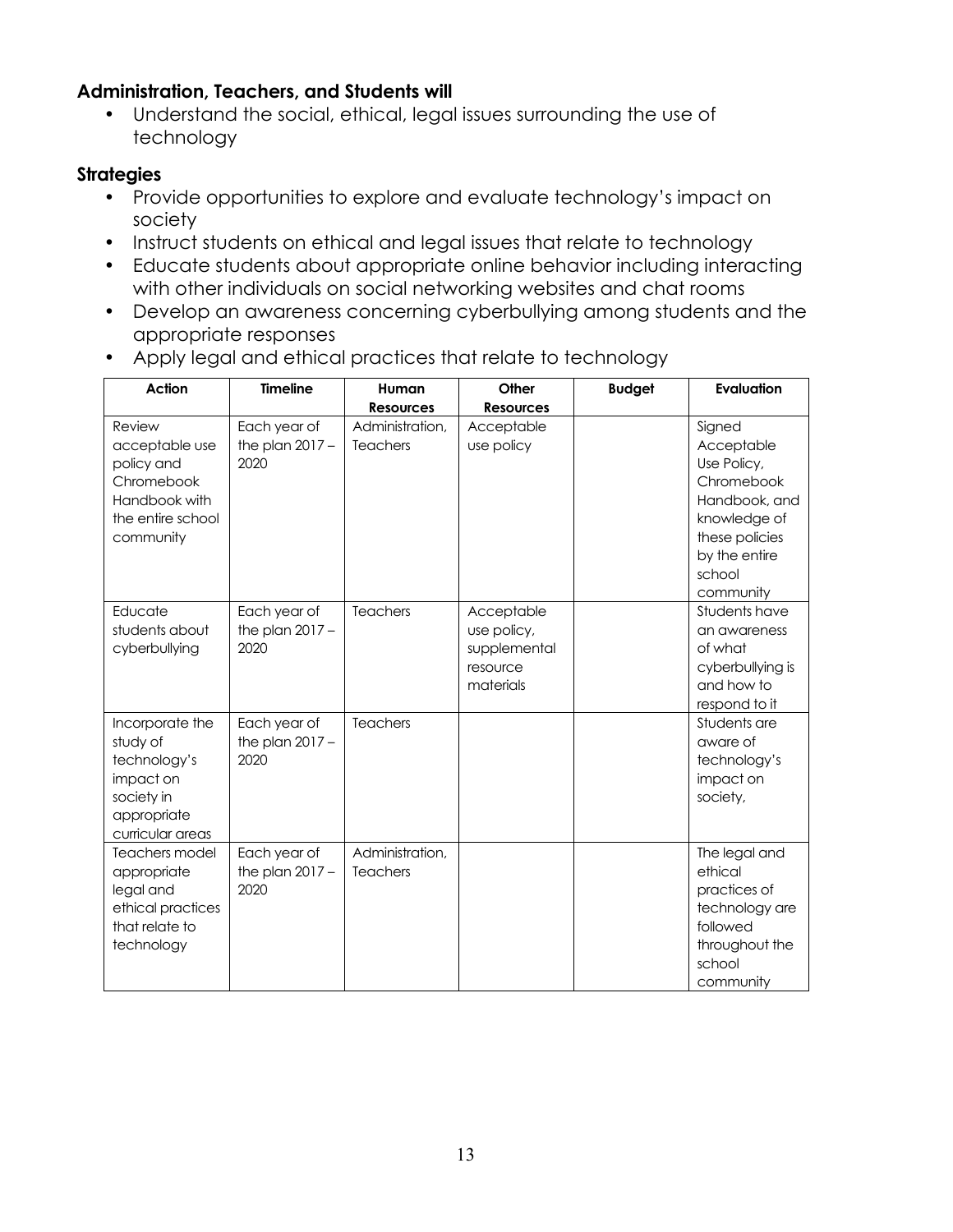#### **CURRICULUM - Student Achievement**

The Father Marquette Catholic Academy curriculum plan is aligned with the Michigan Standards and Benchmarks and the Common Core State Standards.

The Father Marquette Catholic Academy Technology Curriculum is part of the school curriculum rotation plan. The curriculum committees utilize the Michigan Education Technology Standards (METS) and GLCEs during curriculum review. The Father Marquette Catholic Academy has a Technology Committee meets to continually provide professional development and integration assistance to the teachers and staff at Father Marquette. To keep up with the many changes in technologies, the Technology Committee evaluates the curriculum and needs of the students each year. PreK-8 teachers meet together to plan and evaluate curriculum and areas for integrating technology. The accomplishments of curriculum goals are reviewed, analyzed, and appropriate adjustments are made.

The goals, objectives, infrastructure, timeline and budget needs are shared annually with the School Council and school community. This information is posted on our school's website.

The curriculum sets criteria for the Father Marquette Catholic Academy. Students are introduced to the keyboard, through typing applications as early as Kindergarten. Skills students should master at each grade level have been identified. K-8 students have experiences in word processing, as well as the introduction of desktop publishing, databases, spreadsheets, and multi media, as well as the use of Google docs, slides and sheets. Both schools incorporate technology into all areas of the curriculum. Students take part in a project-oriented approach to technology. Projects include book reviews, covers, and publishing, research reports, multi-media projects, web quests, on-line review programs such as Kahoot and Pear Duck, and videos through on-line resources.

#### **Goals to include technology throughout the curriculum**

- Technology standards and benchmarks are to be integrated into existing curricular content utilizing the understanding by design process
- All students K-8 will receive instruction in computer technology
- Teachers will utilize assessment software to measure student achievement in order to make data-driven decisions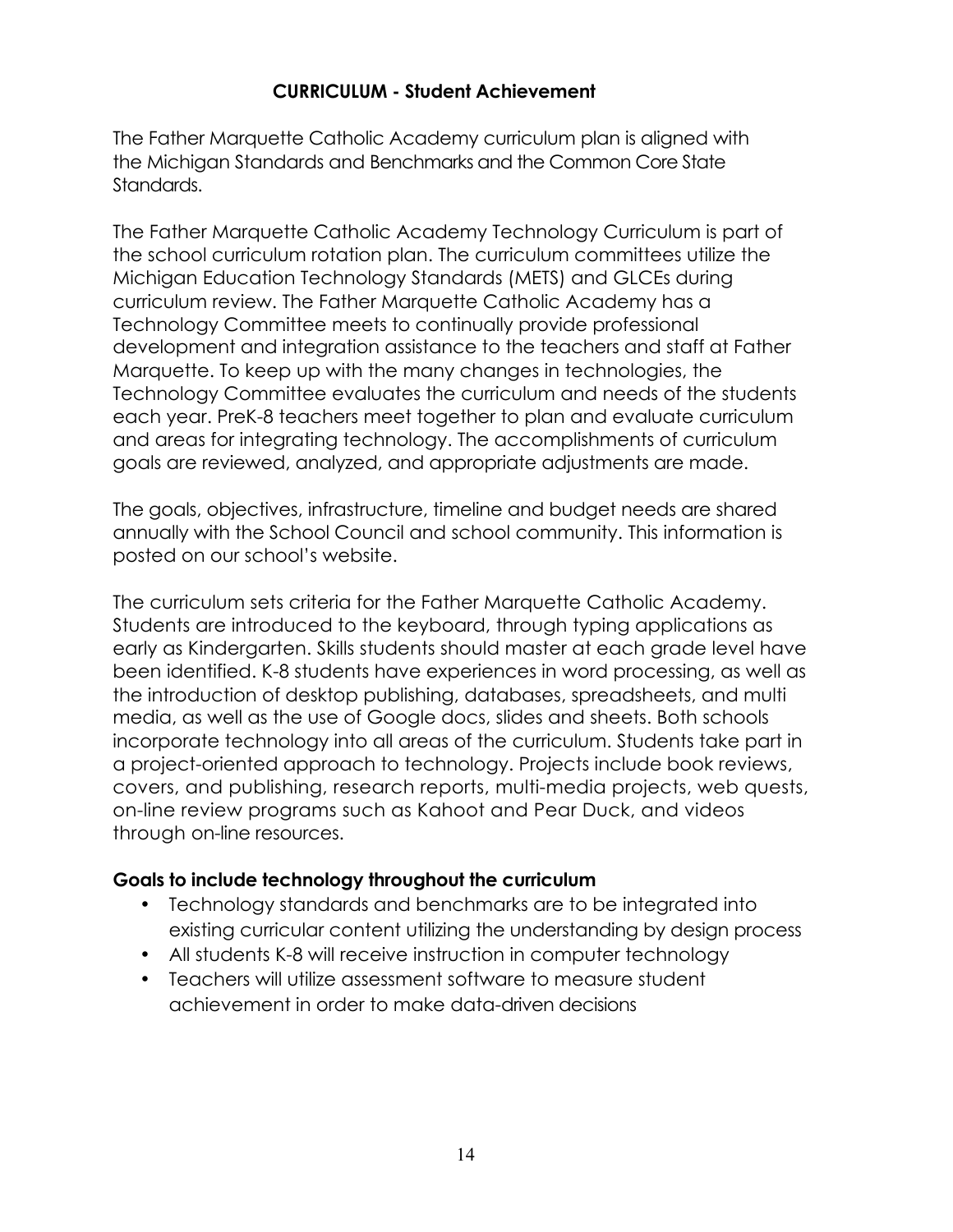- Teachers will develop lessons to incorporate and integrate technology in the curriculum
- Teachers will enhance their personal technology skills

Students will meet the Michigan Educational Technology Standards and expectations as outlined by the end of second, fifth, and eighth grades.

#### **Timeline for technology instruction**

- Students in Kindergarten participate in keyboarding instruction once a week and utilize classroom computer time for skill reinforcement
- Students in grades 1-2 participate 15-30 minutes computer time per week focusing on keyboarding, basic word processing and reinforcement of curriculum areas. These students also use the Internet for research and investigation, as well as work on Chromebooks and iPads
- Students in grades 3-4 receive formal instruction on keyboarding, word-processing with docs, slides, introduction to video production, use of iPad and Chromebook applications, digital cameras, and Internet use
- Students in grades 5-8 utilize the computer lab and receive specific instruction in word processing, databases, spreadsheets, Google docs, slides, sheets, presentation software, video production, multi-media editing, keyboarding skill reinforcement, Chromebook applications and Internet use
- All students will receive instruction on Internet safety and cyberbullying
- All students are encouraged to explore and expand their use of technology in other curricular areas
- Strategies utilized to integrate technology:
	- Monitor research on the Internet in all curricular areas
	- Internet use to view and analyze primary sources, and to reinforce skills and concepts
	- Webquests on various topics
	- Coding
	- Online review programs such as Kahoot and Pear Duck
	- iPad applications use
	- Chromebook applications use
	- PowerPoint and slide presentations
	- Collaboration with other schools and organizations to collect and share various data
	- Digital/Video cameras used in multi-media projects
	- Lego robotics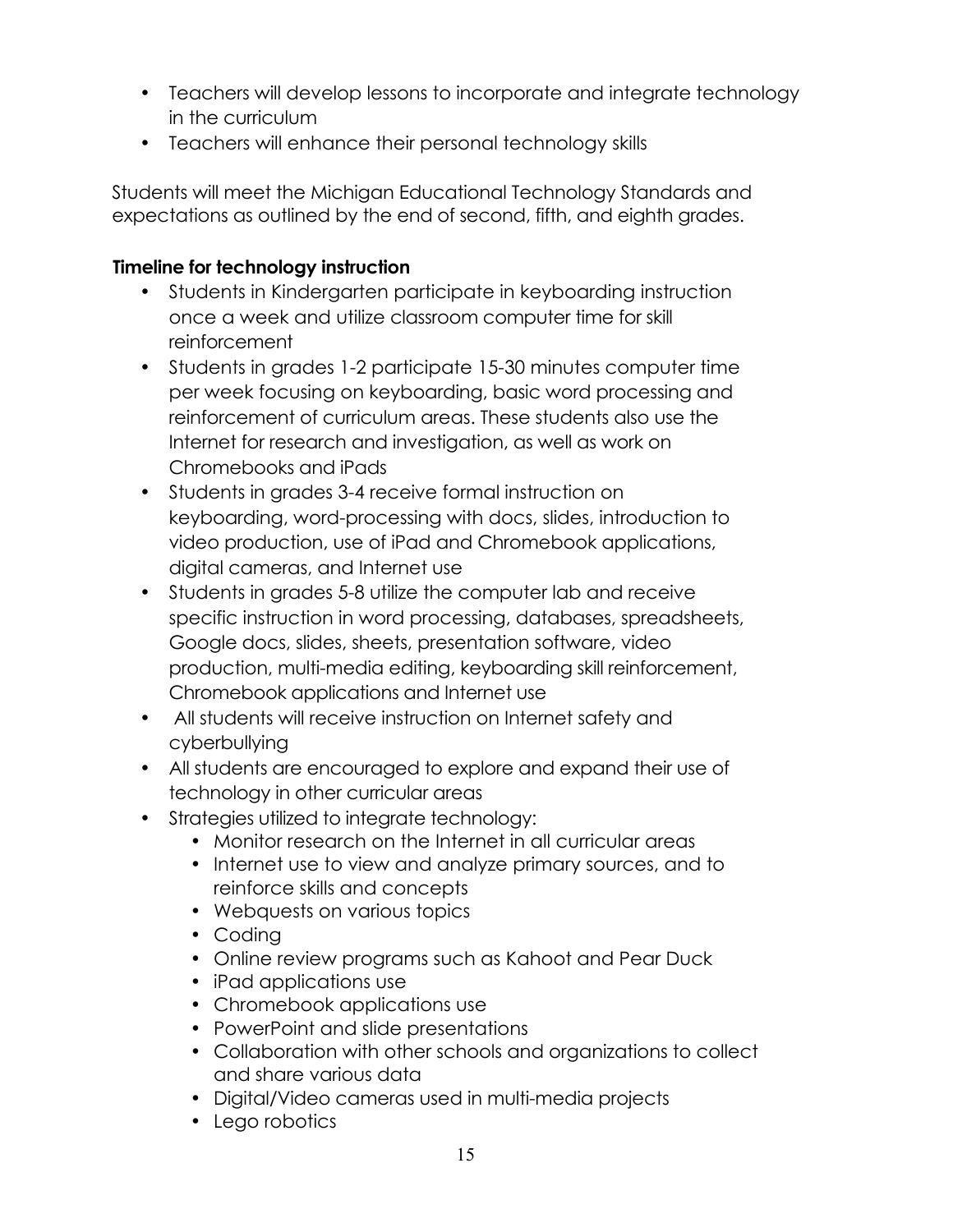- Spreadsheets and/or sheets for graphing and charting data
- GarageBand used with musical keyboards
- Word processing and/or Google docs used throughout all curricular areas
- Teachers utilize various software programs, Chromebook and iPad applications throughout the district to reinforce curriculum standards
- Teachers/Administrators and other staff apply technology to increase productivity through the use of grading software and word processing applications
- Email is the primary mode of communication throughout the district
- Presentation applications as well as iPad and Chromebook applications are used as a teaching tool to enhance lessons and engage students in active learning
- Teachers/Administrators develop multi-media presentations to exhibit activities and share information with the community, parents, and professional organizations
- All teachers have created and maintained web pages for communication with community, parents, and students
- Administrators and support staff communicate with the community, parents, and students through desktop publishing and email usage
- Other strategies to include technology:
	- Provide students and teachers with a website to access information that will increase communication between home and school
	- Provide computer lab time for parent use
	- Students are required to create projects utilizing a variety of applications to demonstrate their learning and understanding
	- Students are required to type 25 words per minute on alphabet and numbers with less than 5% error by the end of eighth grade
	- Students are required to complete a series of assessment tests demonstrating knowledge on word processing, database, and spreadsheet
	- Students must demonstrate the ability to evaluate websites for appropriate, useful, and genuine content.
	- Eighth grade students are administered a technology literacy test

To encourage the utilization of technology as a teaching tool, teachers receive training and support through mentoring and individualized technology plans. Teachers who demonstrate effective use of technology in their classroom receive additional technology as an incentive. Students and teachers are encouraged to utilize Michigan Virtual University, and other on-line tutorial and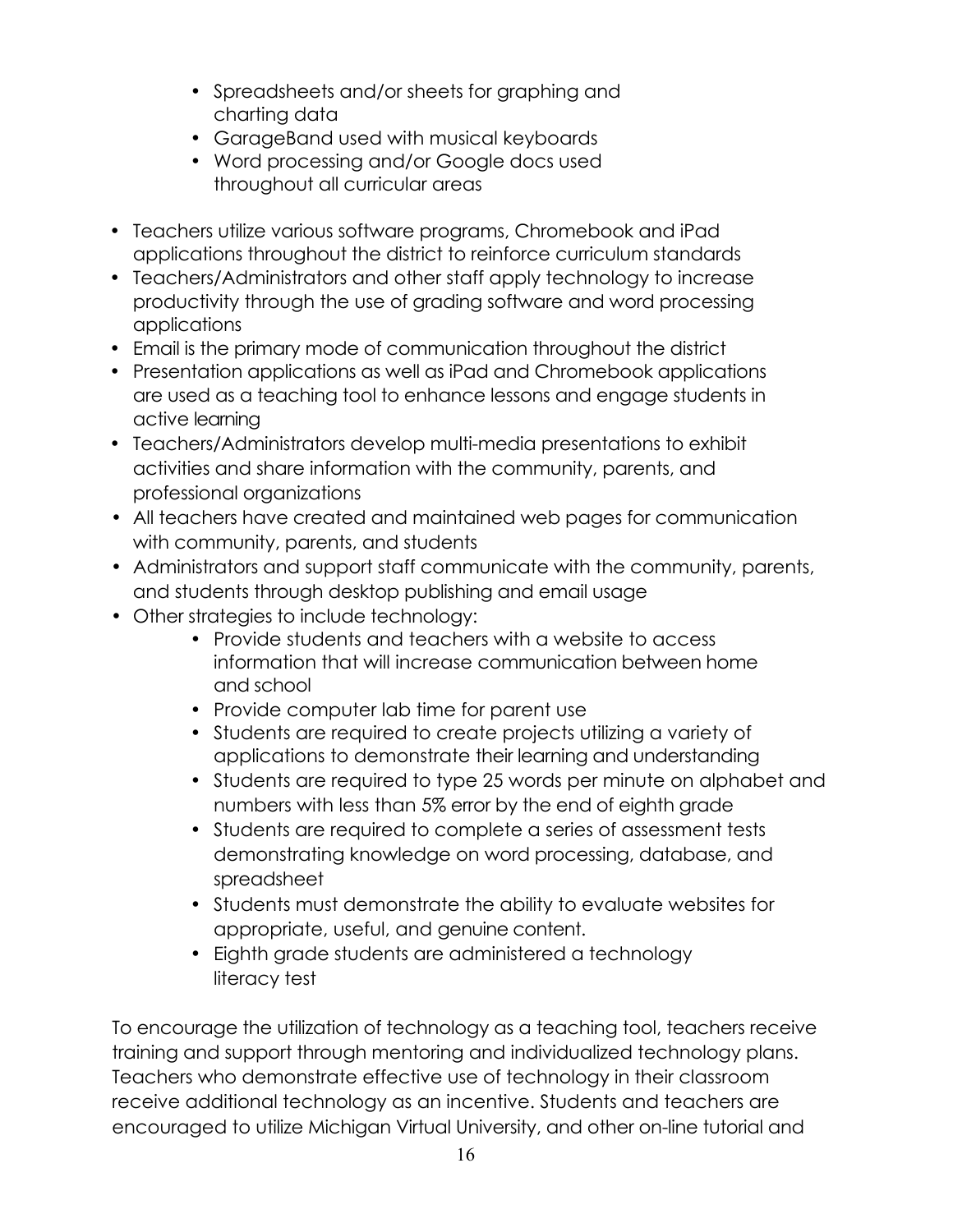learning resources.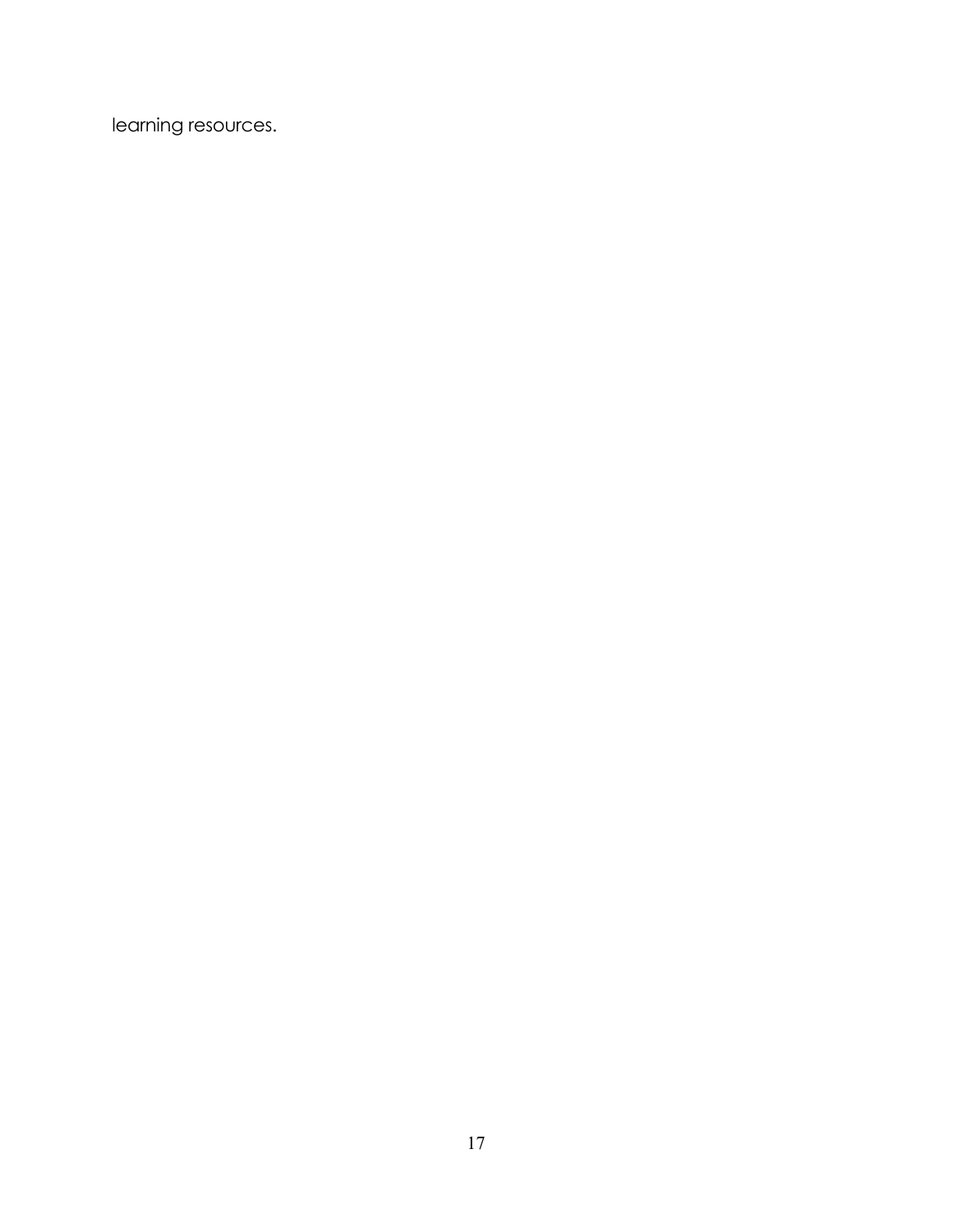#### **CURRICULUM - Technology Delivery**

As a small PreK-8 private school, distance learning has not been feasible in the past. We incorporate distance-learning opportunities for our school system.

We participate in relevant opportunities through MARESA and NMU.

Video streaming resources are used to enhance existing curricular areas at all grade levels.

Individual classrooms can participate in virtual field trips through collaboration with NMU.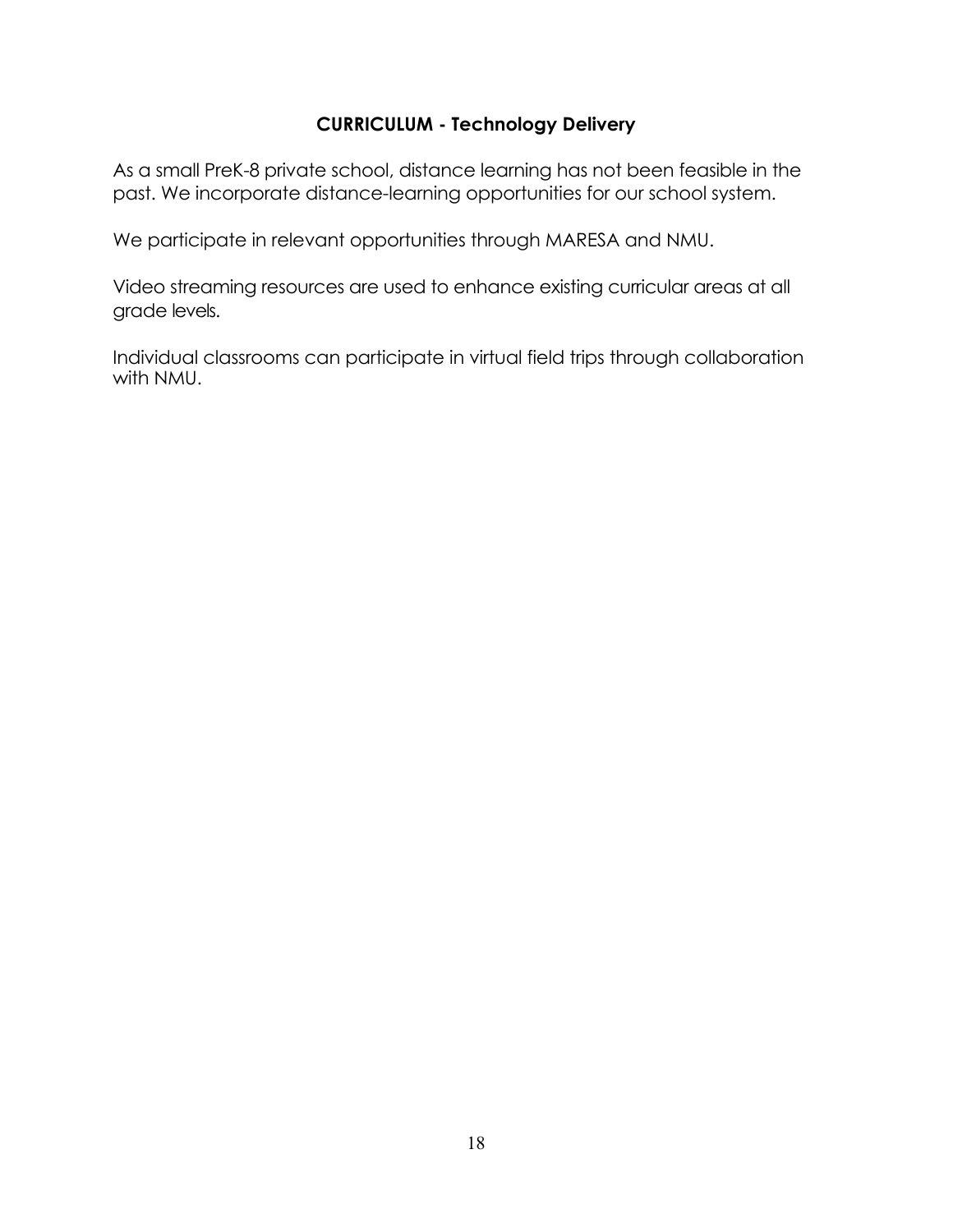#### **CURRICULUM - Parental Communications and Community Relations**

The technology plan is available on the school's website. The website provides information for current families through links to individual classroom pages, newsletters, lunch menus, calendars, programs, and other pertinent information. The website is also used for marketing to perspective parents.

Teachers' individual web pages include access to homework, textbooks, links for homework support, email communication, and calendars.

Grades K-8 have an on-line based grading program for student and parental access.

Increased use of email allows for more timely and efficient communication between school, teacher, and families.

Parents and community members are involved in the planning, implementation, and assessment of the technology plan.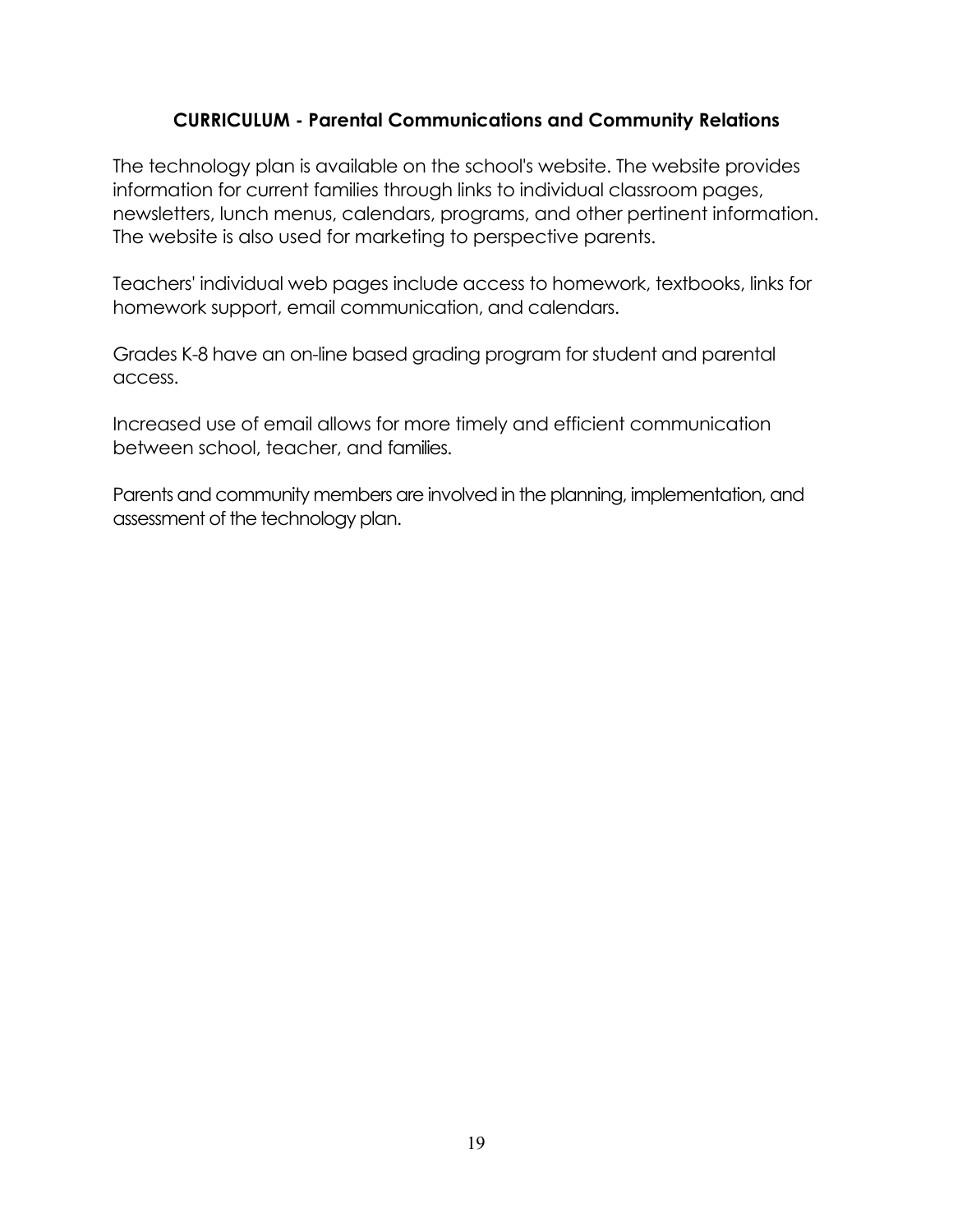#### **CURRICULUM - Collaboration**

Adult literacy is not applicable for our district because we are a private PreK -<br>8 school.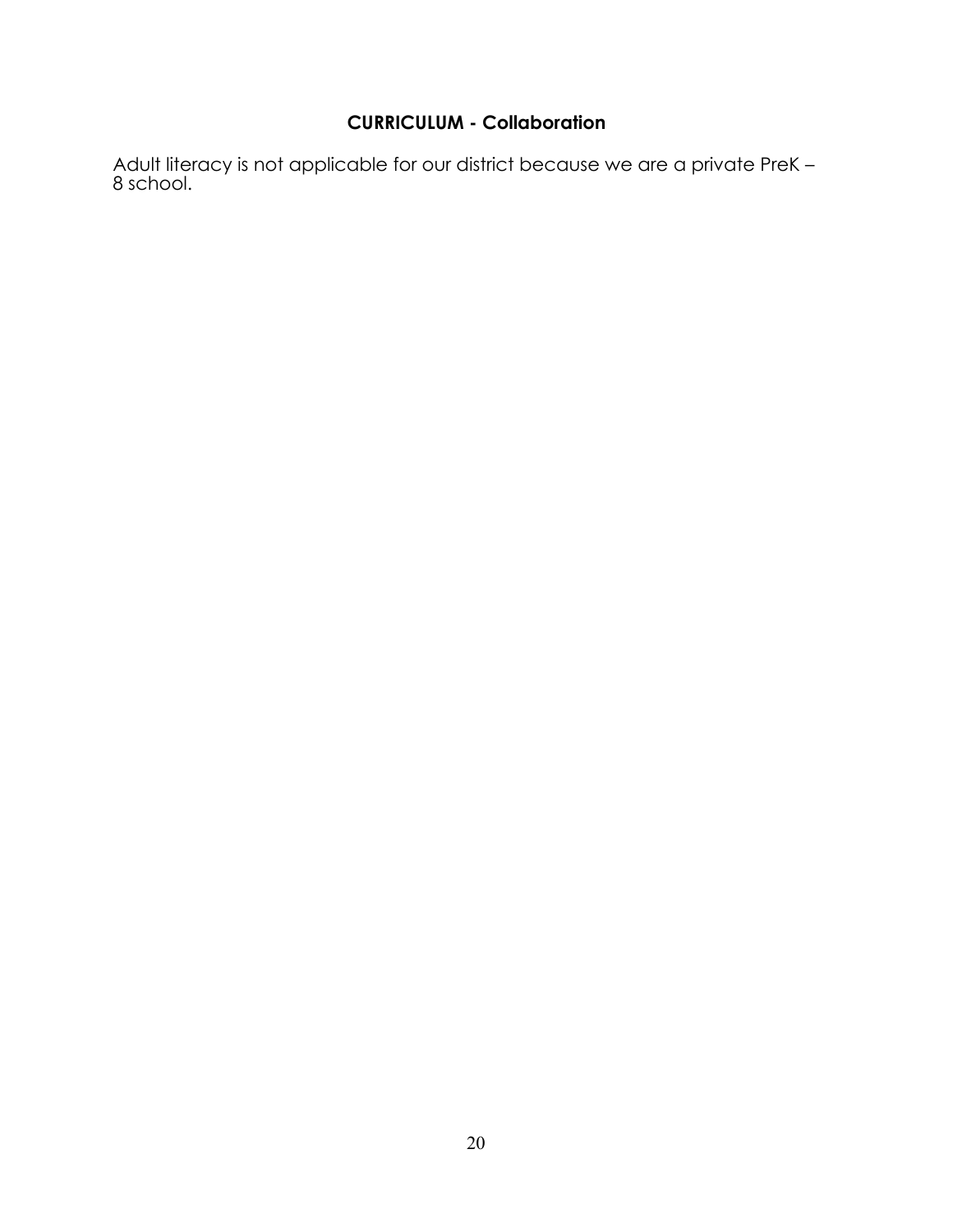# **PROFESSIONAL DEVELOPMENT – Professional Development**

In order to ensure that a technologically rich educational environment is acquired and maintained by students, staff and the community, the following professional development plan will be utilized:

- •The staff will be surveyed annually to determine the needs, interests, and skill levels to assist in planning professional development
- Staff development opportunities will be scheduled. The training dates are varied to facilitate staff needs
- Staff development opportunities will focus on effective applications of current technologies and possible methods for innovative incorporation of those technologies into new and existing curriculum and instruction
- Evaluation is conducted by the Technology Committee to determine how the technology has been incorporated into the classroom and to see what if any additional training is needed
- Annually each teacher is required to develop an Individual Technology Plan that includes the following:
	- Each person will attend a half-day of technology professional development in-service provided by the school
	- Teachers are required to identify the National Educational Technology Standard(s) that will be achieved through completion of their individual plan
	- Teachers should focus on a different standard each year
	- Teachers should identify how technology will be integrated in their plan
	- Teachers should include lessons involving student use of technology as a tool
	- Teachers should include lessons that utilize technology to deliver information to the students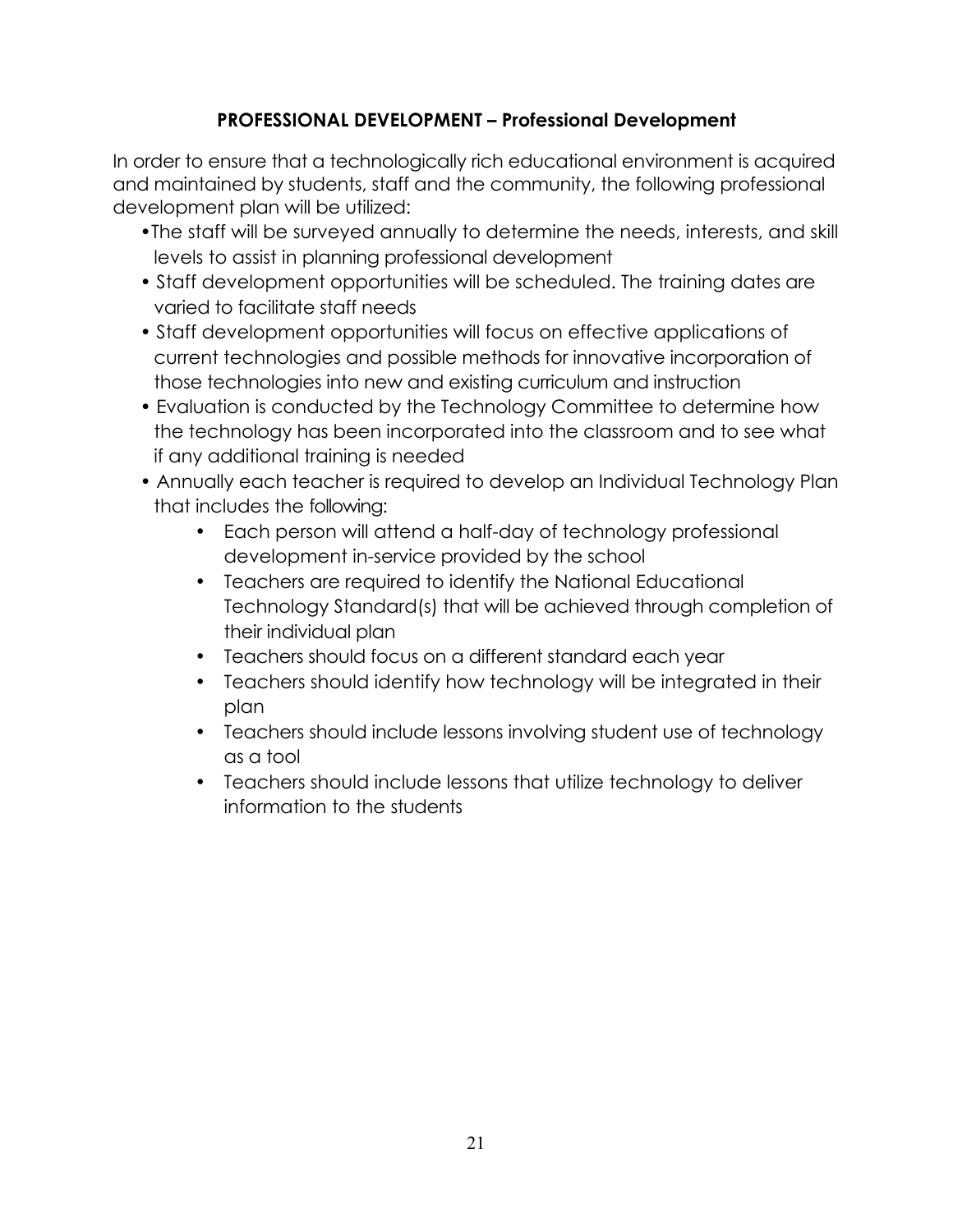- Staff development opportunities will be conducted using the best possible learning environment and the most effective trainers/presenters/mentors
- Staff development opportunities will include the following:
	- Chromebook and iPad applications to help students advance their learning
	- Troubleshooting and maintenance of hardware to assist teachers, minimize frustration, and encourage independence
	- Instruction for creating and maintaining classroom web pages
	- Instruction and assistance with our online grading program
	- Successful staff development will be determined by the staff reaching the goals identified in their individual technology plan
	- Technology Committee will review staff progress toward their goals and staff surveys on needs, interests, and skills to assist in determining the success of staff development programs
	- Three staff members are encouraged to attend the UP MACUL conference annually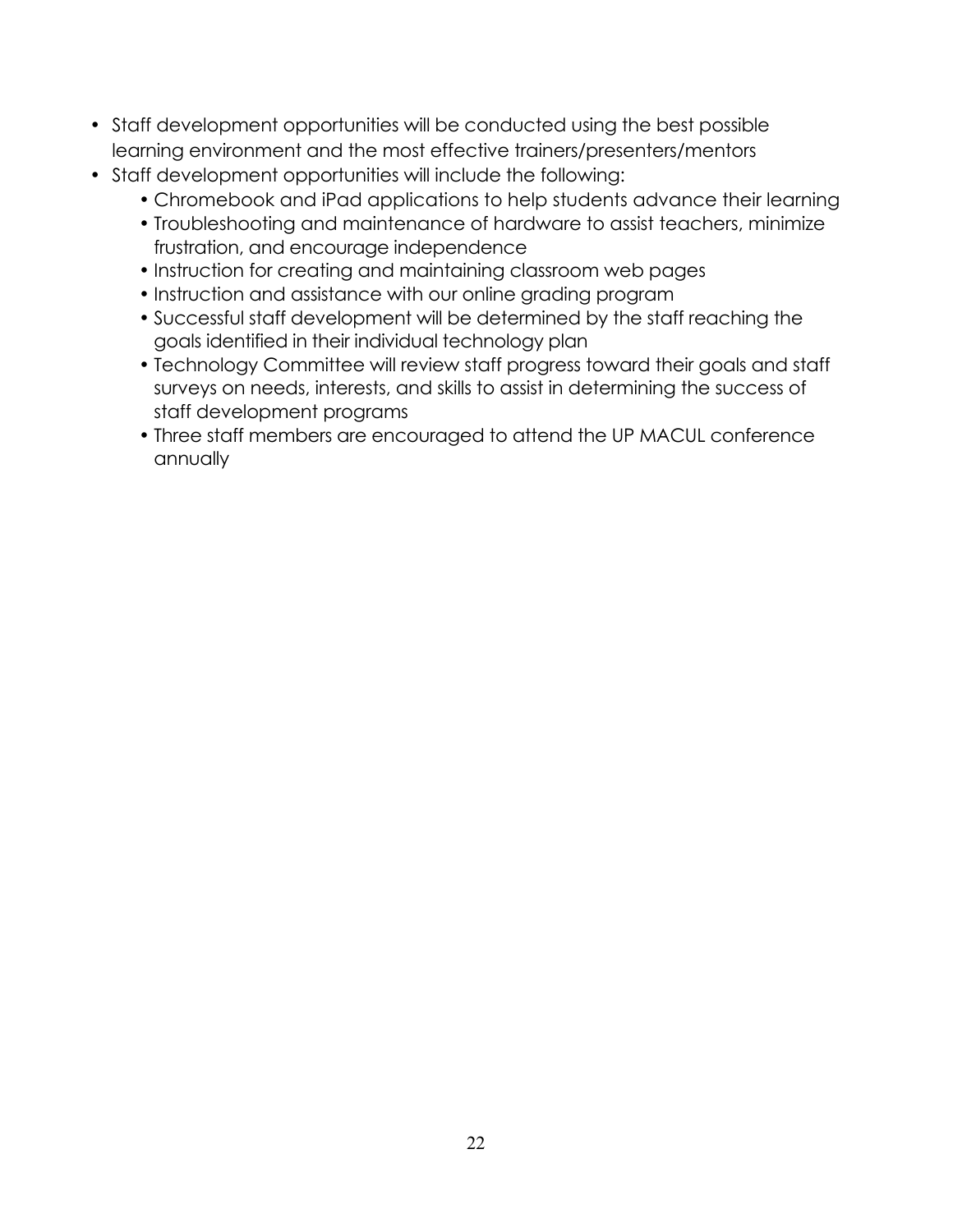#### **PROFESSIONAL DEVELOPMENT - Supporting Resources**

- Ongoing training is provided for Technology Committee leaders
- Teachers are sent to the UP MACUL conference each year
- The computer lab is available for students and staff use before, during, and after school
- A part-time technology coordinator and two technology leaders (one at each building) are available as resources for students and staff
- Teachers utilize materials and support services offered by MARESA and REMC
- Teachers are available to serve as support resources
- Students are trained to provide support to the classroom teachers
- Technology Committee evaluates and recommends new purchases each year in keeping with the school mission statement and technology goals
- We subscribe to a variety of current technology online resources and magazines
- Technology Committee evaluates and recommends application purchases and/or updates to support technology goals
- Community members will be given the opportunity to utilize technology equipment during school building hours
- School website and online grading program for classroom links and family information

#### **Instructional Resources**

Adobe Photoshop 6  $i$ l ife iWork Microsoft Office Inspire Data Clay Animation Media Blender Video Blender Image Blender Frames All The Right Type Accelerated Reader GarageBand Microsoft Publisher Clip Art STAR Reading Program Legos **MobyMax** Kahoot Pear duck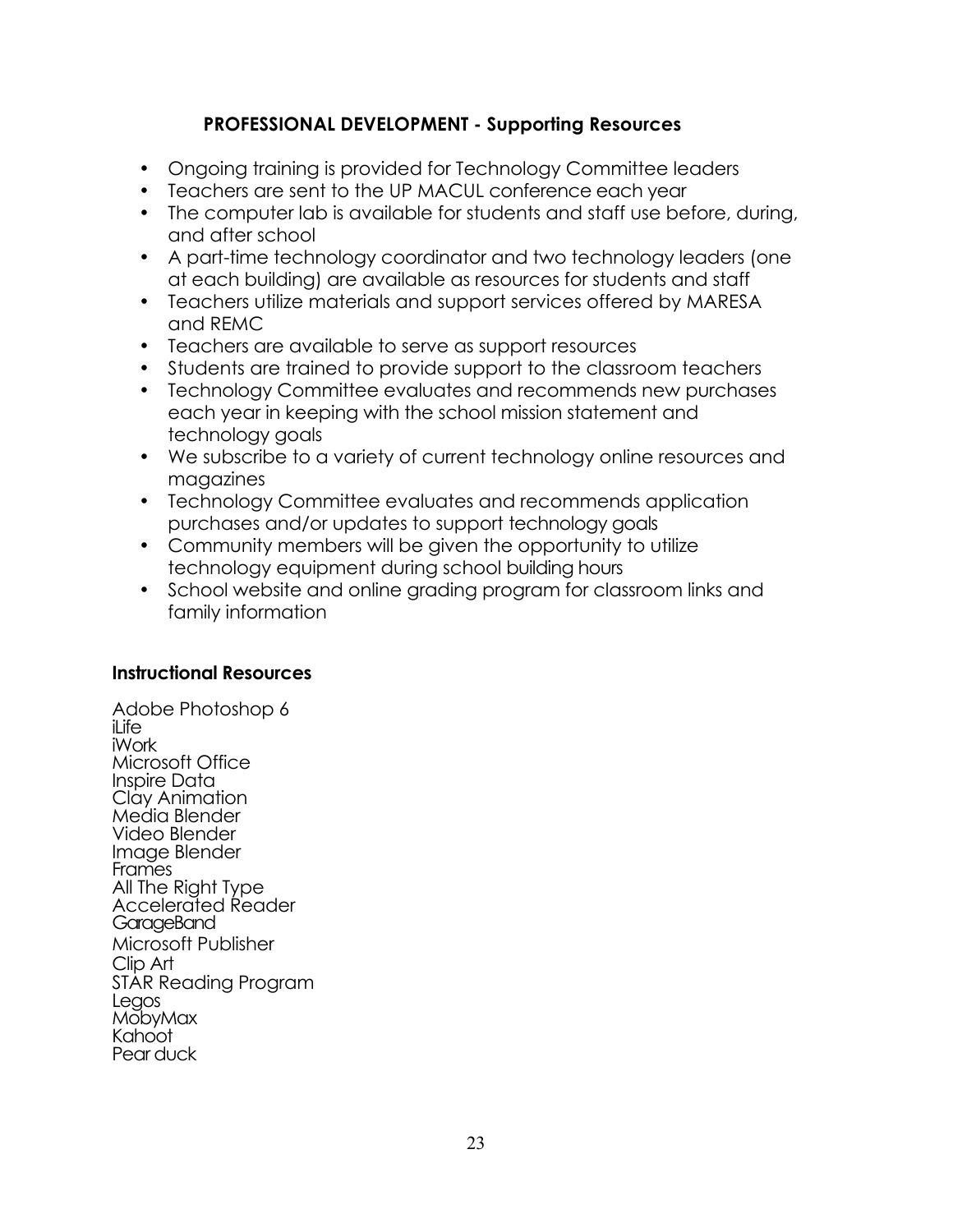#### **INFRASTRUCTURE, HARDWARE, TECHNICAL SUPPORT AND SOFTWARE – Infrastructure**

#### **Needs/Technical Specification and Design**

Prior to purchase of equipment/applications/programs, recommendations will be screened to ensure interoperability with existing infrastructure and equipment.

- One TV, VCR, DVD and projector in every classroom
- Adequate phone system and wiring at both schools
- A minimum of two computers in each classroom, one of which should be a current updated system for networking purposes
- One laptop, iPad, Chromebook, and digital camera per classroom for teacher use
- One set of speakers for the laptop per classroom
- Two chargeable Chromebook carts for each building
- Obtain chargeable iPad carts for each building
- Obtain 15 iPads for the Middle School

Our school system is continually upgrading our technology infrastructure in the classrooms, computer lab, and the administrative offices. Since we are a small school, it is necessary to share our academic and administrative resources in all areas, especially technology. We have a part-time technology coordinator who works with the elementary building teacher trained in technology. These people work to provide technical support for each of the school buildings. They receive training to keep abreast of current troubleshooting and maintenance techniques. Together they develop programs and activities to ensure that all students and staff are able to use all the technology resources we have available. Teachers requiring technical support submit a written request that is addressed within one to two days. Currently the middle school has a lab that is networked and the classrooms and administrative offices are wired for computers to be connected to the Internet. Each middle school classroom has wireless access to utilize student Chromebooks for additional computer access. The elementary school administrative offices, and classrooms are connected to the Internet.

There are 45 computers at the middle school, including laptops, and 3 networked printers. Each teacher has a laptop, Chromebook and iPad available for individual use. All middle school students have a Chromebook to carry from class to class on a daily basis. There are 20 computers at the elementary building including laptops. Each teacher has a laptop, Chromebook and an iPad available for individual use. Students in grades K-2 have access to iPads and all students in grades 2-4 have access to a Chromebook for daily use. Each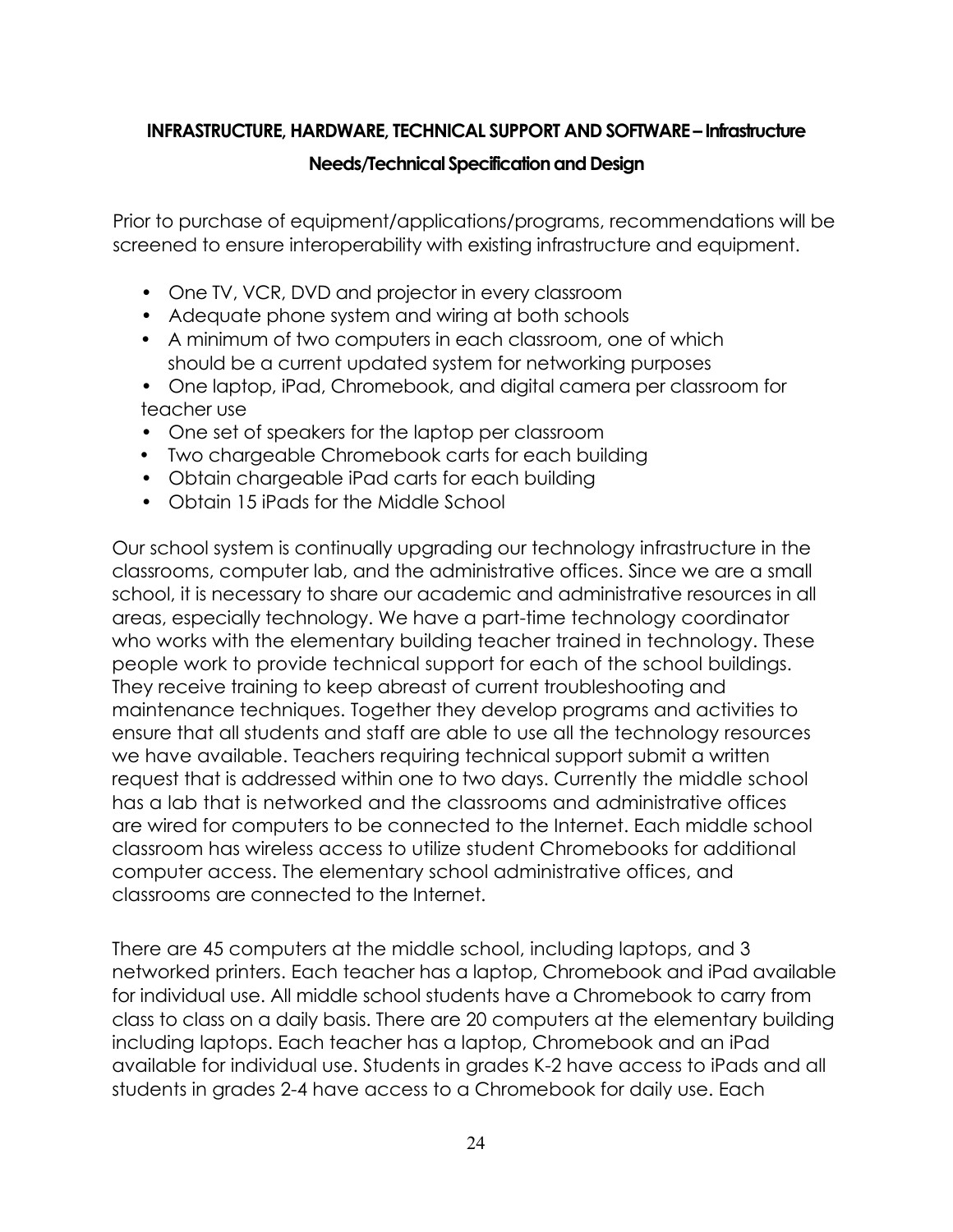homeroom classroom at the middle school has a digital camera, projector, document camera and a TV/DVD/VCR. In addition there are 4 digital cameras, 7 video cameras, and 2 projectors for teacher use at the middle school. Each elementary school classroom has a digital camera, TV/DVD, projector, document camera and a printer. There are 3 video cameras for use at the elementary school.

Currently we have the following software programs: Clay Animation Kits, All the Right Type, Image Blender, Video Blender, Media Blender, Digital Camera Kits, Microsoft Office, iMovie, iPhoto, I Spy, Magic School Bus, Jump Start, Accelerated Reader, Star Program, Microsoft Publisher, Number Munchers, Legos Program, GarageBand, Microsoft Office, Photo Shop Elements, and Frames.

In order to meet the district mission and goals the school's plan is to:

- Provide information to the school community through a school website
- Increase the use of wireless access throughout the buildings
- Increase use of computers and utilization of laptops, Chromebooks and iPads to improve student and teacher access

To provide an adequate infrastructure, the school district is committed to:

- Providing additional computers, laptops, Chromebooks, iPads, and printers that support networking
- Updating wiring where needed
- Providing wireless connections
- Maintain our current cable modem high speed data and communication exchange for administration, instruction, and Internet access
- Having current wiring upgraded to meet our technical needs
- Current tech coordinator continuing to receive training for troubleshooting and maintenance of technical equipment

Diagram of district's network design:

Middle School: Client/Server Network with 28 lab computers, 11 classrooms, and 3 office computers networked to a server through one switch. Classroom computers are networked through individual hubs. All students are provided with a Chromebook to connect wirelessly in each classroom.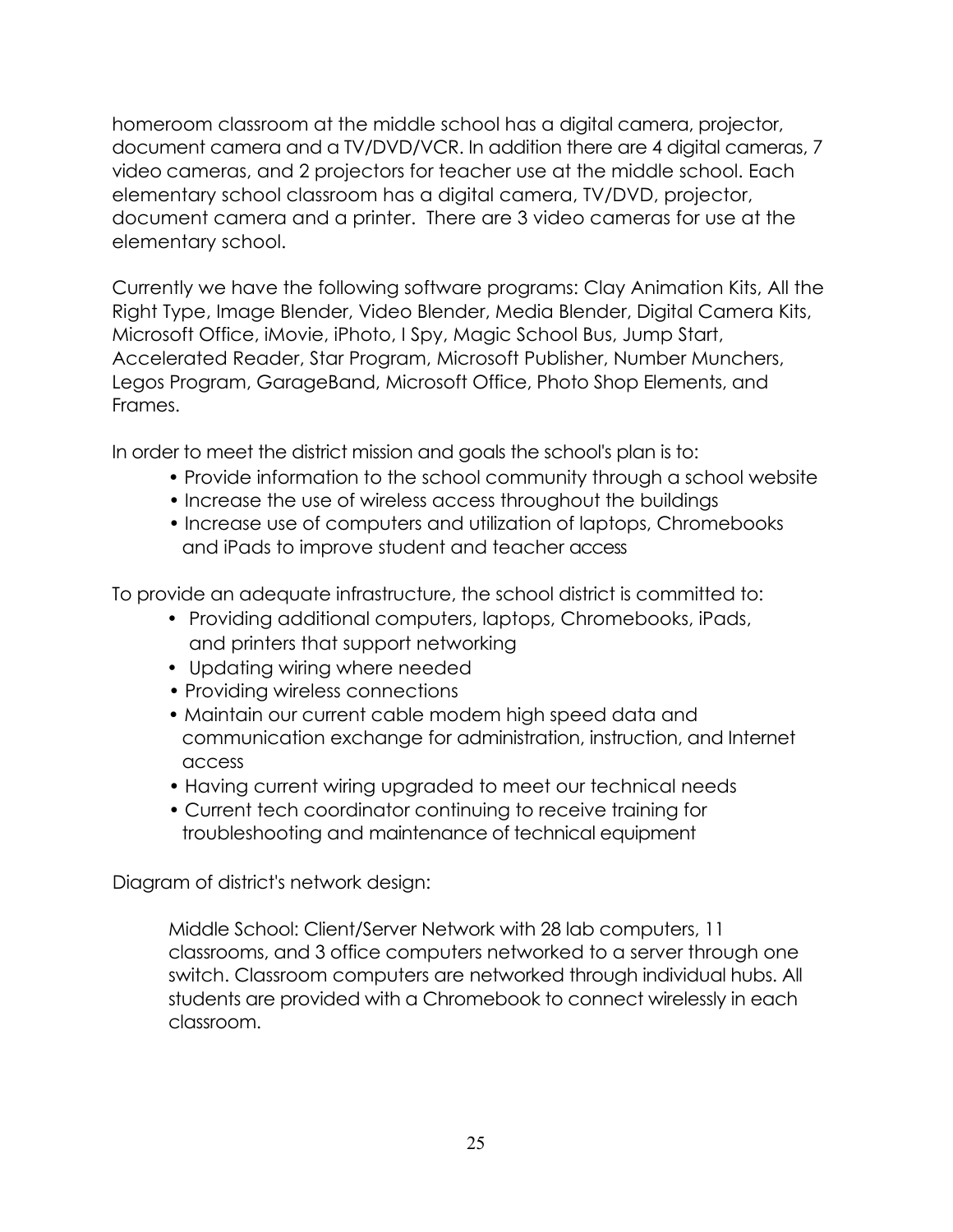Elementary Building: Peer-to-Peer Network with wireless drops throughout the school. There are two office computers networked through an additional hub. Each classroom has at least one computer networked through a wireless connection. All students in grades 2-4 are provided with a Chromebook to connect wirelessly in each classroom. Students in grades K-2 have access to iPads to connect wirelessly in each classroom.

Our technology leaders receive ongoing training through workshops and classes. They provide training to staff. Our technology leaders are also trained in routine maintenance of our hardware. Electrical systems are continuously updated to ensure that the ever-changing demands of our schools are met. The school has two uninterrupted power sources in each building and surge protectors are used in each classroom and labs.

Part of the annual review will include a specific look at each individual classroom's technology resources. Through this process a determination will be made on problem areas and areas of need for additional technologies. Resources will be allocated to ensure and increase access for students, teachers, and staff.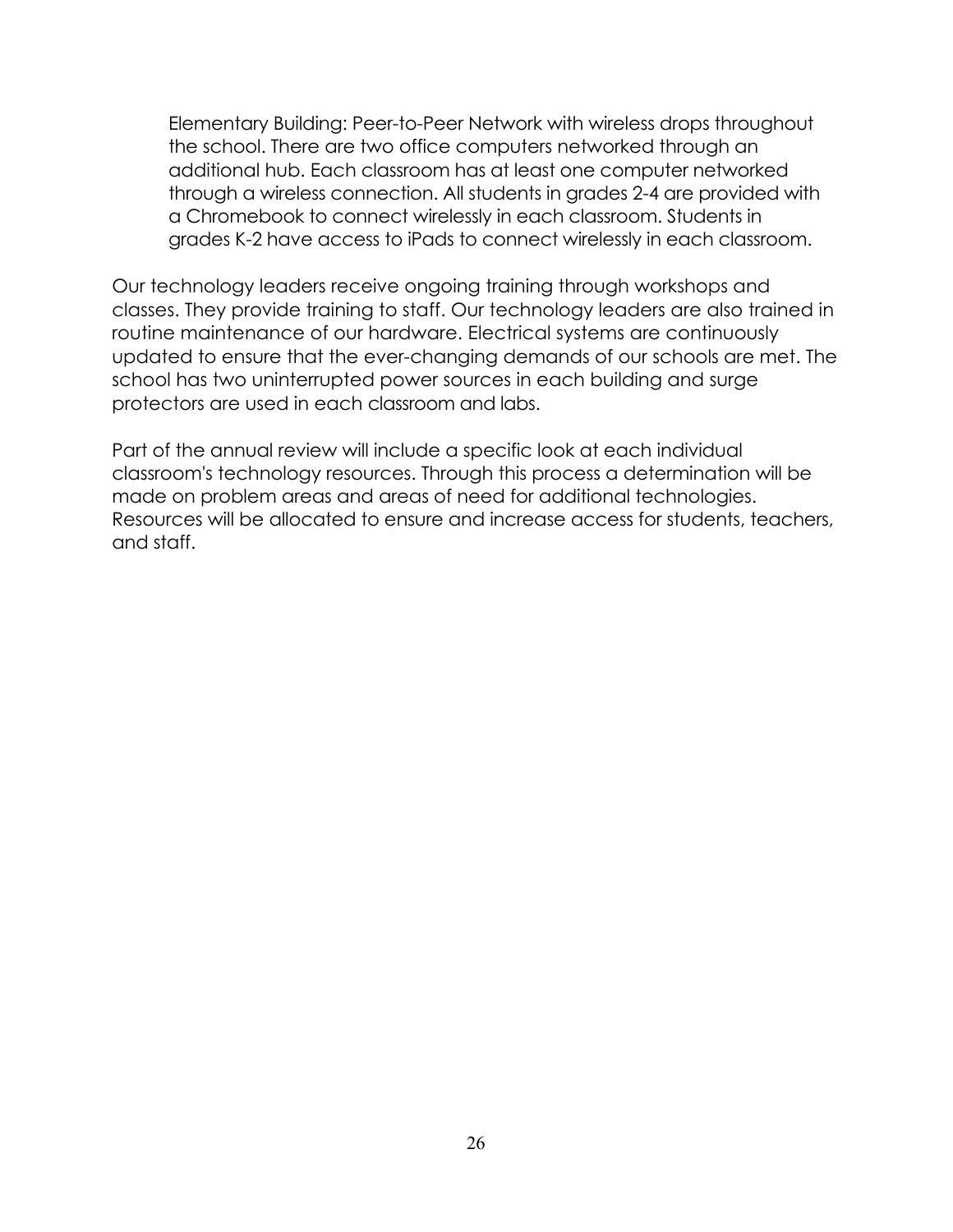A timeline has been created to ensure that all students, teachers, and staff have the technological tools needed to meet the objectives of the technology plan.

| Action                                                                                                                       | <b>Timeline</b>                               | <b>Person Responsible</b>                             | 2017-18                               | 2018-19                               | 2019-20                               |
|------------------------------------------------------------------------------------------------------------------------------|-----------------------------------------------|-------------------------------------------------------|---------------------------------------|---------------------------------------|---------------------------------------|
| Classroom<br>Computers<br>1. Provide<br>additional<br>computers in the<br>classrooms<br>2. Update<br>computers in the<br>lab | Each year<br>of the<br>plan, 2017<br>$-2020$  | Technology<br>Coordinator,<br>Technology<br>Committee | Purchase 1<br>additional<br>computers | Purchase 1<br>additional<br>computers | Purchase 1<br>additional<br>computers |
| Laptops<br>Update laptops for<br>classroom/teacher<br><b>use</b>                                                             | Each year<br>of the<br>plan, 2017<br>$-2020$  | Technology<br>Coordinator,<br>Technology<br>Committee | Purchase 1-2<br>additional<br>laptops | Purchase 1-2<br>additional<br>laptops | Purchase 1-2<br>additional<br>laptops |
| iPads<br>Provide classrooms<br>with additional<br>iPads                                                                      | First year<br>of the<br>plan, 2017<br>$-2020$ | Technology<br>Coordinator,<br>Technology<br>Committee | Purchase 1-3<br>additional<br>iPads   | Purchase 1-3<br>additional<br>iPads   | Purchase 1-3<br>additional<br>iPads   |
| <b>External CD-Drives</b><br>Provide 1 CD-Drive<br>per classroom                                                             | Each year<br>of the<br>plan, 2017<br>$-2020$  | Technology<br>Coordinator,<br>Technology<br>Committee | Purchase 1-2<br><b>CD-Drives</b>      | Purchase 1-2<br><b>CD-Drives</b>      | Purchase 1-2<br><b>CD-Drives</b>      |
| <b>Document</b><br>Cameras<br>Provide document<br>camera per<br>classroom                                                    | Each year<br>of the<br>plan, 2017<br>$-2020$  | Technology<br>Coordinator.<br>Technology<br>Committee | Purchase 1<br>additional<br>camera    | Purchase 1<br>additional<br>camera    | Purchase 1<br>additional<br>camera    |
| Projector<br>Provide 1 projector<br>per classroom                                                                            | Each year<br>of the<br>plan, 2017<br>$-2020$  | Technology<br>Coordinator,<br>Technology<br>Committee | Purchase 1<br>projector               | Purchase 1<br>projector               | Purchase 1<br>projector               |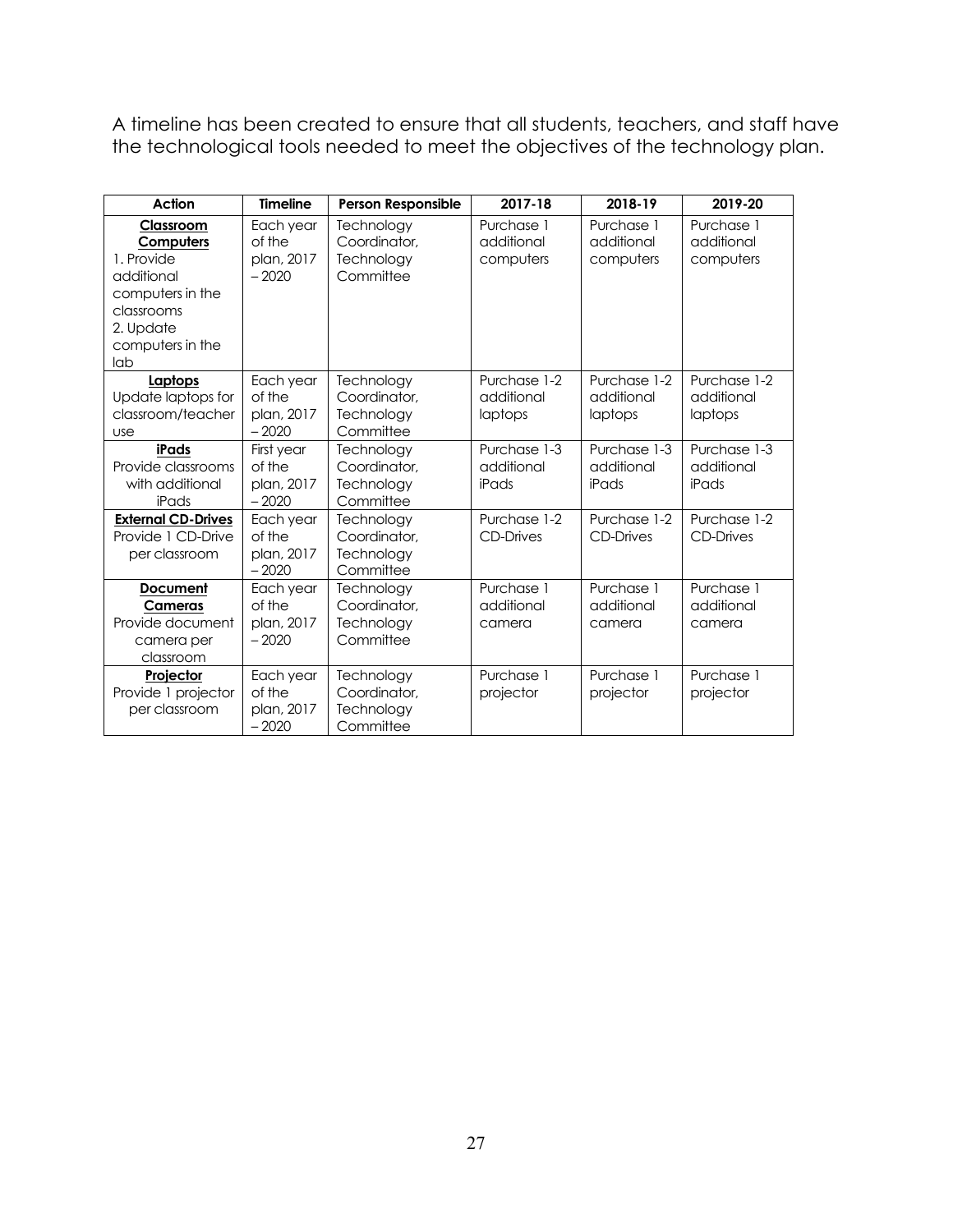- Teachers are provided with training on basic and advanced trouble shooting. If further support is needed, a requisition for maintenance is submitted to a building technology leader who will fix the problem in one to two days
- Routine maintenance is provided on all computers throughout the school year, or when a problem arises
- Technology leaders attend conferences on troubleshooting and repair, and instruct the staff when performing basic troubleshooting to empower individual teachers and minimize their dependence on technical support personnel
- Increase individual ability to troubleshoot so less assistance is required from technology leaders
- Equipment receives regular inspection and routine maintenance annually
- The technology leaders perform maintenance and repair
- Emergency repairs are made within one to two days
- Technology resources are kept in a secure location when not in use
- Father Marquette Catholic Academy maintains an inventory on all of its technology
- All materials and equipment are marked and documented
- The Technology Coordinator, with the help of the technology leader, manages and coordinates the use of technology resources
- Father Marquette Catholic Academy's insurance policy provides adequate coverage for materials and liability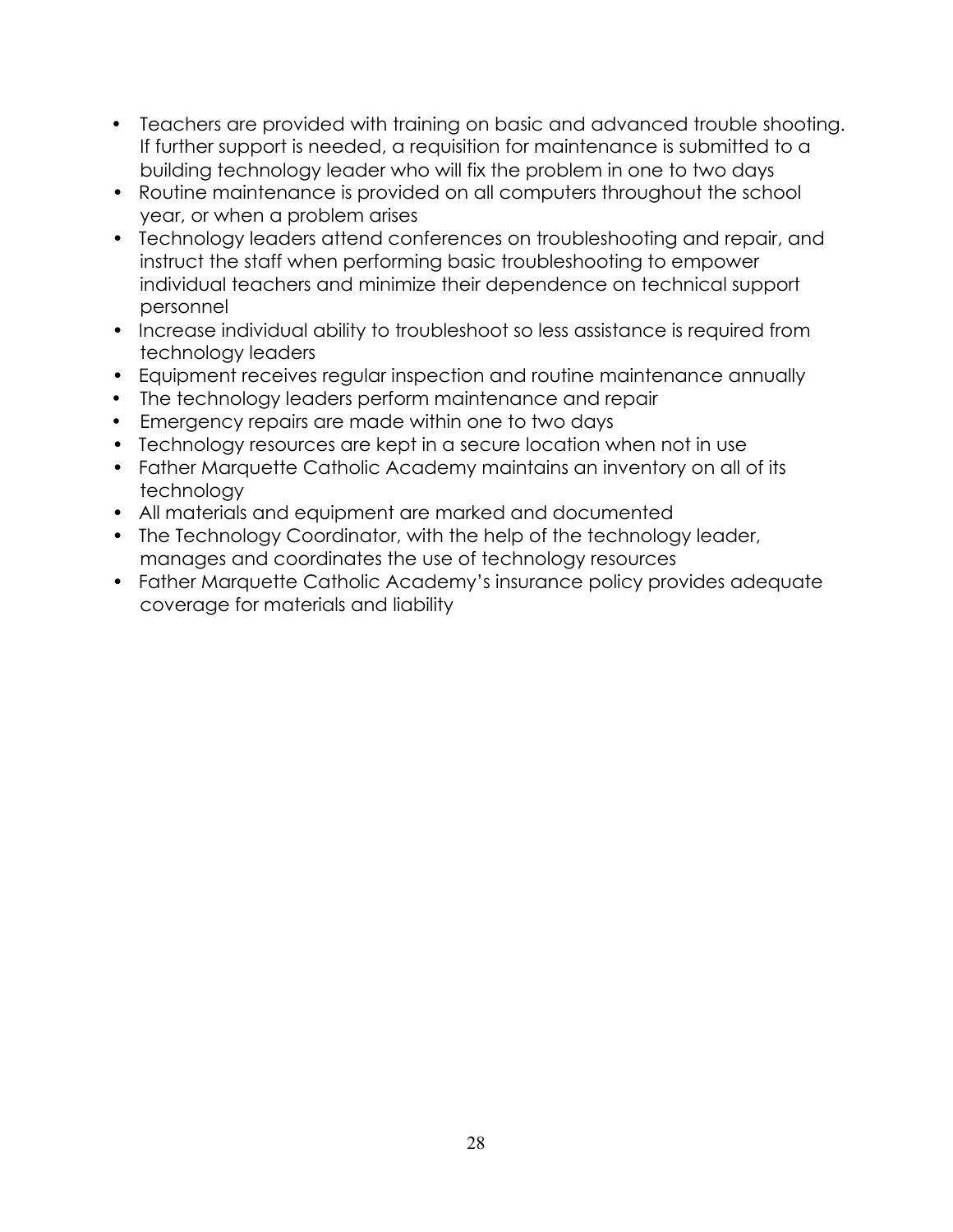#### **INFRASTRUCTURE, HARDWARE, TECHNICAL SUPPORT AND SOFTWARE – Increase Access**

Support for students needing assistive technology is provided through Marquette Area Public Schools. Northern Michigan University is also providing affordable Internet access to all students and their families who attend Father Marquette Catholic Academy.

Teachers are provided access to laptops and cameras for home and school use. The elementary school has a minimum of two computers per classroom with class size averaging 12 students. Students in grades Pre-K through 2 have access to iPads and students in grades 2-4 have access to Chromebooks for one to one student learning. The middle school has a class size averaging 10 students, one Chromebook for each student, and a lab ratio of one student to one computer.

Father Marquette Catholic Academy's technology resources are reviewed annually. New technology comes through both buildings based on teacher/student needs. The outdated classroom resources are moved out as new becomes available. Outdated classroom resources are moved out into the community and/or recycled.

Father Marquette creates a positive technological environment that encourages greater use of technology inside and outside the classroom.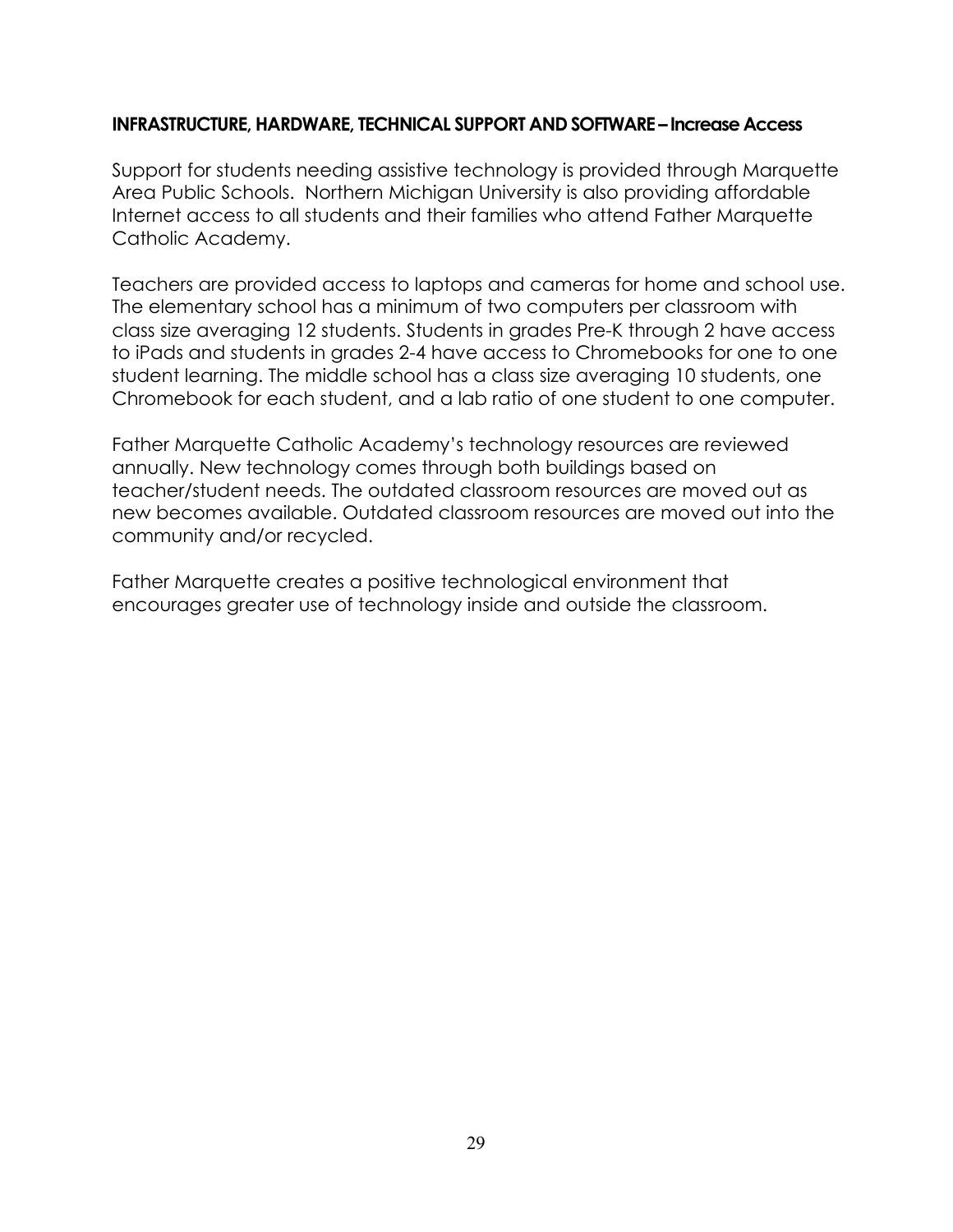|  |  |  |  |  | <b>FUNDING AND BUDGET – Budget and Timetable</b> |
|--|--|--|--|--|--------------------------------------------------|
|--|--|--|--|--|--------------------------------------------------|

| Item                            |        | <b>Local District</b> |        | <b>Grants</b> |        |        | Donations/Other |       |       |
|---------------------------------|--------|-----------------------|--------|---------------|--------|--------|-----------------|-------|-------|
|                                 | 2017-  | 2018-                 | 2019-  | 2017-         | 2018-  | 2019-  | 2017-           | 2018- | 2019- |
|                                 | 18     | 19                    | 20     | 18            | 19     | 20     | 18              | 19    | 20    |
| Projectors                      | \$500  | \$500                 | \$500  |               |        |        |                 |       |       |
| Document<br>Cameras             | \$700  | \$700                 | \$700  |               |        |        |                 |       |       |
| Internet<br>Access              | \$2355 | \$2355                | \$2355 |               |        |        |                 |       |       |
| <b>CD-Drives</b>                | \$100  | \$100                 | \$100  |               |        |        |                 |       |       |
| Laptops/<br>Computers/<br>iPads | \$1500 | \$1500                | \$1500 | \$1000        | \$1000 | \$1000 |                 |       |       |
| Software/<br>Applications       | \$250  | \$250                 | \$250  |               |        |        |                 |       |       |
| Webpage                         | \$1000 | \$1000                | \$1000 |               |        |        |                 |       |       |
| Online<br>Grading               | \$3500 | \$3500                | \$3500 |               |        |        |                 |       |       |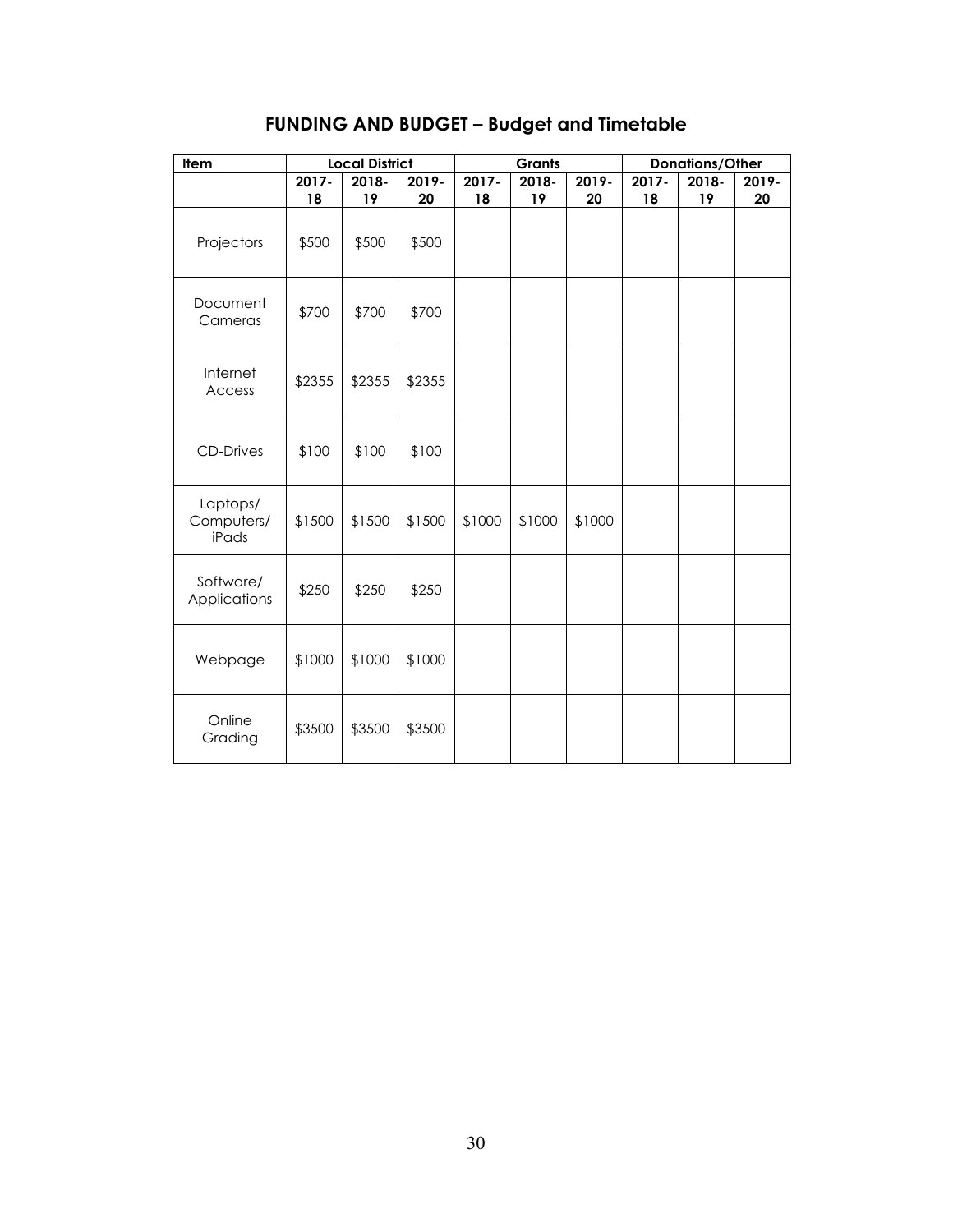# **FUNDING AND BUDGET – Coordination of Resources**

- The general fund currently contributes \$11,200 a year to technology depending on available resources
- Yearly grant applications will be submitted to local community foundations
- Father Marquette Catholic Academy participates in local grant opportunities available for private schools
- Community programs offer cash in exchange for grocery receipts, serving as other funding for technology
- Ink cartridges are recycled for funding for technology
- Active participation in activities and opportunities offered through Marquette-Alger Regional Educational Service Agency
- Specific technology goals and objectives are identified in the school's longrange plan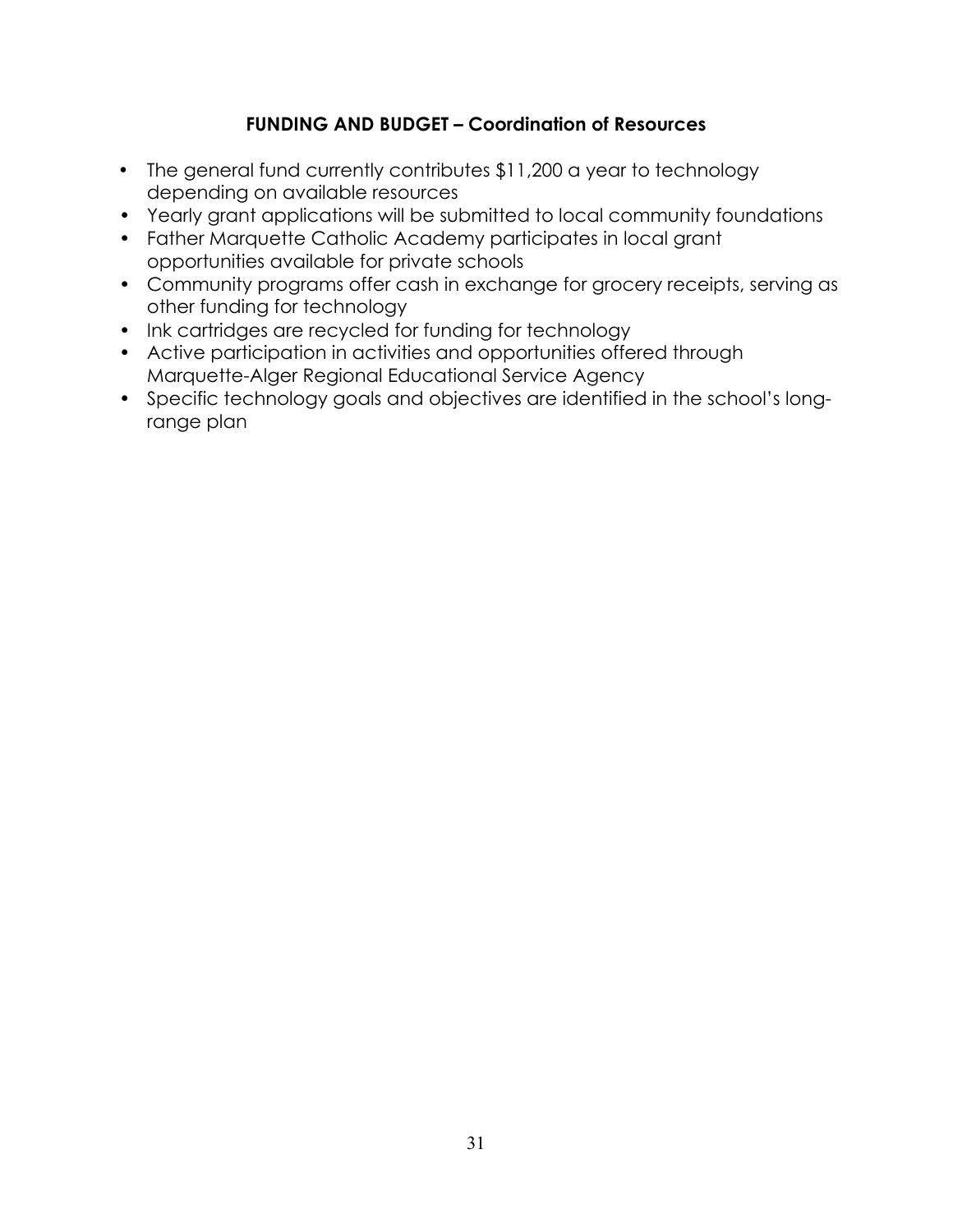# **MONITORING AND EVALUATION – Evaluation**

Father Marquette Catholic Academy has a 3-year timetable for the implementation of our action steps.

#### **EVALUATION PLAN**

The Technology Committee meets three times/year and is responsible for reviewing, monitoring and evaluating the technology plan.

During the fall meeting the Technology Committee will:

- Evaluate and discuss the progress on each of the technology goals and objectives
- Review funding and expenses as outlined in the technology plan
- Review actual funding and expenses
- Evaluate and submit requests for additional technology/applications
- Make suggestions for modifications based on progress toward goals and actual funding available
- Strategies to address unmet goals and objectives:
	- Reprioritize funding and budget allocations
	- Provide additional professional development
	- Review technology curriculum with all staff members
	- Review standards for teachers and students with staff members
	- Provide additional resources, assistance, and access for students who have not met their exit outcomes
	- Redefine and address issues and concerns with the School Council
	- Provide additional information and communication to parents and school community
- Identify grant opportunities

Beginning with the winter meeting the Technology Committee will:

- •Start meeting with teachers to evaluate progress on individual technology plans, goals, incorporation of technology, and the number of lessons integrating technology
- •Analyze how often technology resources have been signed out for use by teachers and students
- •Analyze what type of technology resources have been used by teachers and students
- •Evaluate professional development activities participated in by teachers
- •Submit appropriate grant applications
- Survey students and community for input on current technology issues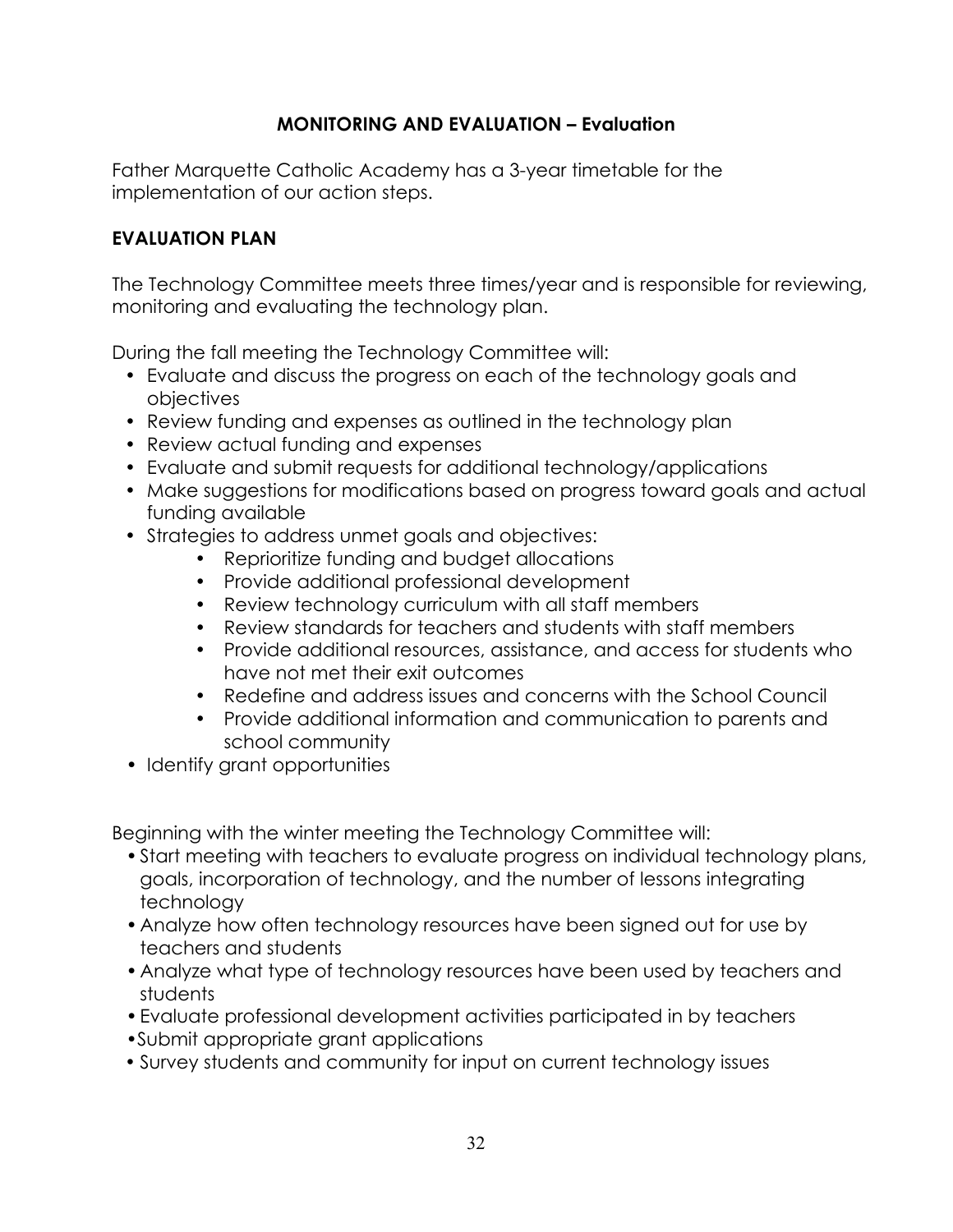During the spring meeting the Technology Committee will:

- Survey staff on needs, skills, and solicit input on current technology issues
- Assist each teacher in the development of a new technology plan based on surveys and data analyzing use of technology in their classroom
- Revise and update the technology plan based on information obtained and resources available
- Plan the next year's professional development opportunities for the staff
- Evaluate, review, and revise the Acceptable Use Policy and Chromebook Handbook if needed
- Communicate to the entire school community the revisions and future direction for the technology plan

Evaluation will include an examination of the answers to the following questions:

- Is there an increase in the number of teachers using technology to present lessons to the students? At what grade levels is this happening?
- Is there an increase in the number of students using technology integrated into units or lessons presented by teachers? At what grade levels is this happening?
- Is there an increase in the number of teachers using technology to increase productivity?
- Are teachers who are currently using technology increasing the number of lessons or units that they integrate technology?
- Are teachers demonstrating growth in personal technology skills?
- Are parents using opportunities available for technology use? Are parents aware of technology use in the school?
- Is there an increase in parent support of technology?
- Are students meeting the technology curriculum goals and objectives outlined in the plan?
- Is there a continued commitment to fund technology from the School Council?
- Are there enough grant opportunities available?

Indicators of success:

- Increase in student use of technology in lessons
- Increase in use of technology by teachers to present lessons
- Individual teacher technology plans and goals are met
- Elementary technology curriculum standards are met
- Middle school technology curriculum standards are met
- Increase in the use of technology for productivity
- Budgeted purchases are made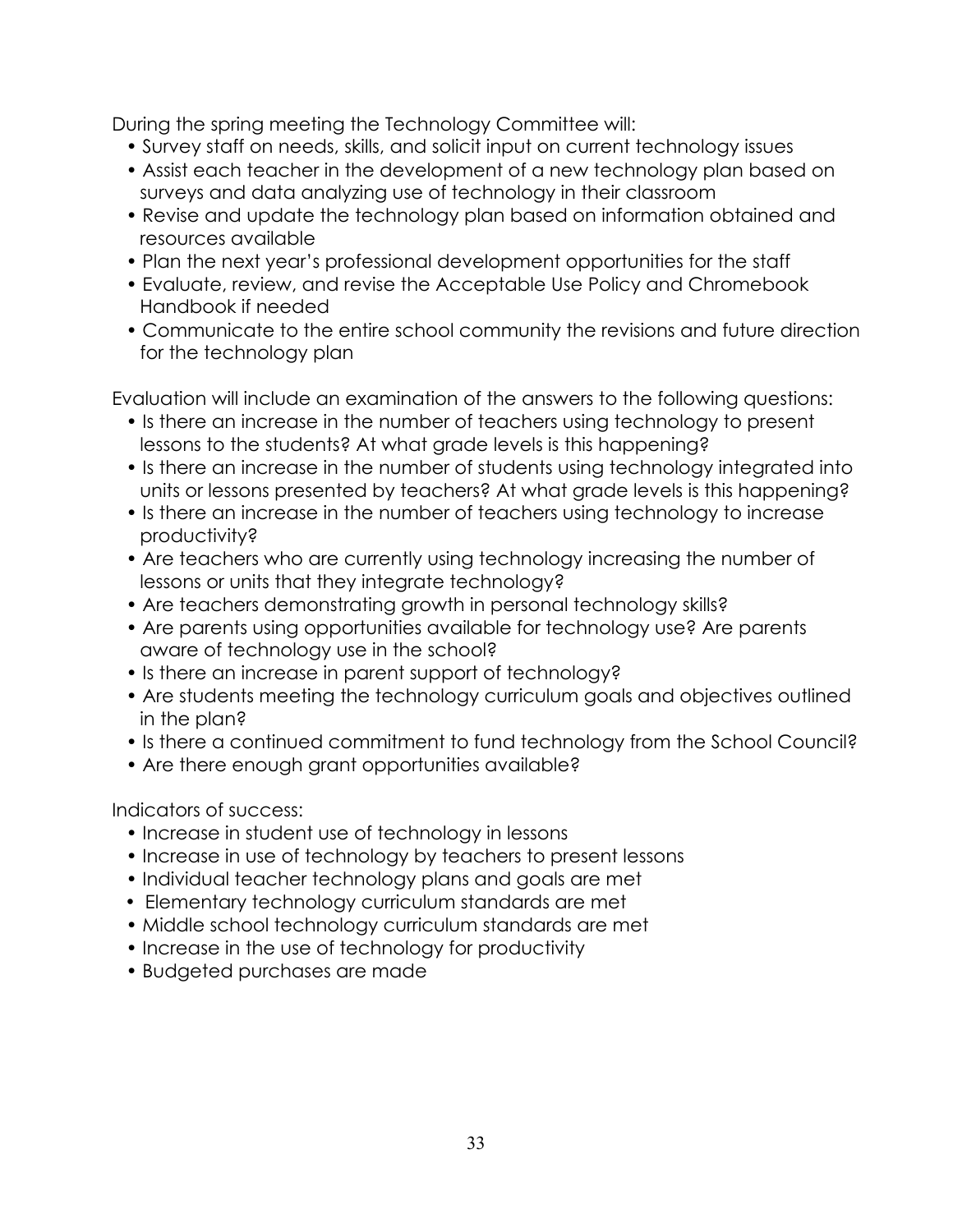#### **MONITORING AND EVALUATION – Acceptable Use Policy**

Any violation of the Acceptable Use Policy will be documented and forwarded to the Technology Coordinator and/or administrator. The Technology Coordinator and/or administrator will determine and administer the appropriate consequences, if any. In the event consequences result in the termination of access to the Internet, an appeal may be made to a review committee. The review committee will consist of the administrator, a School Council member, a priest, and the Technology Coordinator. The Technology Committee will review all violations of the Acceptable Use Policy during the school year as they occur.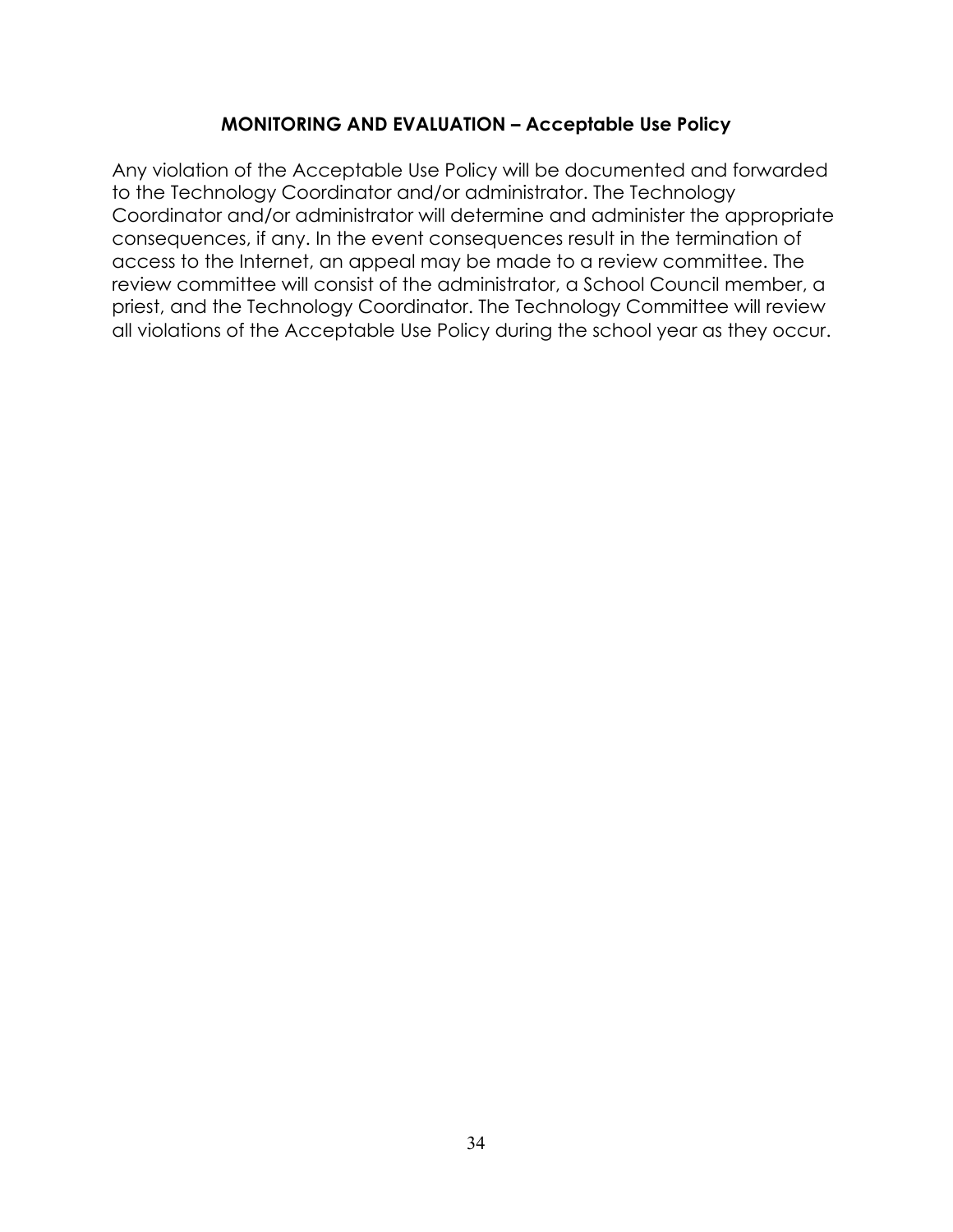#### **Father Marquette Catholic Academy Grades 3-8/Staff Technology Acceptable Use Policy**

Access to network services is given to students and staff who agree to act in a considerate and responsible manner. Father Marquette Catholic Academy complies with federal requirements for privacy and Internet safety (i.e. The Child Internet Protection Act [CIPA]) including, but not limited to, the following:

- Technology protection measures that filter or block access to visual depictions of obscene matter and child pornography for all computers with Internet access.
- An Internet safety policy (Acceptable Use Policy) addressing the applicable topics.
- Monitoring of computer activities.

# **Acceptable Use**

The use of computer/Internet/and related technologies must be in support of education, research, and is consistent with the educational objectives of the Father Marquette Catholic Academy. Users of electronic related technologies must uphold the general rules of conduct consistent with the Father Marquette Catholic Academy mission statement. It is important that users of electronic technologies in our school represent our initiatives in the utmost fashion with ethical, Christian responsibility. All materials/messages created, composed, sent, or received on the system are and remain the property of Father Marquette and are not the private property of any person.

Students/Staff must:

- Respect and protect the privacy of others.
- Use the Internet only for educational activities.
- Not view, use, or copy passwords, data, or networks to which they are not authorized.
- Not distribute private information about others or themselves (i.e. address, phone number, confidential information).
- Not use the Internet for commercial activities, product promotion, political lobbying, or illegal activities.
- Not purchase goods and services via the Internet for personal, noneducational use during work hours.
- Not use the Internet to engage in any other illegal act, such as arranging for a drug sale or the purchase of alcohol, engaging in criminal gang activity, threatening the safely of another person, etc.
- Respect and protect the integrity, availability, and security of all electronic resources.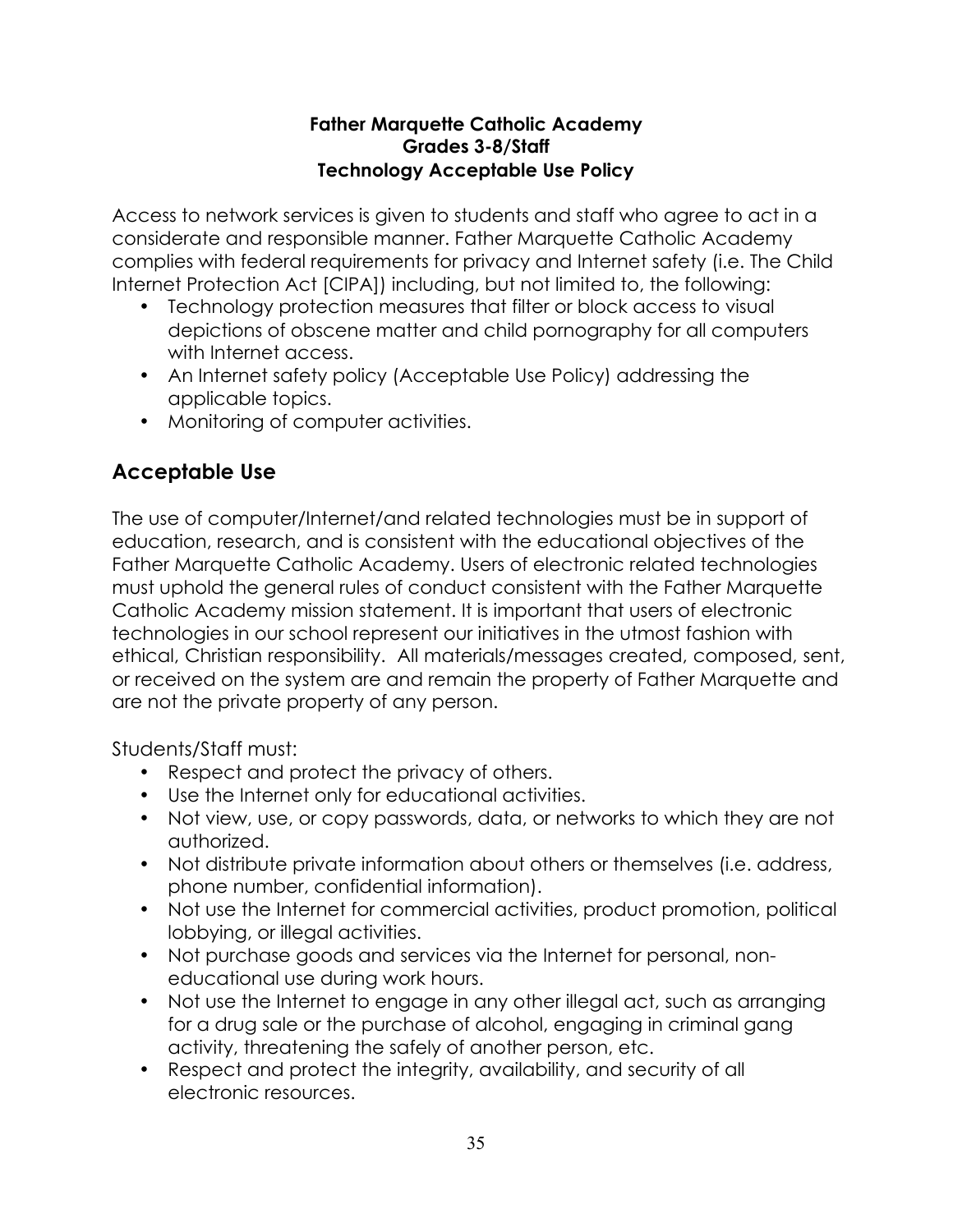- Observe all network security practices.
- Report security risks or violations to a teacher or network administrator.
- Not destroy or damage data, networks, or other resources that do not belong to them, without clear permission of the owner.
- Not engage in practices that threaten the integrity of the network (i.e. knowingly downloading files that contain a virus).
- Will not repair or attempt to repair hardware and /or peripherals without authorization of the Technology Coordinator. Respect and protect the intellectual property of others.
- Not infringe copyrights (no making illegal copies of music, games, or movies).
- Not plagiarize. Respect and practice the principles of community.
- Communicate only in ways that are kind and respectful.
- All forms of bullying and cyberbullying by school district students are prohibited.
- Report threatening or discomforting materials to a teacher.
- Students who have been bullied or cyberbullied shall promptly report such incidents to any staff member.
- Not intentionally access, transmit, copy, or create material that violates the school's code of conduct (such as messages that are pornographic, threatening, rude, discriminatory, or meant to harass).
- Not intentionally access, transmit, copy, or create material that is illegal (such as obscenity, stolen materials, or illegal copies of copyrighted works).
- Not load or copy any software or other programs to or from school equipment unless an authorized party explicitly grants permission.
- Not use the resources to further other acts that are criminal or violate the school's code of conduct.
- Not send spam, chain letters, or other mass unsolicited mailings.
- Not use computers for unauthorized game playing, "chat" rooms, or personal email.
- Not buy, sell, advertise, or otherwise conduct business, unless approved as a school.
- Students must attend a workshop designed to educate about appropriate online behavior including interacting with other individuals on social networking websites and chat rooms and cyberbullying awareness and response.
- Students have no reason to clear their Internet browsing history. Clearing history causes suspicion of guilt and will result in the cancellation of technology privileges.
- Private browsing is not acceptable.
- Students/Staff will provide the Technology Coordinator with any password changes.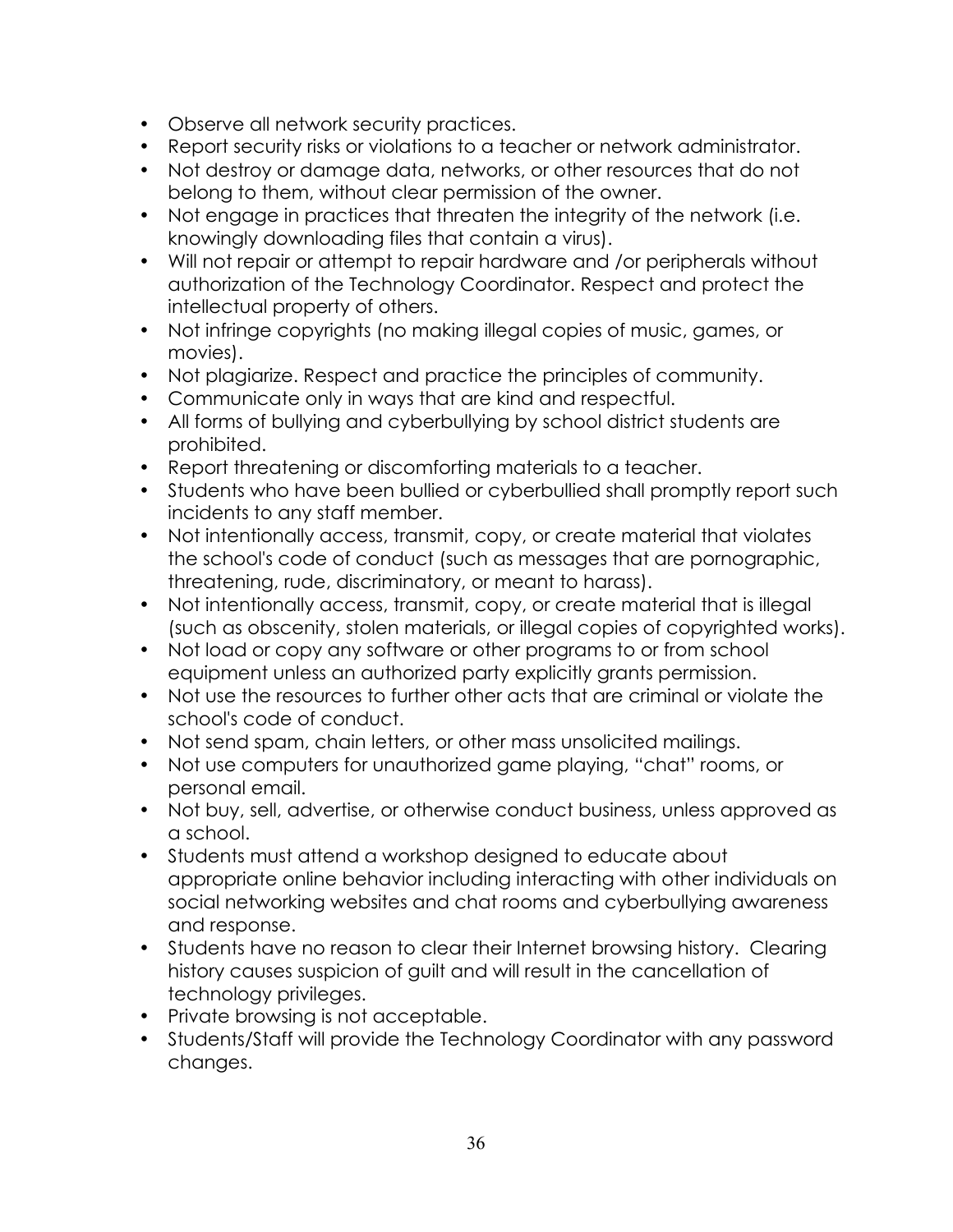# **Cyberbullying**

Cyberbullying includes, but is not limited to the following misuses of technology: harassing, teasing, intimidating, threatening, or terrorizing another student or staff member by way of any technological tool, such as sending or posting inappropriate or derogatory email messages, instant messages, text messages, digital pictures or images, social networks (such as facebook), or website postings (including blogs) which has the effect of:

- Physically, emotionally or mentally harming a student or staff member.
- Placing a student or staff member in fear of physical, emotional or mental harm.
- Placing a student or staff member in fear of damage to or loss of personal property.
- Creating an intimidating or hostile environment that interferes with a student's educational opportunities.

# **Privileges**

The use of the Internet and related technologies is a privilege, not a right, and inappropriate use will result in cancellation of those privileges and/or disciplinary action. When applicable, law enforcement agencies may be involved. The Technology Coordinator or Administration reserves the right, at their discretion, to suspend or terminate access to use of the Internet.

If a user inadvertently accesses inappropriate material, he/she is expected to disclose this information immediately to the staff member in charge.

# **Selection of Material**

When using the Internet for class activities, teachers will select material that is age appropriate for the students and is relevant to the school curriculum. Teachers will preview the materials and sites to determine the appropriateness of the material contained on or accessed through the site. Guidelines and lists of resources will be provided to assist students in channeling their research activities effectively and properly. Teachers will assist their students in developing the skills to ascertain the truthfulness of site information, and distinguish fact from opinion.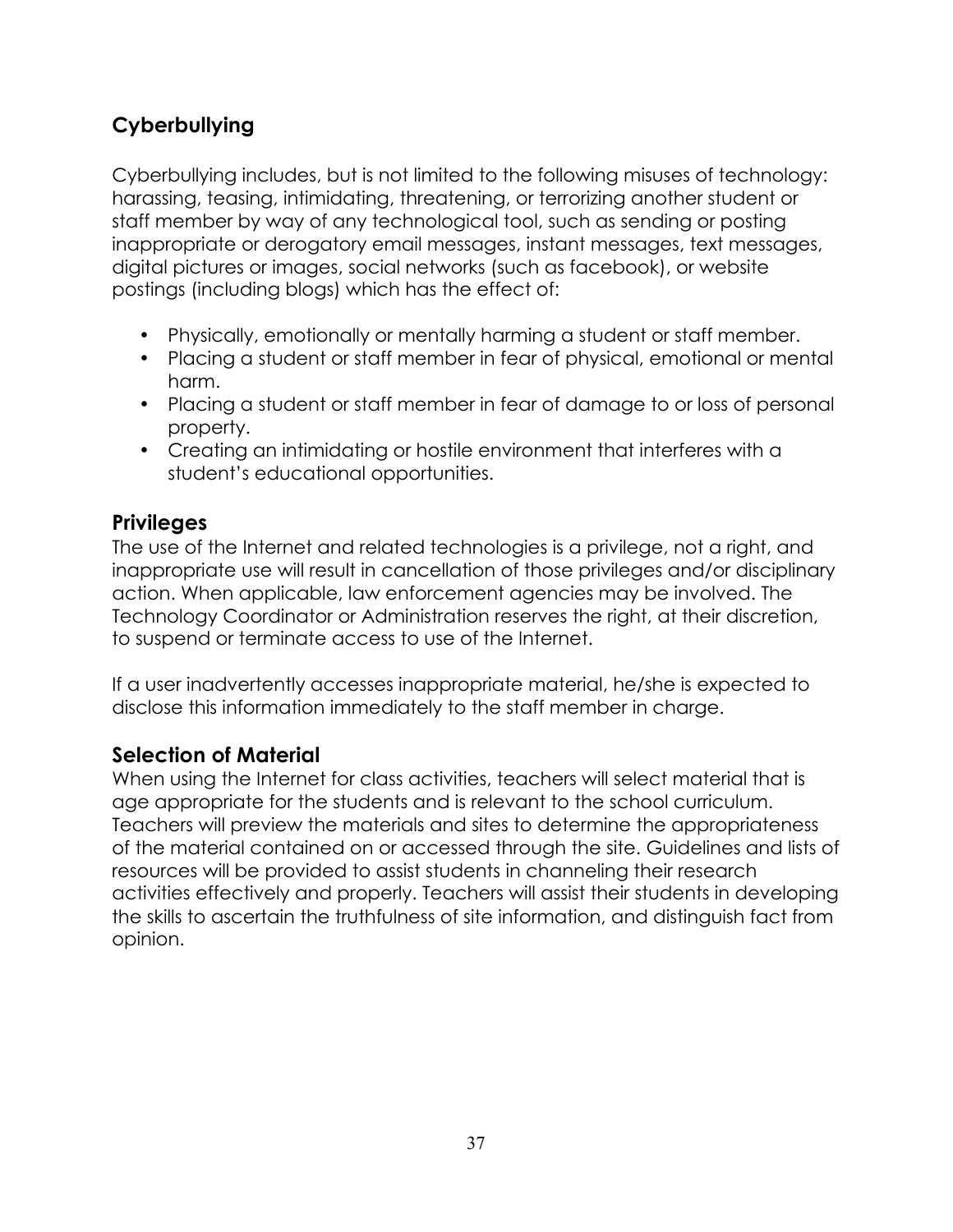# **System Security**

Students/Staff have no right or expectation to privacy when using Father Marquette's Network including, but not limited to, privacy in the content of their personal files, emails, and records of their online activity while on the Network. The current filtering system can generate automatic reports for suspicious and inappropriate activity, which is available to the technology coordinator and school administration. Our district will cooperate fully with local, state, or federal officials in the investigation related to any illegal activities conducted through the Father Marquette Network. In the event there is a possible violation of the Father Marquette Acceptable Use Policy, the following consequences may include, but are not limited to:

- 1. Loss of Internet, email, and network privileges
- 2. Incident report
- 3. School council policy—disciplinary action
- 4. Loss of employment

# **Liability**

I release the Father Marquette Catholic School Academy and all other organizations, both civil and criminal, related to the Father Marquette Catholic Academy Internet connection from any liability or damages that may result from the use of the Internet connection. In addition, I will accept full responsibility and liability from the results of my actions with regards to the use of Internet. I release the school and related organizations from any liability relating to consequences resulting from my use of the Internet.

# **I ACKNOWLEDGE AND UNDERSTAND MY OBLIGATIONS:**

Student/Staff: with the state of the state of the state of the state of the state of the state of the state of the state of the state of the state of the state of the state of the state of the state of the state of the sta

Date: \_\_\_\_\_\_\_\_\_\_\_\_\_\_\_\_\_\_\_\_\_\_\_\_\_\_\_\_\_\_\_\_\_\_\_\_\_\_\_\_\_\_

Parent/Guardian: \_\_\_\_\_\_\_\_\_\_\_\_\_\_\_\_\_\_\_\_\_\_\_\_\_\_\_\_\_\_\_\_\_\_\_\_\_\_\_\_\_\_\_\_\_\_\_\_\_\_\_\_\_\_\_\_\_\_\_

Date: \_\_\_\_\_\_\_\_\_\_\_\_\_\_\_\_\_\_\_\_\_\_\_\_\_\_\_\_\_\_\_\_\_\_\_\_\_\_\_\_\_\_

#### **PARENTS, PLEASE DISCUSS THESE RULES WITH YOUR CHILD TO ENSURE HE OR SHE UNDERSTANDS THEM. THESE RULES ALSO PROVIDE A GOOD FRAMEWORK FOR YOUR STUDENT'S USE OF COMPUTERS AT HOME, AT LIBRARIES, OR ANYWHERE.**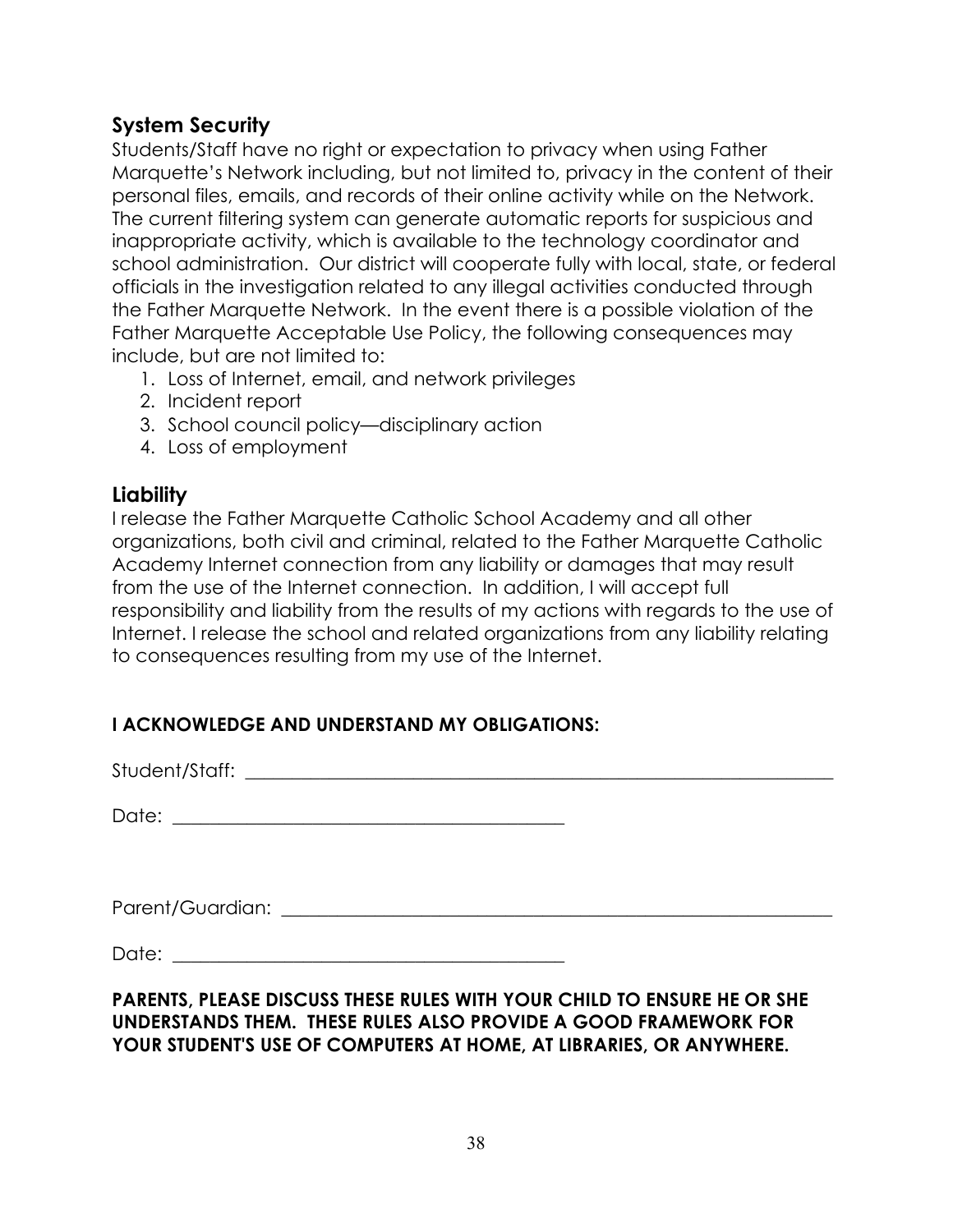#### **Father Marquette Catholic Academy Grades PreK-2 Technology Acceptable Use Policy**

Access to network services is given to students and staff who agree to act in a considerate and responsible manner. Father Marquette Catholic Academy complies with federal requirements for privacy and Internet safety (i.e. The Child Internet Protection Act [CIPA]) including, but not limited to, the following:

- Technology protection measures that filter or block access to visual depictions of obscene matter and child pornography for all computers with Internet access.
- An Internet safety policy (Acceptable Use Policy) addressing the applicable topics.
- Monitoring of computer activities.

Father Marquette Catholic Academy believes that all students should have access to technology when they act in a responsible, efficient, courteous and legal manner. Internet access and other online services, available to students and teachers offer a multitude of global resources. Our goal in providing these services is to enhance the educational development of our students.

Acceptable uses of technology are devoted to activities, which support teaching and learning. The following are our agreements about the use of technology at Father Marquette Elementary School.

Using the computer correctly and responsibly is very important. I promise to follow these rules:

- I promise to use all computer equipment carefully.
- I promise to use the computer and the Internet for schoolwork only. I will use the programs and websites that my teacher has approved.
- I promise not to share my password.
- I promise not to damage or tamper with the hardware, software or the network.
- I promise to obey copyright laws.
- I promise to tell my teacher if I read or see something on the computer that is inappropriate.
- I promise never to use the computer to be hurtful to others. I will not view, send or display inappropriate messages or pictures.
- I promise to print only when my teacher tells me to.
- I promise to only use my own file or my own folder on the computer.
- I understand that if I break any of my promises, I might not be able to use the computers.
- I will sign my name to show that I will follow these rules.

\_\_\_\_\_\_\_\_\_\_\_\_\_\_\_\_\_\_\_\_\_\_\_\_\_\_\_\_\_\_\_\_\_\_\_\_\_\_\_\_\_\_\_\_\_\_\_\_\_\_\_\_\_\_\_\_\_\_\_\_\_\_\_\_\_\_\_\_\_\_\_\_\_\_\_\_\_\_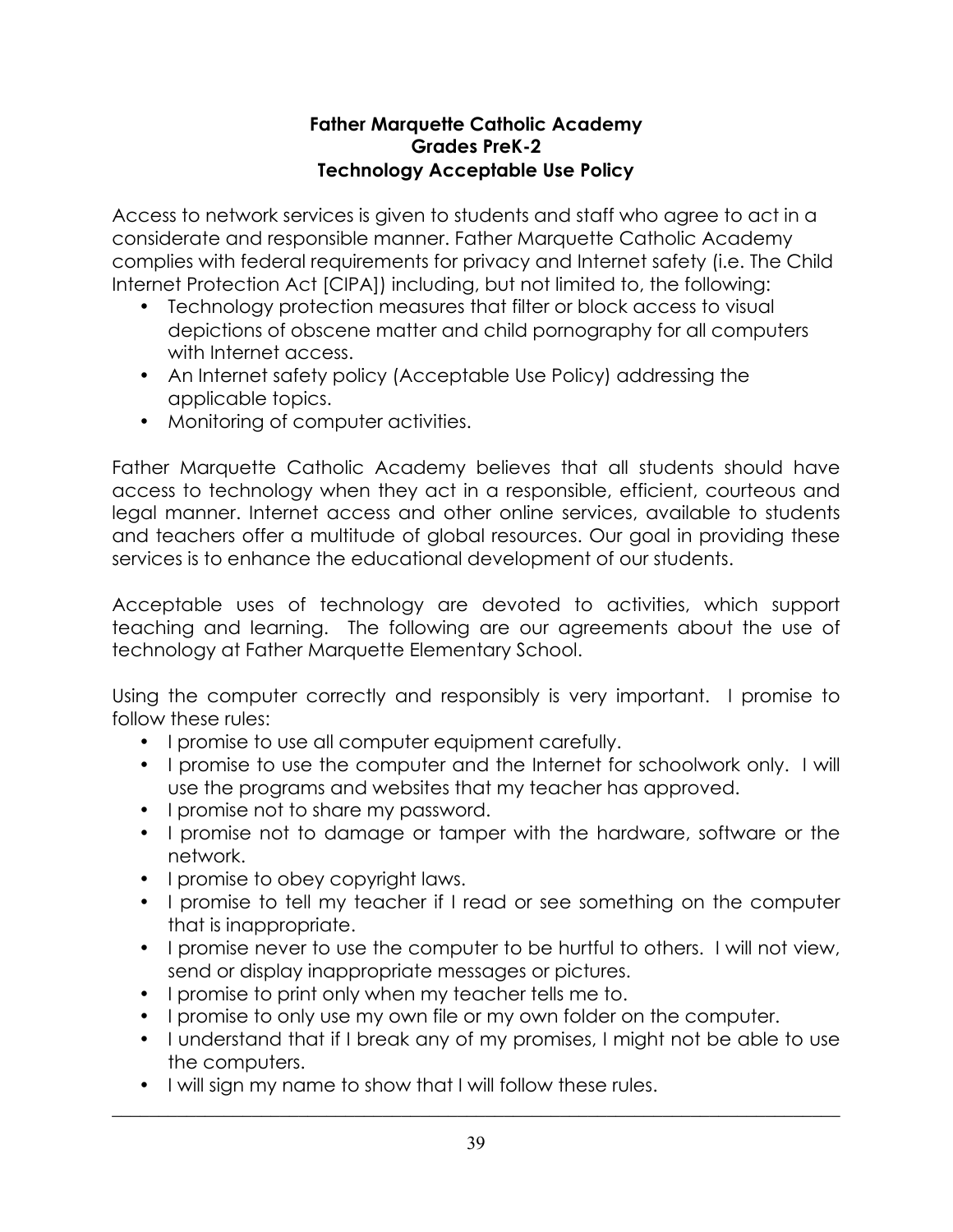| I have read this Acceptable Use Policy and have discussed it with my child. |  |  |
|-----------------------------------------------------------------------------|--|--|
|                                                                             |  |  |
|                                                                             |  |  |
| Date: ________________                                                      |  |  |

#### **PARENTS PLEASE DISCUSS THESE RULES WITH YOUR CHILD TO ENSURE HE OR SHE UNDERSTANDS THEM. THESE RULES ALSO PROVIDE A GOOD FRAMEWORK FOR YOUR STUDENT'S USE OF COMPUTERS AT HOME, AT LIBRARIES, OR ANYWHERE.**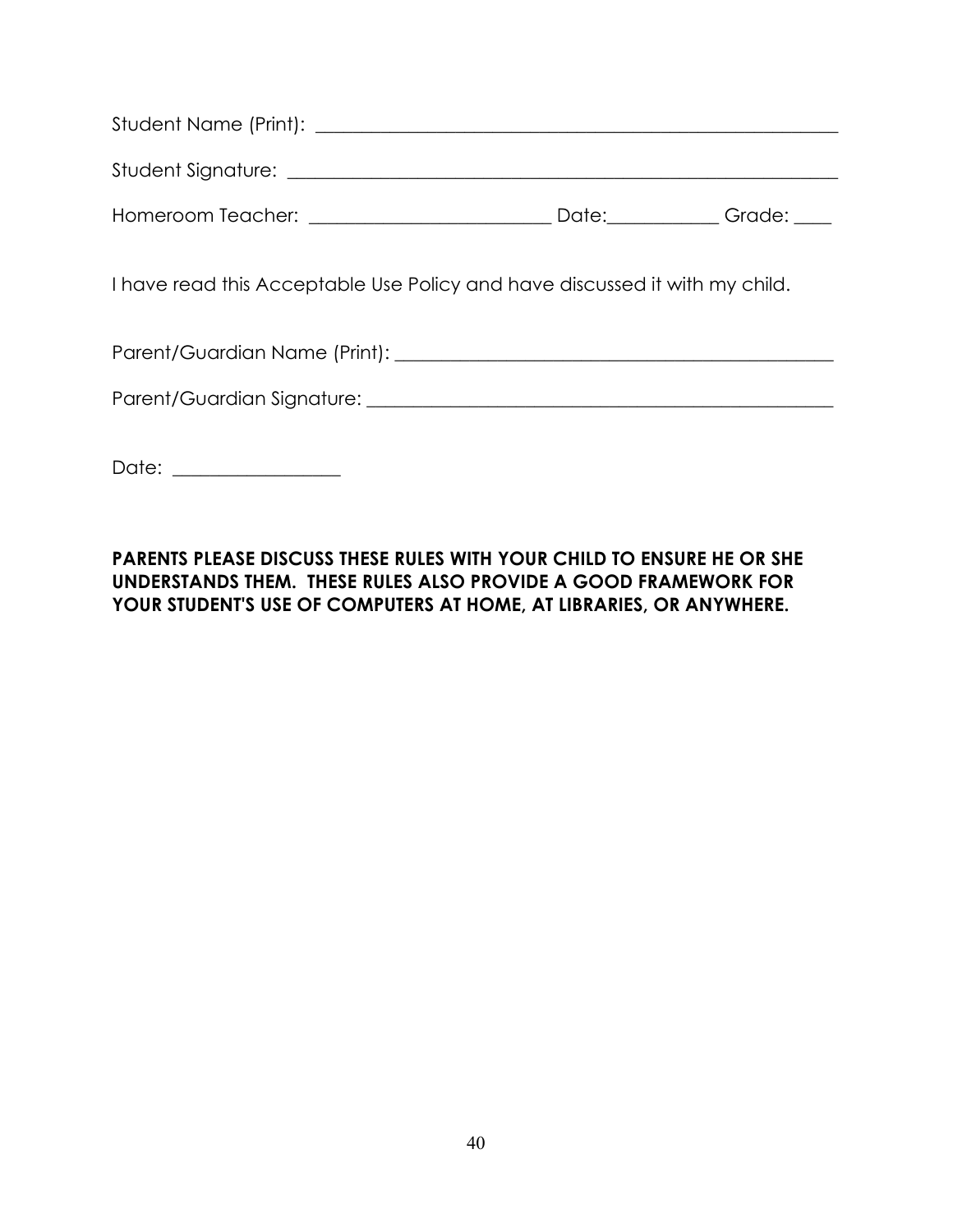# Chromebook Handbook 2017-2018

# Father Marquette Catholic Academy Grades 3-8

#### **1.WHAT IS A CHROMEBOOK?**

A Chromebook is a category of wireless notebook computer and mobile device that runs Google's cloudbased Chrome OS operating system. These devices do not have higher-end features of standard laptops as Chromebooks are built primarily for online functions. Chromebooks are optimized for this online use with the Google Chrome Web browser. Chromebooks can function offline and feature a small internal hard drive that will save files saved during offline usage.

#### **2. HOW WILL THE CHROMEBOOKS BE ISSUED?**

Chromebooks will be distributed by staff during the 2017-2018 school year.

Parents and students must sign and return the Student/Parent Chromebook Agreement of Acceptable Use (see attached) before students are issued their assigned Chromebook.

#### **3. TAKING CARE OF YOUR CHROMEBOOK**

At Father Marquette we encourage students to be responsible for the care of the Chromebook they have been issued by the school and is property of Father Marquette Catholic Academy. Chromebooks are for school use ONLY and will not be allowed to go home.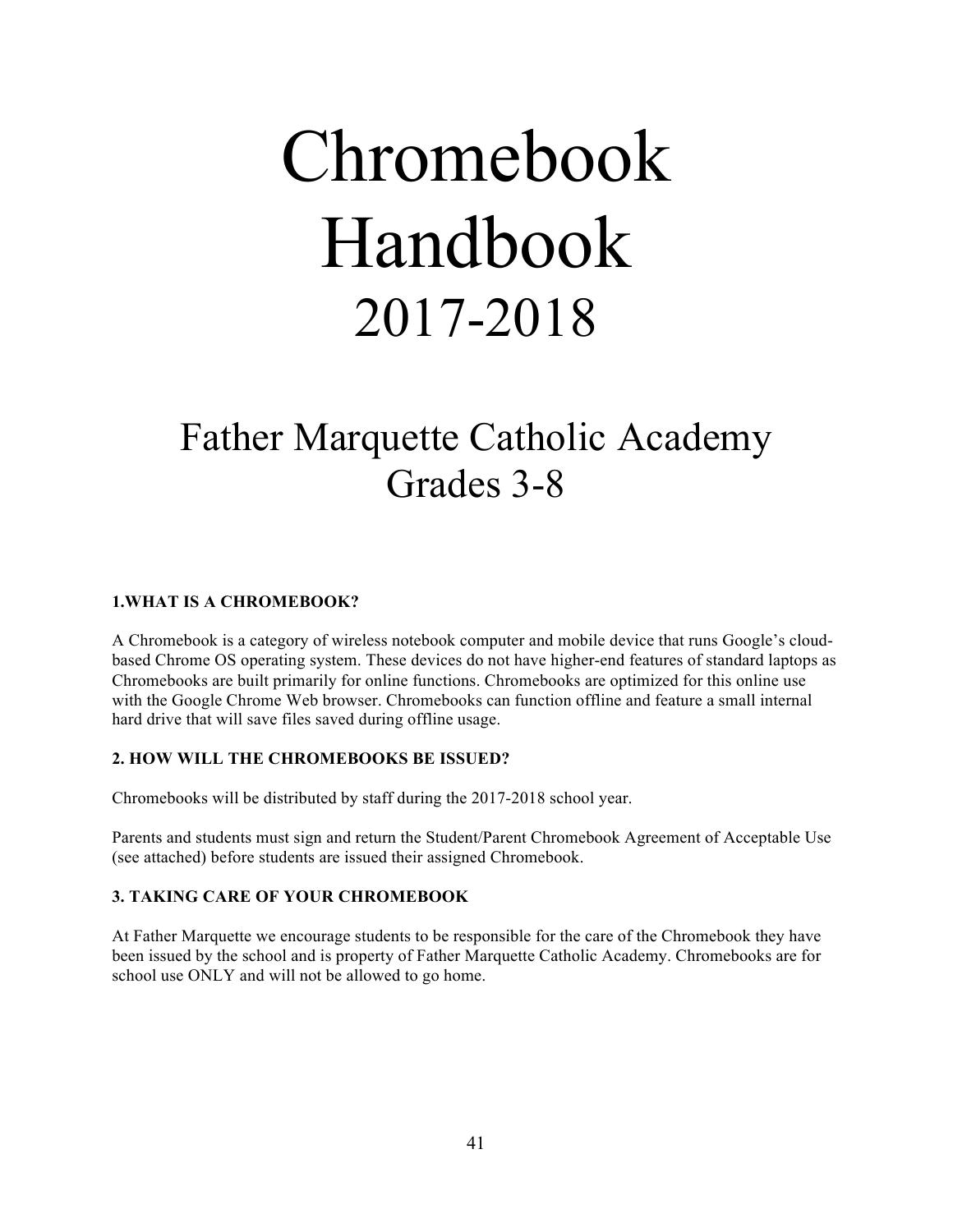#### **3. 1 GENERAL PRECAUTIONS**

- Chromebooks must NEVER be left unsupervised. Leave Chromebook with a teacher or return to the Chromebook cart if you must leave the room.
- Chromebooks must remain free of any labels, stickers or accessories that are not the property of Father Marquette Catholic School.
- Excessive pressure on the Chromebook trackpad/keyboard may cause damage.
- Keep your Chromebook off the floor where it could be stepped on or tripped over.
- Do not bump or drop the Chromebook against hard surfaces.
- No food or drink is allowed next to your Chromebook.
- Power/Syncing cords must be inserted and removed carefully.
- Chromebooks should be put to sleep when not in use to conserve battery life.
- Chromebooks should not be exposed to extreme temperatures such as putting on top of a classroom heater or placing in the direct sunlight.

#### **3.2 CARRYING THE CHROMEBOOK**

We have furnished a protective case with sufficient padding to protect the Chromebook from normal treatment which provides a suitable means for carrying the device within the school. This case should be used at all times. The following guidelines should be followed:

- The Chromebook should always be inside the reliable protective carrying case when being transported.
- The Chromebook should be carried by hand to and from classes.

#### **3.3 SCREEN CARE**

The Chromebook screens are very fragile and can be damaged if subjected to rough treatment. The screens are particularly sensitive to damage from excessive pressure. To avoid damage please adhere to the following rules:

- Do not lean on the Chromebook.
- Do not pick up Chromebooks by the opened screen.
- Do not place anything near the Chromebook that could put pressure on the screen.
- Do not place anything in-between the keyboard and screen, (i.e., pencil). Closing the Chromebook shut with the pressure of the object inside could crack the screen.
- Clean the screen only with a soft, dry cloth (preferably a microfiber cloth).
- Do not use Windex and/or other chemicals to clean the screen.

#### **Should your Chromebook become broken or fail to work properly, it must be taken to Mrs. Napel.**

- Never try to repair the Chromebook yourself
- Students must NOT "restore" Chromebooks if experiencing difficulty as it may interfere with future connectivity.

#### **4. USING YOUR CHROMEBOOK AT SCHOOL**

Students will utilize the Chromebooks in class only when instructed by their teacher. All students must sign into our school issued Google education account. No other accounts (Google or otherwise) may be accessed on the school-issued Chromebooks at any time. As we journey into using Chromebooks for delivery of curriculum and assessment, Chromebooks are intended to become a daily part of a student's instructional day. Teachers will use Chromebooks as a tool to encourage collaboration and engagement along with communication.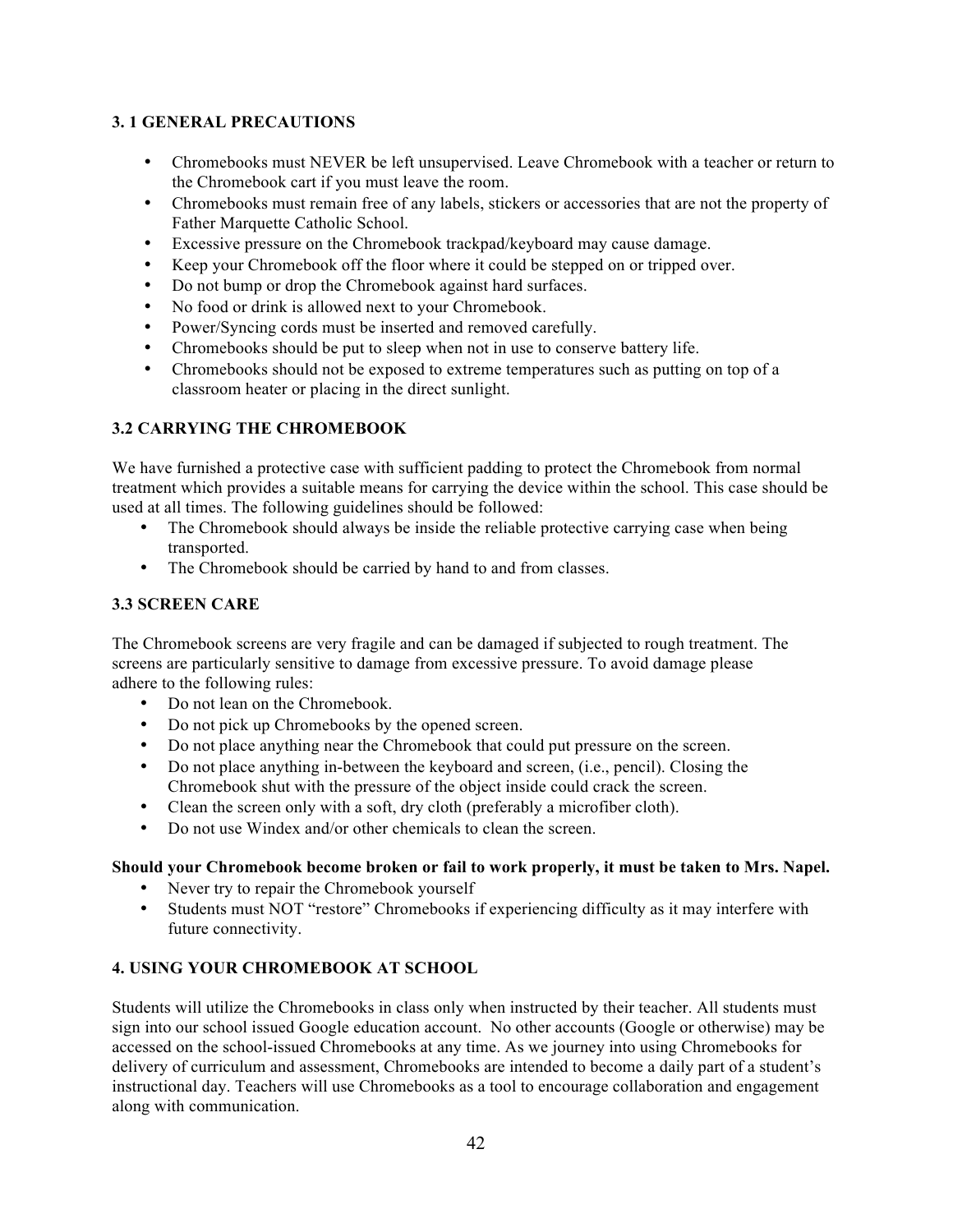Teachers will share course content, school messages and emails, announcements, calendars, schedules, and grades through the Chromebook.

#### **Chromebooks are for ACADEMIC / CURRICULUM USE ONLY**

The Chrombooks are NOT to be used for gaming, socializing, or any other activity deemed inappropriate by the technology coordinator and/or school administration. Administration may deem some usage as temporarily appropriate for delivering classroom curriculum.

#### **4.1 SCREENSAVERS AND BACKGROUNDS**

Students should not personalize their devices in any way. This includes backgrounds, name icons, decals, screen savers, and downloading any software, application or short cuts that have not been explicitly allowed by the teacher.

#### **4.2 SOUND**

Sound must be off/mute at all times at school unless permission is obtained from the teacher for instructional purposes. Students are encouraged to have headphones available when viewing course material under the direction of their classroom teacher.

#### **5. MANAGING FILES AND SAVING WORK**

When online, students will use Google Drive to save their work. Each classroom teacher will instruct their class how to submit their work. Chromebooks have limited capability to save work to the actual device when offline, so students need to submit work to their subject teacher via Google Drive.

Please note that any required service to a Chromebook will not result in a loss of student files if these files have been saved to the Cloud (online). Students should not rely on the Chromebook's small hard drive as a reliable storage option for files.

#### **6. ORIGINALLY INSTALLED APPs**

Only APPs deemed appropriate for educational use will be used on Chromebooks. Students are not to access APPs outside of these classroom approved programs. Access to the Chrome Web Store is prohibited. Apps, therefore cannot be added without permission.

The APPs originally installed by Father Marquette must remain on the Chromebook in usable condition and easily accessible at all times. From time to time the school may add APPs for use in a particular class.

#### **7. INSPECTION**

Students may be requested at random to provide their Chromebook for inspection to check for restricted images, settings, modifications, etc.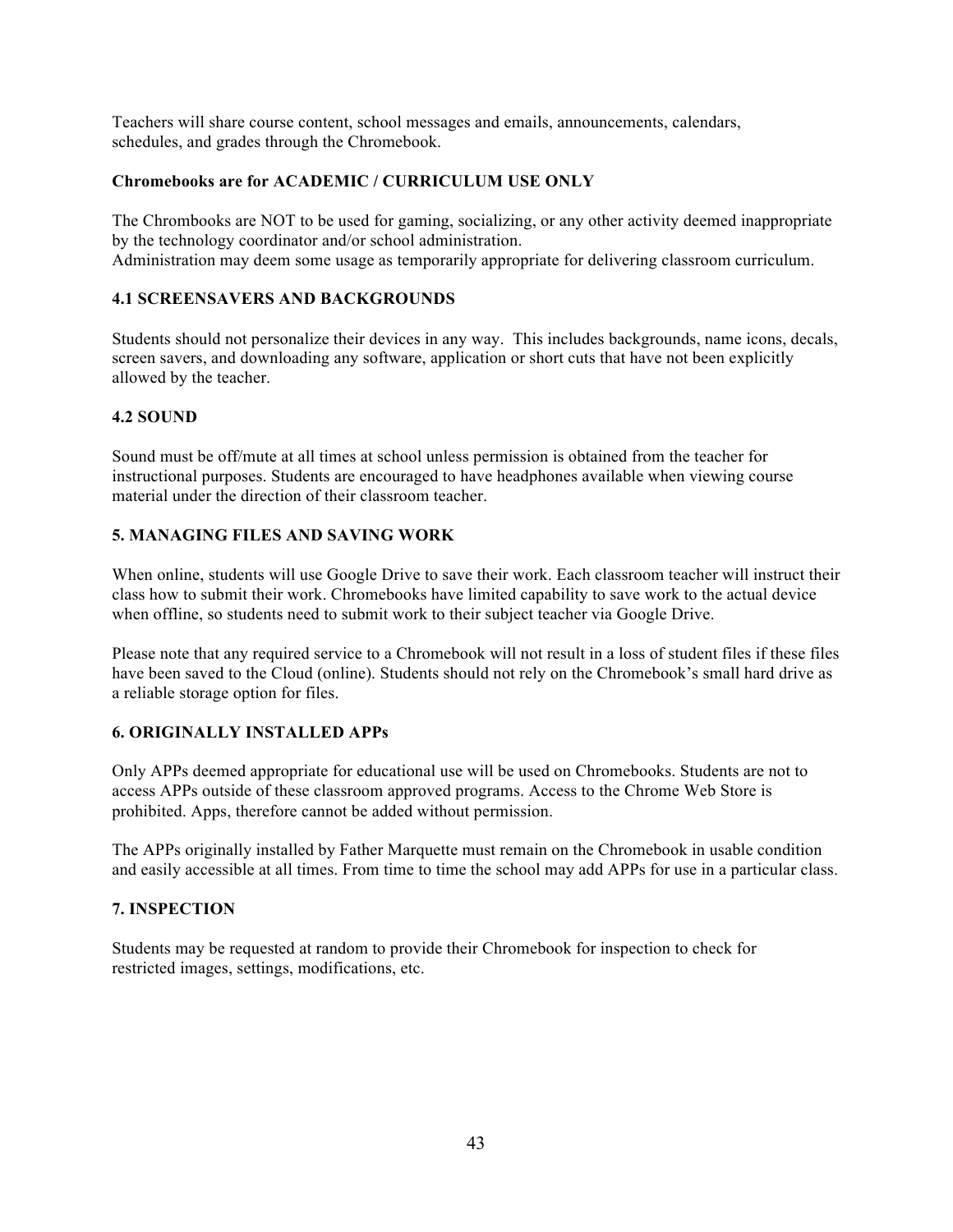#### **Father Marquette Catholic Academy Chromebook Acceptable Use Policy Addendum 2017-2018 Grades 3-8**

**Equipment Storage and Use at School:** The Chromebook must remain on the School's premises at all times. When the Chromebooks is not in use by the student, the equipment must be secured in it's designated place within the charging cabinet.

**Use of Equipment:** Chromebooks will only be used by students at the direction of the teacher. The sole use of the Chromebook by the student is for school designated educational programs. The student shall abide by the School's Acceptable Use Policy and Agreement. The student may only use the Chromebook that has been assigned to them by the school, and only with their assigned account. The Chromebook, as well as student accounts, will be inspected regularly to ensure student compliance with this agreement.

**Care of Equipment:** The equipment may only be used in a careful and proper manner. The equipment must be carried and transported appropriately; the Chromebook should be closed and carefully carried. Failure to close the lid of the Chromebook before transporting it could damage it. No food or beverages should be in the vicinity of the Chromebook.

The student shall immediately notify their teacher and/or Mrs. Napel if the equipment is not in good operating condition or is in need of repair. If the Chromebook is dropped, the student or teacher needs to take the Chromebook to Mrs. Napel who will keep it for up to two days to check on any damage done to the Chromebook.

**Batteries/Charging:** Students are to charge the Chromebooks nightly. Students are responsible for placing the Chromebook in the charging cabinet and connecting the charger. If Chromebooks are not charged when a student tries to use it; that student will not have access to their Chromebook for a day while it charges.

**Inspection:** The School's Technology Committee will inspect the Chromebooks regularly for purposes of maintenance, repair, and/or upgrading.

**Indemnity of School for Loss or Damage:** If the equipment is damaged or lost due to the student not following directions, the Student/Parent may be asked to repair the equipment to a state of good working order or to reimburse the school for the replacement cost of such equipment. The cost of a new Chromebook is \$230.00.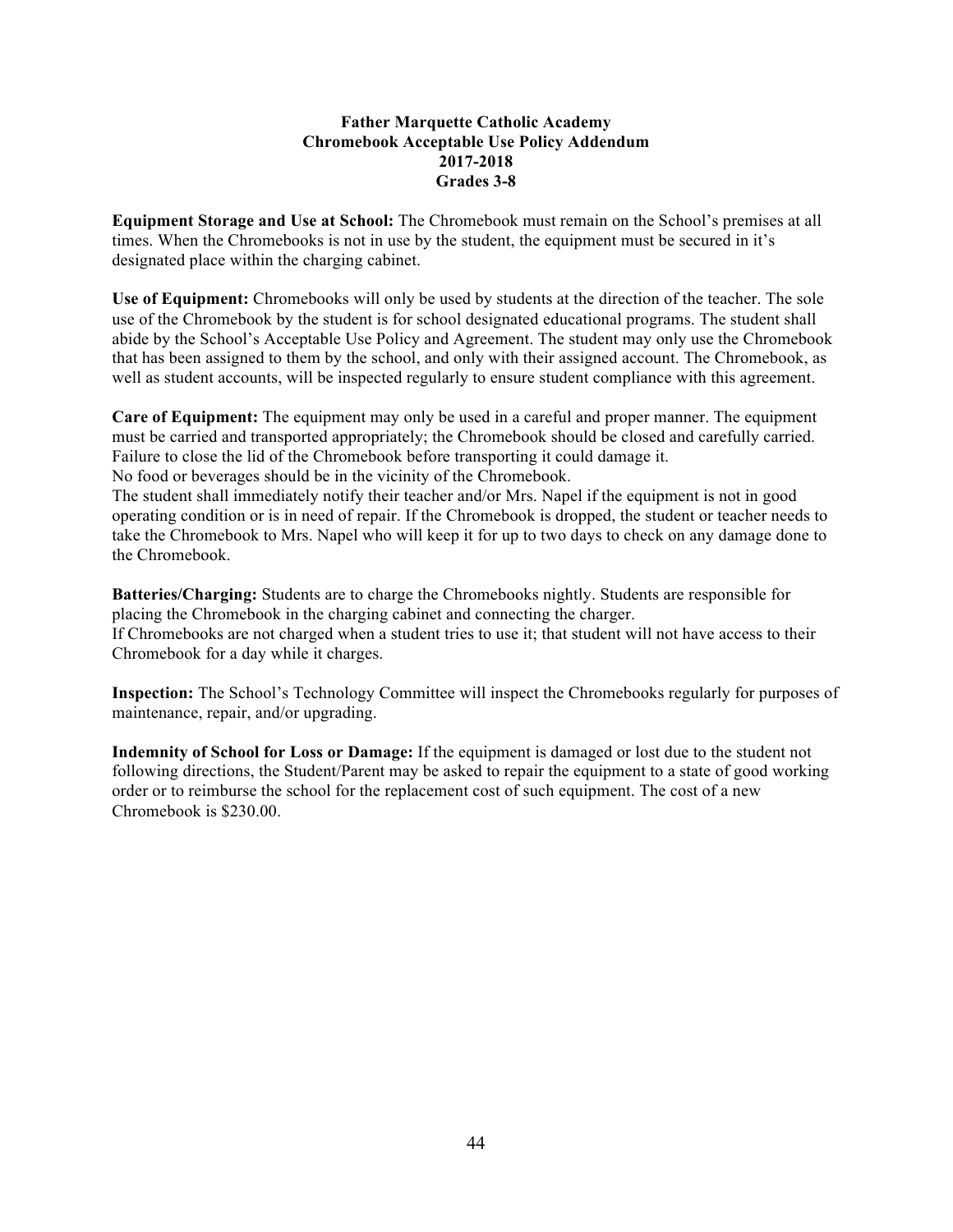**Disclosures:** The Student and his/her guardian hereby agree to these policies and regulations.

Student Name (printed):

Student Signature: \_\_\_\_\_\_\_\_\_\_\_\_\_\_\_\_\_\_\_\_\_\_\_\_\_\_\_\_\_\_\_\_\_\_\_\_\_\_\_\_\_\_\_

 $\mathcal{L}_\text{max} = \mathcal{L}_\text{max} = \mathcal{L}_\text{max} = \mathcal{L}_\text{max} = \mathcal{L}_\text{max} = \mathcal{L}_\text{max} = \mathcal{L}_\text{max} = \mathcal{L}_\text{max} = \mathcal{L}_\text{max} = \mathcal{L}_\text{max} = \mathcal{L}_\text{max} = \mathcal{L}_\text{max} = \mathcal{L}_\text{max} = \mathcal{L}_\text{max} = \mathcal{L}_\text{max} = \mathcal{L}_\text{max} = \mathcal{L}_\text{max} = \mathcal{L}_\text{max} = \mathcal{$ 

Date: \_\_\_\_\_\_\_\_\_\_\_\_\_\_\_\_\_\_\_\_\_

Parent/Guardian Name (printed):

Parent/Guardian Signature: \_\_\_\_\_\_\_\_\_\_\_\_\_\_\_\_\_\_\_\_\_\_\_\_\_\_\_\_\_\_\_

 $\mathcal{L}_\text{max} = \mathcal{L}_\text{max} = \mathcal{L}_\text{max} = \mathcal{L}_\text{max} = \mathcal{L}_\text{max} = \mathcal{L}_\text{max} = \mathcal{L}_\text{max} = \mathcal{L}_\text{max} = \mathcal{L}_\text{max} = \mathcal{L}_\text{max} = \mathcal{L}_\text{max} = \mathcal{L}_\text{max} = \mathcal{L}_\text{max} = \mathcal{L}_\text{max} = \mathcal{L}_\text{max} = \mathcal{L}_\text{max} = \mathcal{L}_\text{max} = \mathcal{L}_\text{max} = \mathcal{$ 

Date: \_\_\_\_\_\_\_\_\_\_\_\_\_\_\_\_\_\_\_\_\_